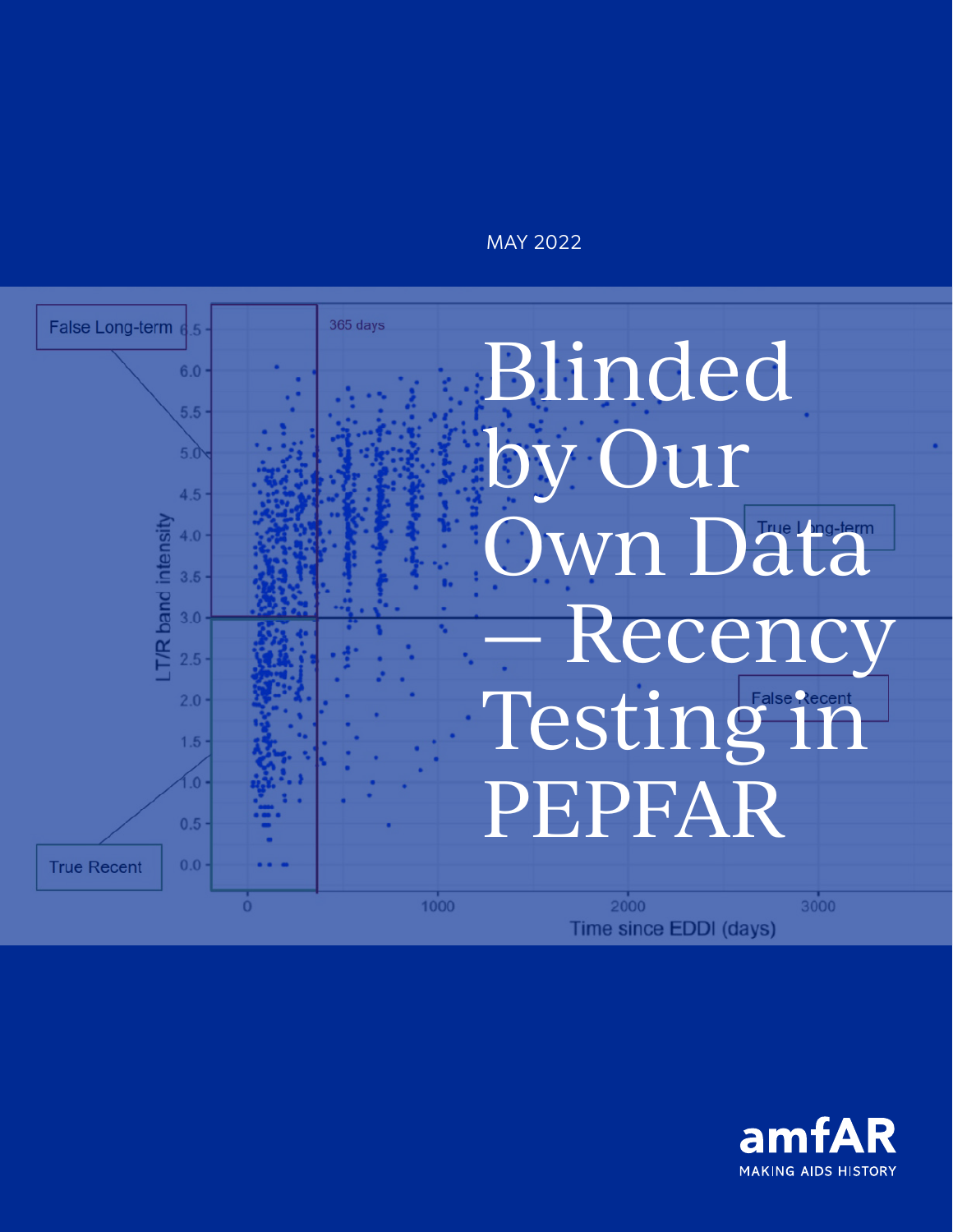## **EXECUTIVE SUMMARY**

HIV recency testing was introduced into PEPFAR programming in 2019 as a means to update PEPFAR's strategic surveillance systems and ultimately improve the targeting of resources in the changing landscape of HIV. Countries have made remarkable progress in advancing towards UNAIDS 95-95-95 targets and the goal of ending the HIV epidemic as a public health threat by 2030. That progress in many countries is leading to declining new HIV infections and numbers of people who have never been diagnosed needing to access an HIV diagnosis for the first time. These changing dynamics have led PEPFAR to change its approach to HIV testing to attempt to focus testing resources towards areas and populations with the highest transmission rates.

Recency testing is a cornerstone of this evolution of PEPFAR's strategy for HIV testing. Recency testing attempts to assess for individuals newly diagnosed with HIV how recently they contracted HIV—"recent" being generally understood to be within the last 6–12 months. Recency testing has already been deployed by

PEPFAR as part of the population-based HIV impact assessments (PHIAs) and by other researchers as the basis for estimating HIV incidence. PEPFAR, however, is proposing a new use of recency testing: to serve as the basis of a real-time HIV surveillance system to identify small geographic areas and sub-populations that are most at risk to acquire HIV and to reallocate resources to those areas in rapid fashion to stop any onward transmission.

Using recency testing for this purpose is unprecedented and unproven. Recency testing-based surveillance systems have begun implementation in at least 24 countries with PEPFAR support with large scale-up of these programs planned in 2022 and 2023. Unfortunately, recencybased surveillance is unable to perform at the levels required for the real-time surveillance system that PEPFAR has envisaged and brings with it high costs, human rights concerns, and other issues that are likely to make the program a futile waste of resources for both PEPFAR and ministries of health.

The challenges faced by a recency-based surveillance system implemented as part of routine HIV programming stem from at least five pathways that make the data unsuitable for PEPFAR's objectives:

- 1. **Recency testing has poor sensitivity for recent infections:** Studies routinely find that recency testing fails to diagnose individuals with true recent infections (infected less than six months) between 35% and 68% of the time. This is inherent to the methodology applied to detect recent infections and not an issue of implementation that can be resolved by improved training.1
- 2. **Recency testing has poor specificity for recent infections:** Recency testing alone in the field returns false positive results between 15% and 90% of the time as individuals currently on treatment, people who have advanced HIV disease, and other factors affect the accuracy of the test. Even when recency tests are combined with viral load testing—as PEPFAR recommends results are still inaccurate between 5% and 30% of the time.2

<sup>1</sup> Kassanjee R, Pilcher CD, Keating SM, et al., 2014, finding LAg-avidity correctly identified samples from individuals infected <6 months ~65% of the time, with variation by HIV subtype and individuals infected 6-12 months ~15% of the time, available at: https://doi.org/10.1097/QAD.0000000000000429; Konikoff J, Brookmeyer R, Longosz AF, Cousins MM, Celum C, et al., 2013, finding LAg-avidity failed to identify 57% of samples from individuals infected <6 months and 69% <12 months based on an ODn<1.5 threshold, available at: https://doi.org/10.1371/journal.pone.0082772; CEPHIA (Grebe E, Facente SN, Hampton D, Cheng C, Owen R, Keating SM, Pilcher CD, Welte A, Busch M, Murphy G & Consortium for the Evaluation and Performance of HIV Incidence Assays), 2019, assessing the Asanté HIV-1 Rapid Recency® Assay at a band intensity of 3.0 failed to diagnosed many samples as recent, available at: https://doi.org/10.5281/zenodo.3509834; Galiwango RM, Ssuuna C, Kaleebu P, et al., December 2021, finding that RTRI failed to diagnose 30% and 50% of samples from individuals infected <6 months at different laboratories, available at: https://doi.org/10.1089/AID.2020.0279.

<sup>2</sup> Zhu Q, Wang Y, Liu J, Duan X, et al., 2020, finding 16.7% of "recent" results were misclassified based on LAg+viral load <1000 alone, available at: [https://doi.org/10.1016/j.](https://doi.org/10.1016/j.ijid.2020.09.1421) [ijid.2020.09.1421](https://doi.org/10.1016/j.ijid.2020.09.1421); Voetsch A, Duong Y, Stupp P, et al., 2021, using ARV detection to find 15.7% of "recent" results misclassified based on LAg+viral load<1000 alone, available at: [https://doi.org/10.1097/QAI.0000000000002707;](https://doi.org/10.1097/QAI.0000000000002707) Rice BD et al., 2020, using clinical records searches and ARV detection (separately) to identify recent mis-classifications 9.1% and 4.2% of the time respectively in Kenya, available at: https://doi.org/10.1002/jia2.25513; HSE Health Protection Surveillance Centre, 2020, finding 62.5% of recent results were misclassified after LAg+viral load<1000 based on clinical records, CD4 count <200, AIDS-defining illness, or prior PEP use, available at: [https://www.hpsc.ie/a-z/hivandaids/hivdataandre](https://www.hpsc.ie/a-z/hivandaids/hivdataandreports/2018reports/HIV_2018_recentinfection.pdf)[ports/2018reports/HIV\\_2018\\_recentinfection.pdf.](https://www.hpsc.ie/a-z/hivandaids/hivdataandreports/2018reports/HIV_2018_recentinfection.pdf)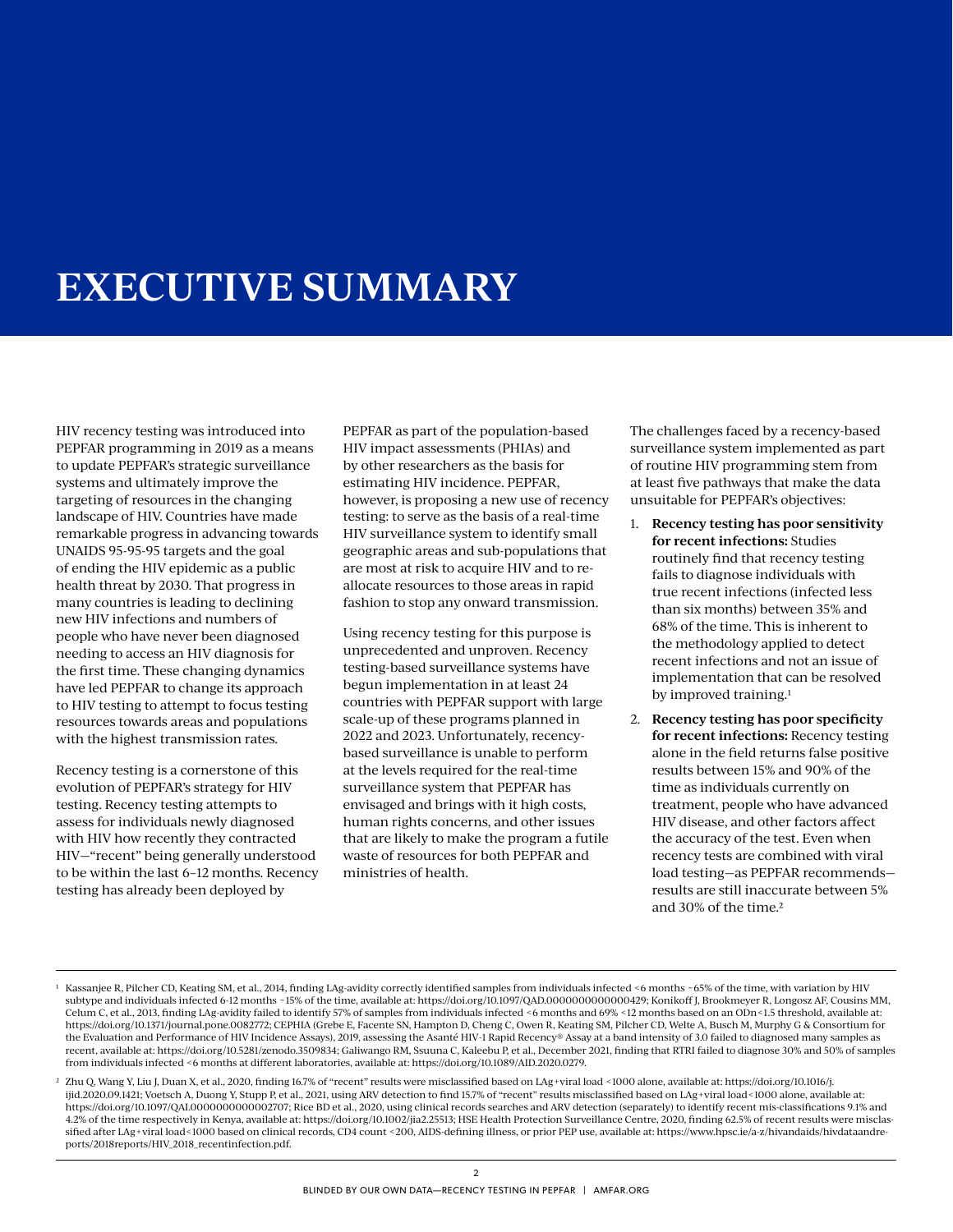- 3. **Inter-reliability of recency testing is suspect:** Recency testing results must be read carefully to deliver consistent results across different sites. Inconsistency in the reading of results undermines the comparability of the results. However, research has shown that even at a laboratory level using the point-of-care tests PEPFAR is deploying, the inter-reliability of results was only around 70%. PEPFAR's planned program intends for recency testing to be deployed at all testing sites in all PEPFAR program countries rather than being based out of labs, creating enormous opportunity for inconsistencies in the reading of results to go undetected.3
- 4. **Routine program data are likely to bias results in unpredictable ways:**  When published studies include recency testing to assess incidence, there are attempts to control for biases in the population and geographic regions that are included in the study. By contrast, such controls are not possible in routine program data. Because of this, high-performing HIV testing programs with good testing uptake among specific populations at greater risk of HIV (e.g., youth, key populations) may appear to be higher transmission areas than similar geographic regions that have poor HIV testing uptake among these populations.
- 5. **Recency testing doesn't provide real-time information:** Recencybased incidence estimation is not a real-time incidence estimation. Because of high false-recent results and the demography of individuals who will initially test recent, recencybased surveillance is more indicative of transmission patterns that were active nearly two years ago, rather than real time. While incidence studies can reflect these realities, a real-time surveillance system premised on the idea of real-time or near-time response is actually operating well behind when transmission was taking place.<sup>4</sup> Additionally, the geographic location where individuals are diagnosed does not necessarily align with where they contracted HIV.

**These errors compound each other leading to the reality that when evaluating recency results—especially at the small geographic or small sub-population level required for PEPFAR's vision of a responsive realtime surveillance network—the data are not even an accurate reflection of true recent infections even among the tested population, let alone as a basis to generalize to the untested population.**  Responding to such noise diverts scarce resources away from direct delivery of core HIV prevention and treatment services to chase statistical blips or long transpired transmission patterns that run counter to PEPFAR's self-proclaimed data-driven approach to HIV programming.

Additionally, routine recency testing carries with it a host of ethical and human rights concerns including, 1) whether patients should be subjected to testing that has no clinical benefit to them; 2) whether the results of recency tests should be provided to patients; and 3) implications of sharing results on HIV criminalization generally, outing, and subsequent criminalization of key populations, or the potential to provoke intimate partner violence. While many of these concerns are currently minimized through informed-consent protocols and not providing patients with the results of their tests, there has been movement in PEPFAR's guidance towards allowing for results to be returned without any of the pre-work necessary to mitigate these concerns.

Finally, the costs of the recency testing program are as of yet unknown. PEPFAR has not released any official costing estimates. The commodities costs for the recency tests themselves are increasing and the addition of viral load confirmation testing increases the commodities and laboratory costs involved. However, much greater resources—both human and financial—are consumed by healthcare workers (HCWs) implementing the programming, the training requirements, data systems, surveillance staff, and outbreak investigation teams necessary to make use of the data. Many of those costs are not borne by PEPFAR alone, but are being absorbed by ministries of

health who employ most of the healthcare workforce in each country. These costs are likely to become permanent entrenched costs to produce data of extremely limited to no value as a programmatic surveillance system.

This report elaborates on the scientific underpinnings for this proposed use of recency testing in detail. A cheap and reliable surveillance system of the type that PEPFAR envisions could be a useful tool to target limited HIV testing and prevention resources. **However, for that system to function properly, it must be based on solid evidence that such a surveillance system will produce reliable results that can be acted upon. Recency testing is not that system and cannot realistically become that system based on currently available technologies and methodologies. Instead, recencybased surveillance systems are likely to undermine client care, and waste resources and healthcare worker time that would be better used improving client HIV testing, prevention, and treatment services.**

Based on this, we make the following recommendations to PEPFAR:

- 1. PEPFAR should immediately suspend its recency testing program (including HCW trainings) until an independent evaluation can be completed of how a LAg-avidity-based surveillance system—especially one premised on informing site or small geographic region differences in real time—can overcome the inherent accuracy and implementation challenges of current recency testing.
- 2. PEPFAR must release a transparent accounting of the money that has been spent for COPs 2019–2021 on rolling out recency testing, including commodities, training costs, surveillance staff, data systems, and an estimate of the costs of healthcare workers implementing recency testing whether those costs are borne by PEPFAR or not. Additionally, PEPFAR should develop cost expectations for the program over the next five years if expansion of the program were to continue as envisaged—scaling to all

<sup>3</sup> Galiwango RM, Ssuuna C, Kaleebu P, et al., December 2021.

<sup>4</sup> Konikoff J, Brookmeyer R, Longosz AF, Cousins MM, Celum C, et al., 2013, describing the "shadow" for HIV recency testing as "a measure of how far back in time incidence is being estimated" based on test characteristics, available at:<https://doi.org/10.1371/journal.pone.0082772>.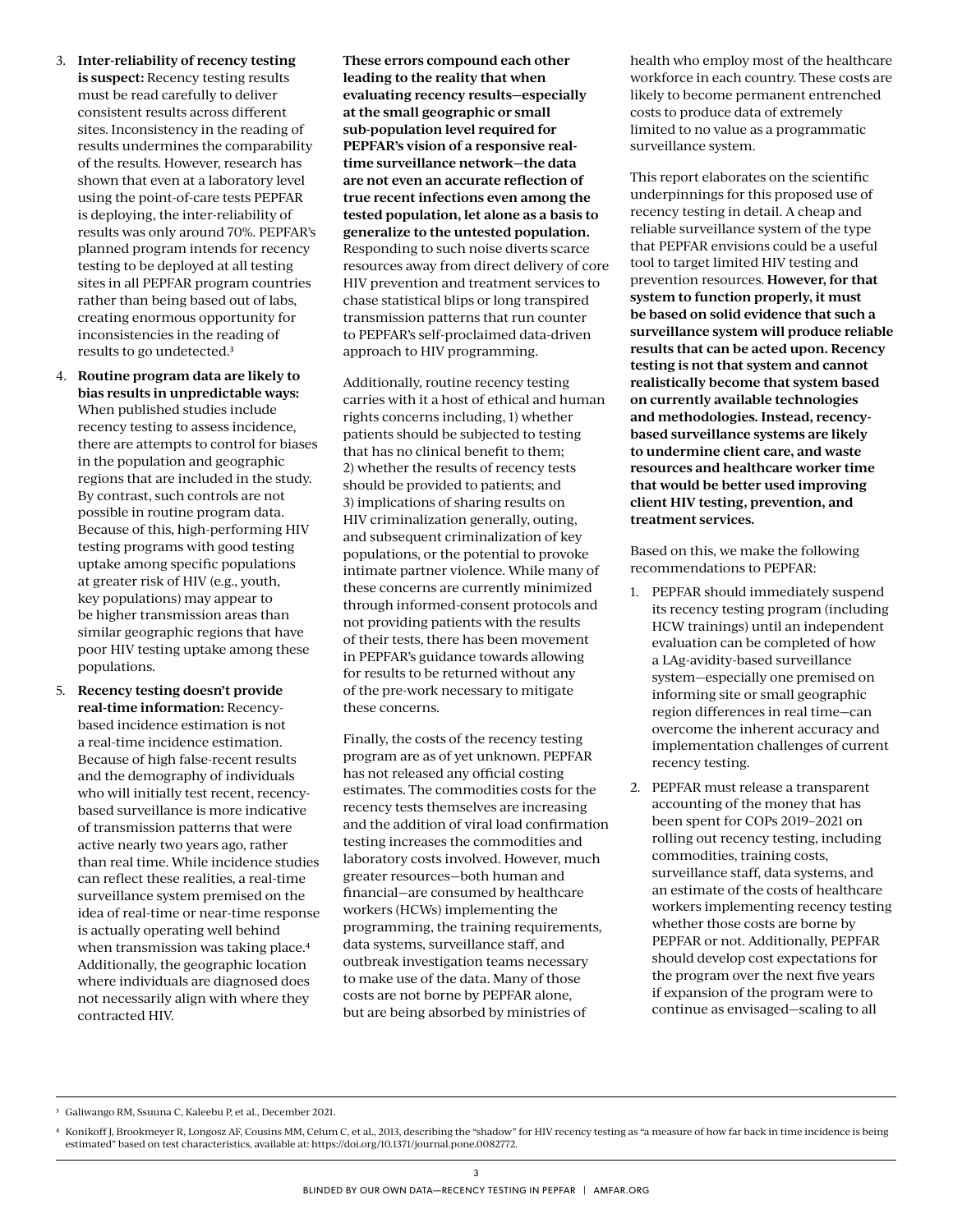facilities whether PEPFAR supported or not in all countries approaching epidemic control.

- 3. PEPFAR should fund a rigorous and independent evaluation of the programmatic utility of recency testing to date, including how resources have been re-allocated in response to recency findings and hotspots, how programs have programmatically responded to those results, and what programmatic impact those responses have had on new HIV infections.
- 4. PEPFAR should conduct a full costbenefit analysis of point-of-care recency testing systems compared with lab-based systems that includes assessments of sustainability and ability to adopt new recency surveillance methods should they be developed, the training costs required (including on-going qualityassurance and quality-improvement requirements), impact on healthcare worker time, and effect on client experience and access to care.
- 5. PEPFAR should fully evaluate alternative approaches to measuring HIV incidence in countries and regions where HIV epidemic control has been achieved.

*These errors compound each other leading to the reality that when evaluating recency results—especially at the small geographic or small sub-population level required for PEPFAR's vision of a responsive realtime surveillance network—the data are not even an accurate reflection of true recent infections even among the tested population, let alone as a basis to generalize to the untested population.*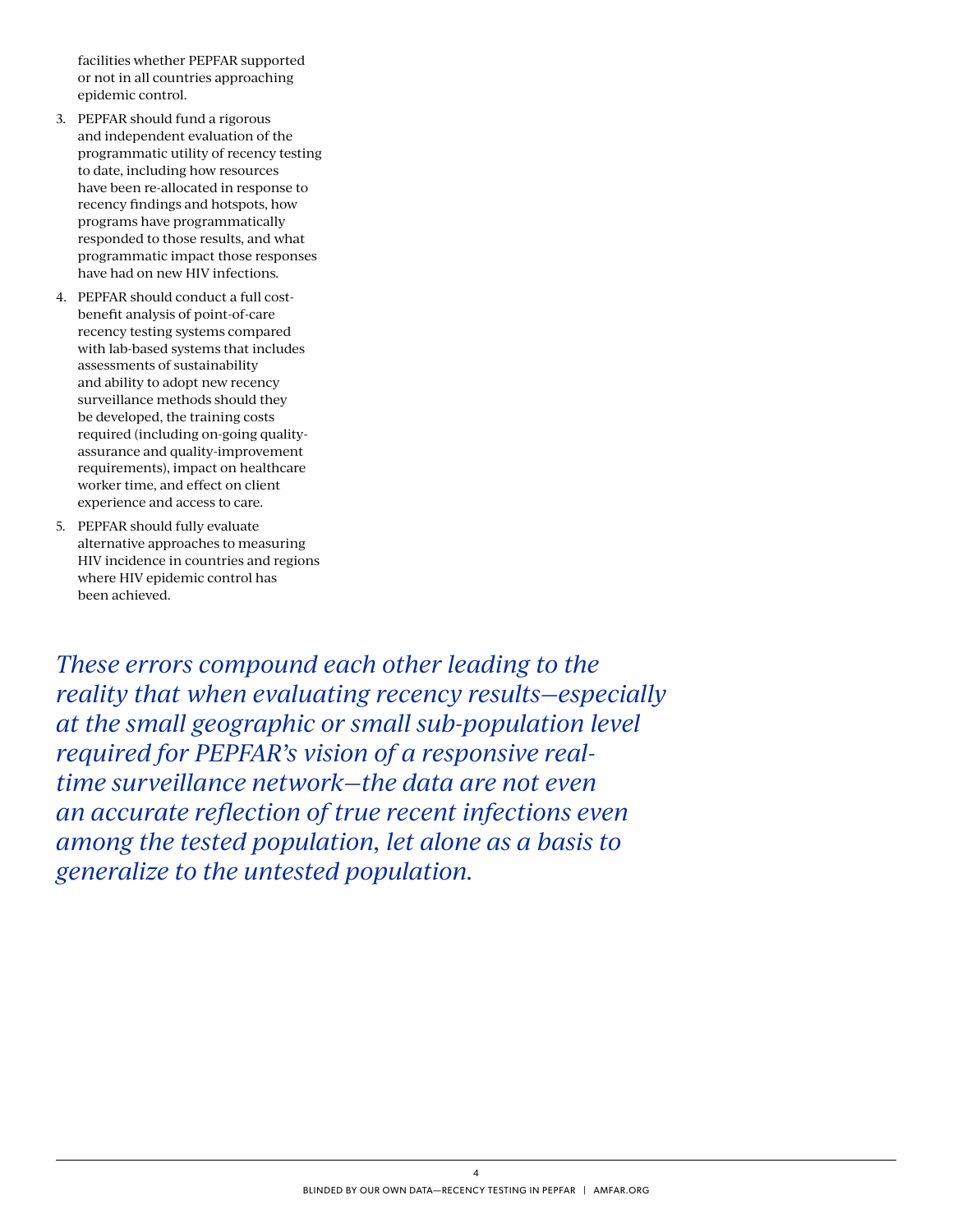# **INTRODUCTION**

### Recency Terms

**RTRI:** Rapid Test for Recent Infection

**RITA:** Recent Infection Testing Algorithm

**HTS: HIV Testing Services** 

**LAg**: Limiting Antigen

**PPV:** Positive Predictive Value

**NPV:** Negative Predictive Value

**FRR:** False Recency Rate

HIV recency testing is a relatively new tool that attempts to determine whether an individual acquired HIV recently or not. What it means for an individual to be "recently" infected depends on the methodology used, but is generally defined as someone having contracted HIV within the past 12 months. In 2019, the President's Emergency Plan for AIDS Relief (PEPFAR) began promoting recency testing as a tool for HIV epidemic surveillance and to help better target HIV prevention and testing resources by geography and population.5

Recency testing has now been rolled out to various degrees in at least 24 PEPFAR program countries, with several others in planning phases.6 PEPFAR has driven adoption of recency testing as a strategy through its annual Country Operational Planning (COP) process and relationships with partner ministries of health. Beginning in COP 2019, PEPFAR included language in their COP Guidance stating that "PEPFAR-supported countries should include recency testing in their standardized HTS national algorithm," effectively asking that ministries adopt

recency testing as an inherent part of HIV testing programs.7

Despite delays due to the COVID-19 pandemic, there has been an aggressive pace of adoption of recency testing. The pace is particularly aggressive given the reality that there is—as of yet—no documentation that the routine implementation of recency testing leads to improved service delivery. Additionally, several concerns—including some that were already published when recency testing was first proposed in COP 2019 —have been raised regarding the accuracy and quality of the data being generated, the practicality of responding to the data, the human rights implications that the recency testing program has for people living with HIV, and the costs of the program.8

This report evaluates the state of the PEPFAR HIV recency testing program, its rationale, the science behind it, the utility of the data, and the implications for PEPFAR in light of competing priorities for PEPFAR's limited resources.

- 5 PEPFAR, *PEPFAR 2019 Country Operational Plan Guidance for all PEPFAR Countries*, p. 58, available at: [https://www.state.gov/wp-content/uploads/2019/08/PEPFAR-Fis](https://www.state.gov/wp-content/uploads/2019/08/PEPFAR-Fiscal-Year-2019-Country-Operational-Plan-Guidance.pdf)[cal-Year-2019-Country-Operational-Plan-Guidance.pdf](https://www.state.gov/wp-content/uploads/2019/08/PEPFAR-Fiscal-Year-2019-Country-Operational-Plan-Guidance.pdf), stating that "[r]ecency testing should be incorporated as surveillance and for early detection of transmitting networks, not as research. All countries approaching epidemic control (Burundi, Ethiopia, Eswatini, Kenya, Namibia, Rwanda, and Zimbabwe) must fund recency testing and have a policy for recency testing for all newly diagnosed PLHIV."
- 6 PEPFAR, *PEPFAR 2022 Country and Regional Operational Plan (COP/ROP) Guidance for all PEPFAR Countries*, p. 562, available at: [https://www.state.gov/wp-content/uploads/2022/02/](https://www.state.gov/wp-content/uploads/2022/02/COP22-Guidance-Final_508-Compliant-3.pdf) [COP22-Guidance-Final\\_508-Compliant-3.pdf](https://www.state.gov/wp-content/uploads/2022/02/COP22-Guidance-Final_508-Compliant-3.pdf). Implementing countries: Cambodia, DRC, El Salvador, Eswatini, Ethiopia, Guatemala, Honduras, Kenya, Laos, Lesotho, Malawi, Namibia, Nicaragua, Nigeria, Panama, Rwanda, South Africa, Tanzania, Thailand, Ukraine, Uganda, Vietnam, Zambia, Zimbabwe. Planning and training: Botswana, Brazil, Burundi, Dominican Republic, Jamaica, Kyrgyzstan, Tajikistan.
- 7 PEPFAR, COP19 Guidance, p. 58, available at: https://www.state.gov/wp-content/uploads/2019/08/PEPFAR-Fiscal-Year-2019-Country-Operational-Plan-Guidance.pdf.
- 8 See, e.g., amfAR, AVAC, CHANGE, *New HIV Testing Strategies in PEPFAR COP19: Rollout and Human Rights Concerns*, February, 2019; Konikoff J, Brookmeyer R, Longosz AF, Cousins MM, Celum C, et al., 2013; Kassanjee R, Pilcher, CD, Keating, SM, et al., 2014.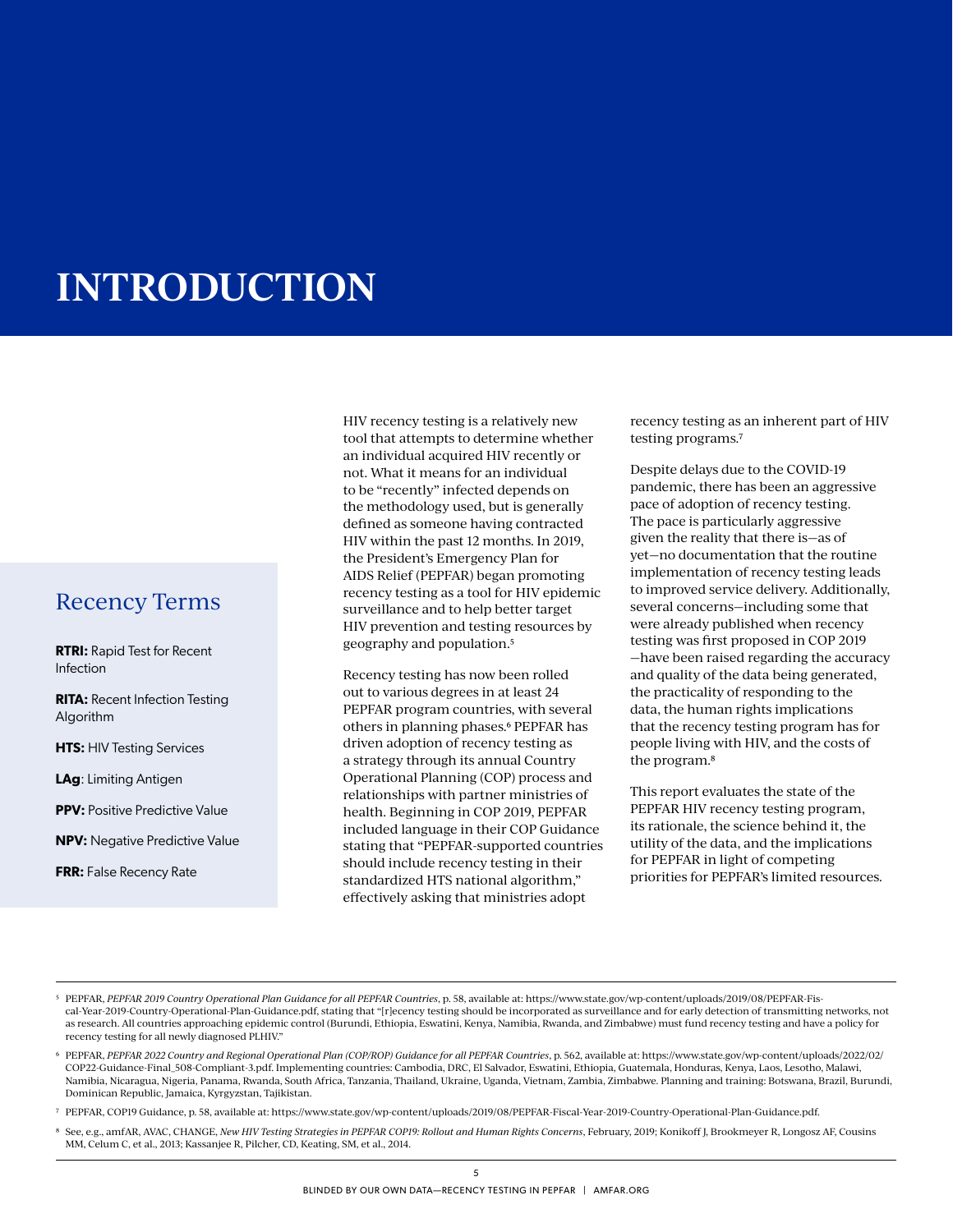# **THE NEED FOR HIV SURVEILLANCE SYSTEMS**

Twenty years after PEPFAR was established, the investments made by domestic governments and donors —including the Global Fund to Fight AIDS, Tuberculosis, and Malaria, and PEPFAR—have brought many countries to the verge of achieving the UNAIDS 95-95-95 targets.9 When sustained across all populations and sub-populations, new HIV infections should be reduced below the all-cause mortality rate among people living with HIV (PLHIV), therefore reducing the overall prevalence of HIV in a country or geographic region. This is the state of "epidemic control," as PEPFAR has defined it.

However, achieving a state of epidemic control and maintaining epidemic control are two different things. HIV as a chronic infection without a currently viable cure can rebound within populations if HIV testing, prevention, and treatment programs fail to identify newly infected individuals, support them enrolling and remaining engaged in care and—for those already on treatment—ensure people enrolled have sustained viral suppression. In locations with declining new infections

and more stable national epidemics, strategies for HIV programming must adapt to this new phase of the epidemic. For example, as the majority of PLHIV know their HIV status, HIV testing programs are attempting to evolve to target testing resources to communities most vulnerable to HIV acquisition and de-prioritize broad-based general testing programs.

The PEPFAR COP 2022 guidance outlines this approach as the primary goal:

*Goal 1 is to Accomplish the Mission—that is, to achieve and sustain epidemic control using Evidence-based, Equitable, Person-Centered HIV Prevention and Treatment Services. As countries approach and attain the 95-95-95 goals, it is important to adapt the program from one focused on rapid scaling of ART coverage and other services to one that consistently and effectively supports continuity of treatment and person-centered services for all people living with HIV. This takes a public health approach to identify and specifically support populations falling short of the* 

*benchmarks or populations where new transmission is occurring by utilizing public health systems aligned with national or subnational public health entities for case surveillance and recency [testing].*10 *[emphasis original]*

The COP 2022 Guidance also outlines that PEPFAR's *programmatic* intent with recency surveillance data is to use those data to identify the specific populations and geographic regions that require intervention:

*Routine analysis of [recency] data is used to monitor epidemiological trends in recent infections and signal recent HIV transmission among subgroups and geographic locations. Programmatically, these signals of potential hotspots of recent transmission can be investigated further to identify and address missed opportunities within routine HIV testing, treatment, and prevention services in order to prevent ongoing transmission; these missed opportunities may be limited to a cluster or also exist at a district, regional, or national level and/or may be limited to specific sub-groups (e.g., AGYW or key populations).*11

<sup>11</sup> COP22 Guidance, p. 567.

<sup>9</sup> UNAIDS, *Understanding Fast-Track: accelerating action to end the AIDS epidemic by 2030*, available at: [https://unaids.org/sites/default/files/media\\_asset/201506\\_ JC2743\\_Understand](https://unaids.org/sites/default/files/media_asset/201506_JC2743_Understanding_FastTrack_en.pdf)[ing\\_FastTrack\\_en.pdf](https://unaids.org/sites/default/files/media_asset/201506_JC2743_Understanding_FastTrack_en.pdf).

<sup>10</sup> COP22 Guidance, p. 54. See also, p. 33 stating: "As countries reach 95/95/95 goals and achieve epidemic control, they must adapt their plans and design their activities and policies to sustain epidemic control for the long term. Epidemic control maintenance will require disease-specific surveillance, the capability to detect and investigate outbreaks using relevant tools, including recency infection surveillance, treatment literacy of patients, and continued excellence in ART services to achieve continuous treatment, durable viral load suppression, and rapid return to treatment of those whose treatment is interrupted."; p. 54, stating: "Recency surveillance provides information about new and chronic infection patterns (cutting edge of the epidemic), insights on where recent infections may be diagnosed, and demographic patterns—including age, sex, and geography. These data can also help identify where there are gaps in the clinical cascade from diagnosis to viral suppression, population, and geography. Recency data are even more needed in light of COVID-19 to identify patterns in recent infections." Available at: https://www.state.gov/wp-content/uploads/2022/02/COP22-Guidance-Final\_508-Compliant-3.pdf.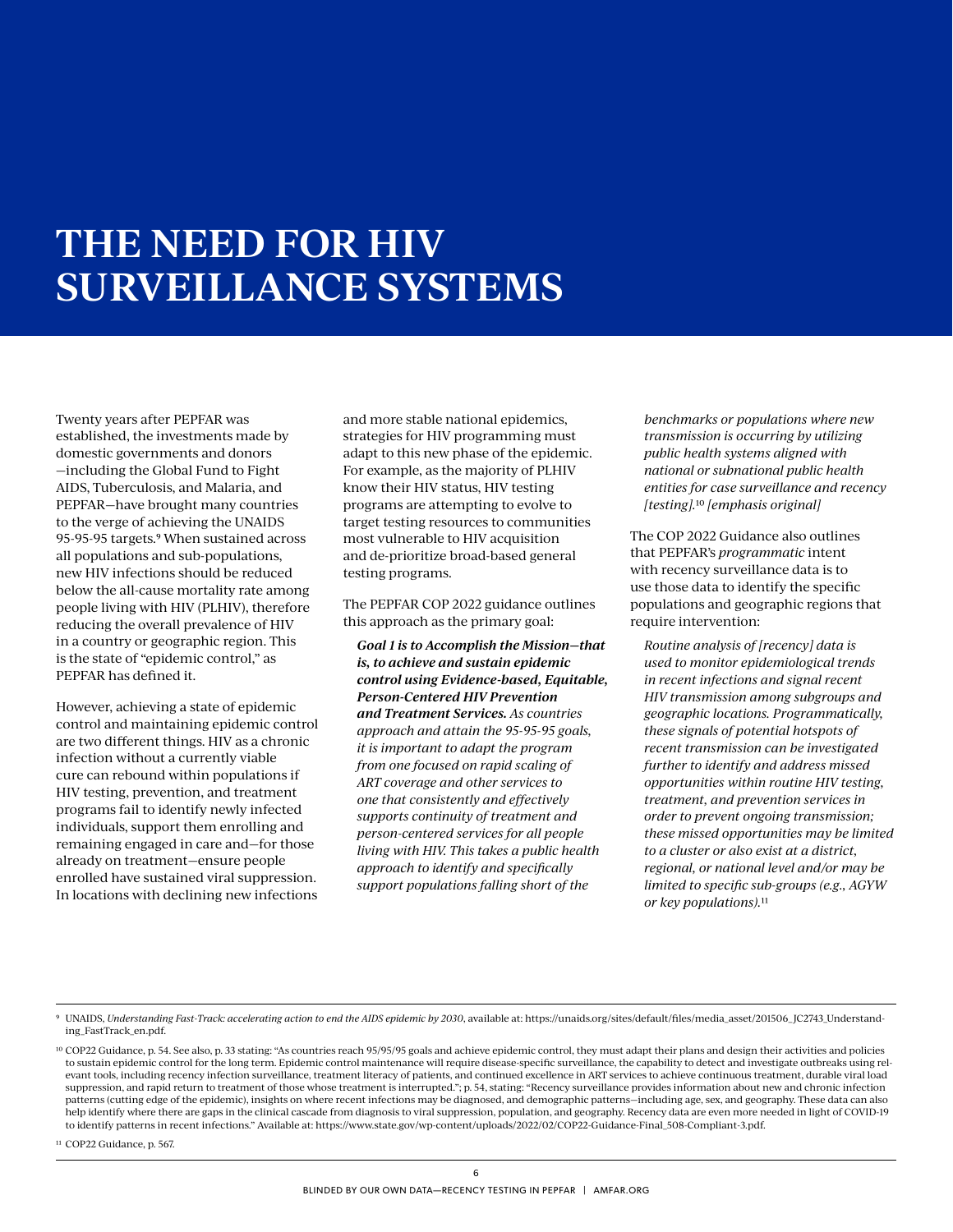PEPFAR puts great emphasis on the strategic importance of a surveillance system based on HIV recency testing to drive programmatic evolution. COP guidance between 2019 and 2022 has consistently talked about using the results of real-time recency testing surveillance<sup>12</sup> to target testing programs<sup>13</sup> and PrEP programming,14 determine eligibility for DREAMS program expansion,<sup>15</sup> and for other services. The strategy is logically sound and follows PEPFAR's vision of being driven by data. However, this strategy is premised on three key assumptions:

- 1. the data from a recency-based surveillance system is of high enough quality to provide a reliable evidence base for programmatic evolution;
- 2. the programmatic capacity to respond to the data exists or can be efficiently built; and
- 3. the costs of the recency testing program will justify diverting resources away from direct service delivery to implement the recency program in the immediate term.

Unfortunately, even as a long-term investment into domestic public health surveillance capacity, the current formulation of the recency testing strategy is unlikely to succeed because it fails each of these assumptions, which we turn to below.

*Unfortunately, even as a longterm investment into domestic public health surveillance capacity, the current formulation of the recency testing strategy is unlikely to succeed…*

- <sup>12</sup> COP22 Guidance, pp. 566-567; See also, COP22 Guidance pp. 53, stating: "Establishing triangulation of routine data from surveillance, program, laboratory, pharmacy, and recency surveillance provide essential real-time guidance for changing program direction, which survey data can only provide periodically."; pp. 562-563, stating: "While initiating or bringing recency testing to scale as a part of surveillance, PEPFAR teams should consider: [...] 5) using standardized site-level data collection tools (both electronic and paper-based) and a central dashboard to monitor quality and analyze aggregate data in real-time; and 6) routine monitoring and use of data, in as close to real-time as possible, to assess quality of testing and for public health response."; p. 565, stating: "National HIV recency dashboards, developed and managed by Ministries of Health, allow for an overview and stratified view of RTRI testing, service coverage, kit performance, QC specimen performance, and testing quality at reporting sites. Ongoing review of real-time data can quickly identify quality related issues, trigger root cause analyses, and help take corrective actions in a timely manner to strengthen program performance."; p. 567, stating: "In COP22, country teams should consider the following elements in building and maintaining a real-time surveillance system of new infections: [...] 2) collaboration with Ministry of Health officials to develop and implement policies that endorse the use of RTRI testing among persons diagnosed in routine HIV testing services; [...] 6) development or configuration of health information systems for data capture, management, and automated analysis and data visualization at national and sub-national levels on a dashboard (including availability of user-friendly visualization tools); [...] 9) use of recent infection surveillance data to monitor trends in recent infections and identify, investigate, and respond to potential relative hotspots of recent infection transmission. [...] Country teams should work with HQ, ISMEs, and IPs to maximize real-time-data use for public health response."; pp. 568-569, stating: "Role of site level staff and implementing partners in recent HIV infection surveillance and response [...] Collect, report, and visualize recent infection surveillance data through appropriate data systems (electronic or paper) in real-time." Available at: https://www.state.gov/wp-content/uploads/2022/02/COP22-Guidance-Final\_508-Compliant-3.pdf. COP19 Guidance, p. 58, stating: "All countries approaching epidemic control (Burundi, Ethiopia, Eswatini, Kenya, Namibia, Rwanda, and Zimbabwe) must fund recency testing and have a policy for recency testing for all newly diagnosed PLHIV. This will help countries detect recent HIV infections among all newly diagnosed individuals in real-time; linking this activity to case finding modalities will help increase HIV-positive yield. By characterizing recent HIV infections with respect to person, place, and time, countries are able to mount a rapid public health and programmatic response to prevent further transmission from all newly diagnosed persons including recently infected individuals." Available at: https:// www.state.gov/wp-content/uploads/2019/08/PEPFAR-Fiscal-Year-2019-Country-Operational-Plan-Guidance.pdf.
- 13 COP19 Guidance, p. 358, stating, "Recency testing should be used to identify geographic and demographic hot-spots (areas or groups with recent transmission), and those hot-spots should be targeted for testing campaigns, with timely and intensive index-testing performed for all who test positive." *PEPFAR, PEPFAR 2020 Country Operational Plan Guidance for all PEPFAR Countries*, p. 201, available at: https://www.state.gov/wp-content/uploads/2020/01/COP20-Guidance\_Final-1-15-2020.pdf, stating: "As countries approach epidemic control, case-finding must be increasingly guided by the PHIAs, program data and recency testing. The costs in unnecessary testing extend well beyond the expense of the testing kits; HRH resources are wasted on unnecessary efforts that lack impact."; COP22 Guidance, pp. 309-10, stating: "Where available, programs should use recency testing data to identify geographic and demographic areas or groups with high rates of recent transmission, and target index testing and other HIV services to these areas."
- 14 COP20 Guidance, p. 154, stating: "PrEP cannot be considered outside of the above risk groups unless recency testing or other specific data such as PHIA are available and indicative of a high risk of HIV acquisition."; COP20 Guidance, p. 158, stating: "Again, to optimize PrEP, teams should have recency testing available and being implemented in the country."; *PEPFAR, PEPFAR 2021 Country and Regional Operational Plan (COP/ROP) Guidance for all PEPFAR Countries*, p. 199, available at: [https://www.state.gov/wp-content/uploads/2020/12/](https://www.state.gov/wp-content/uploads/2020/12/PEPFAR-COP21-Guidance-Final.pdf) [PEPFAR-COP21-Guidance-Final.pdf,](https://www.state.gov/wp-content/uploads/2020/12/PEPFAR-COP21-Guidance-Final.pdf) p. 199, stating: "Prioritization of risk groups for scaling up PrEP should be evidence-based and, in addition to HIV incidence rates, can be informed by coverage estimates, recency testing, PHIAs, or other survey data."
- 15 COP21 Guidance, p. 213, available at: https://www.state.gov/wp-content/uploads/2020/12/PEPFAR-COP21-Guidance-Final.pdf, stating: "Expansion decisions will be approved based on epidemiological need, not solely on the existence of saturated current DREAMS SNUs. Recent data from PHIAs, recency-based surveillance, demographic and health surveys, implementing partners, and other current sources should be used to determine areas for expansion."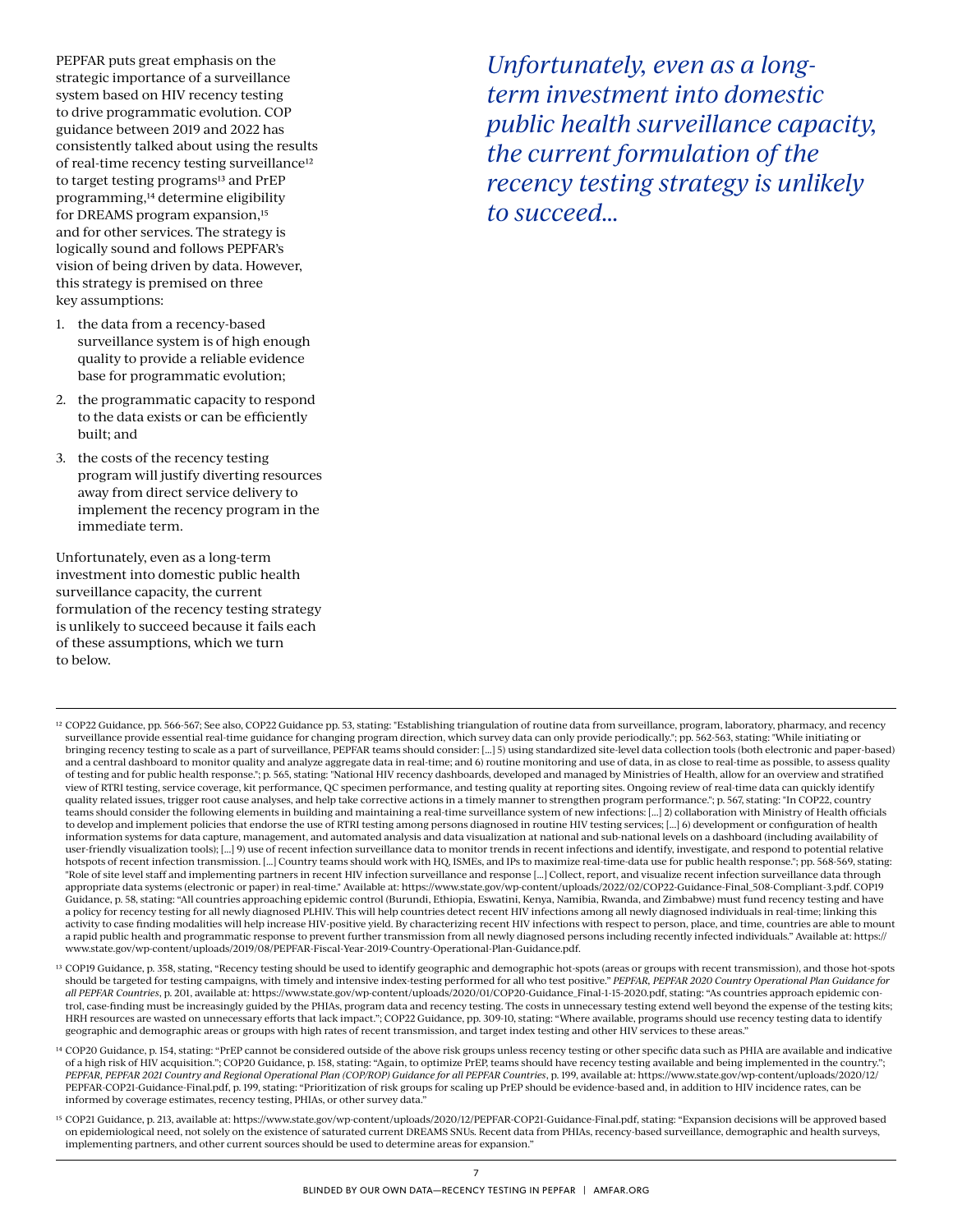## Recency Test Methodologies

**BED HIV-1 Assays:** BED tests measure the proportion of HIV-1 specific immunoglobulin (IgG) in the blood compared to total IgG. Lab-based and can be done on plasma, serum, or dried blood spots.16

**LAg-Avidity Assays:** Measures the binding strength of HIV-1 antibodies in the blood. Lab- or point-of-care-based and can be done on plasma, serum, or dried blood spots.

**Less-sensitive Vitros (LS-Vitros) and Vitros Avidity Assays:** Quantify the levels of HIV-1 and HIV-2 antibodies in the blood. Lab-based and done on plasma.

**BioRad Avidity:** Similar to LAg-avidity, measures the binding strength of antibodies to an antigen. Lab-based and done on serum.

The recency testing platform that PEPFAR uses is based on HIV-1 Limiting Antigen Avidity (LAg-Avidity). LAg-avidity assesses the binding strength of HIV antibodies as a biomarker for the duration of HIV infection.17 Tests for LAg-avidity were initially developed by the U.S. Centers for Disease Control and Prevention (CDC) and are currently commercialized by two vendors, Sedia Biosciences (PEPFAR's primary supplier) and Maxim Biomedical.18 Both Sedia and Maxim offer lab-based kits [Enzyme Immunoassays (EIA)] as well as well as point-of-care (POC) or rapid test for recent infection (RTRI) test kits that have been on the market since 2018 [Sedia: Asanté HIV-1 Rapid Recency Assay (Asanté);19 Maxim: HIV Swift Recent Infection Assay (Swift)<sup>20</sup>]. The RTRI was also initially developed at the CDC and is distributed under a licensing agreement with the CDC.<sup>21</sup>

Lab-based EIA utilizes spectrophotometry to read the results after preparing serum, plasma, or dried-blood spot samples.22 The process requires laboratory staff and equipment, but provides flexibility as the threshold point for determining recent from long-term infections can be set at different levels. This flexibility allows for potentially optimizing LAg recency testing as part of a sequential testing series to

increase the accuracy of the results.23 RTRI tests utilize finger-prick blood akin to standard point-of-care HIV testing and use similar test strip formats. RTRIs are calibrated to a specific LAg threshold value (discussed more below) and are generally read visually, offering less flexibility when used as part of a multiassay surveillance strategy.

LAg-avidity is not the only method of recency testing available (see inset), but it is one of the most prominently deployed and is the basis of PEPFAR's strategy on recency testing. Therefore, this brief will focus exclusively on LAg-avidity. However, other recency assays face many of the same issues that are discussed throughout this brief.24

**Importantly, no LAg-avidity recency assay (LAg)—or any other recency assay —has been approved by the U.S. Food and Drug Administration (FDA), nor have they been reviewed or approved for WHO prequalification. Rather, they have been authorized by the U.S. CDC for research purposes.**25 As stated on the Sedia webpage for Asanté, the test kit is "[n]ot for use in diagnostic procedures, [research use-only] products are not to be used for diagnostic purposes, patient management, clinical purposes, or for investigational use within the U.S."26

16 Sedia Biosciences Corporation, Sedia Biosciences launches the SEDIA BED HIV-1 Incidence EIA, available at: https://www.sediabio.com/sedia-biosciences-launches-the-sedia-bedhiv-1-incidence-eia/.

- 17 Longosz A, Mehta S, Kirk ., et al., 2014.
- 18 Maxim Biomedical, Products, available at: https://www.maximbio.com/products.
- 19 Sedia, Asanté™ HIV-1 Rapid Recency, available at: https://www.sediabio.com/asante-hiv-1-rapid-recency/.
- 20 Maxim, Swift™ HIV Recent Infection Assay (RIA) Controls Kit, available at: https://www.maximbio.com/swift-hiv-recent-infection-assay-controls-kit.
- 21 Agyemang E, Kim A, Dobbs T, et al., 2022, available at: https://doi.org/10.1371/journal.pone.0262071. See competing interests statement.
- 22 Sedia, Sedia® HIV-1 LAg-Avidity EIA Product Insert, available at: https://www.sediabio.com/wp-content/uploads/2021/05/LN-6039-09PackageInsertLAgAvidityEIA.pdf. Note that processing for dried blood spots requires additional steps and preparation materials.
- 23 Konikoff J, Brookmeyer R, Longosz AF, Cousins, MM, Celum, C, et al., 2013, available at: https://doi.org/10.1371/journal.pone.0082772. See Table 2.
- 24 Kassanjee R, Pilcher CD, Keating SM, et al., 2014.

25 See Sedia, Asanté™ HIV-1 Rapid Recency ® Assay Product Insert, available at: [https://www.sediabio.com/wp-content/uploads/2021/06/LN-6122-05-Product-Insert-Asante-HIV-1-Rap](https://www.sediabio.com/wp-content/uploads/2021/06/LN-6122-05-Product-Insert-Asante-HIV-1-Rapid-Recency-Assay.pdf)[id-Recency-Assay.pdf](https://www.sediabio.com/wp-content/uploads/2021/06/LN-6122-05-Product-Insert-Asante-HIV-1-Rapid-Recency-Assay.pdf), stating: "This product is for Research Use Only and is not intended for use in procedures or for determining clinical outcome or treatment." See also, Sedia® HIV-1 LAg-Avidity EIA Product Insert, available at: https://www.sediabio.com/wp-content/uploads/2021/05/LN-6039-09PackageInsertLAgAvidityEIA.pdf, stating: "The Sedia® HIV-1 LAg-Avidity EIA is solely intended for research use only such as estimating HIV-1 incidence in a population, monitoring and evaluating intervention programs, and identifying high-incidence populations so that prevention research, vaccine trials, and resources are most appropriately utilized. This product is not intended for use in diagnostic procedures or for determining clinical outcome or treatment."

26 Sedia, Asanté™ HIV-1 Rapid Recency, available at: https://www.sediabio.com/asante-hiv-1-rapid-recency/.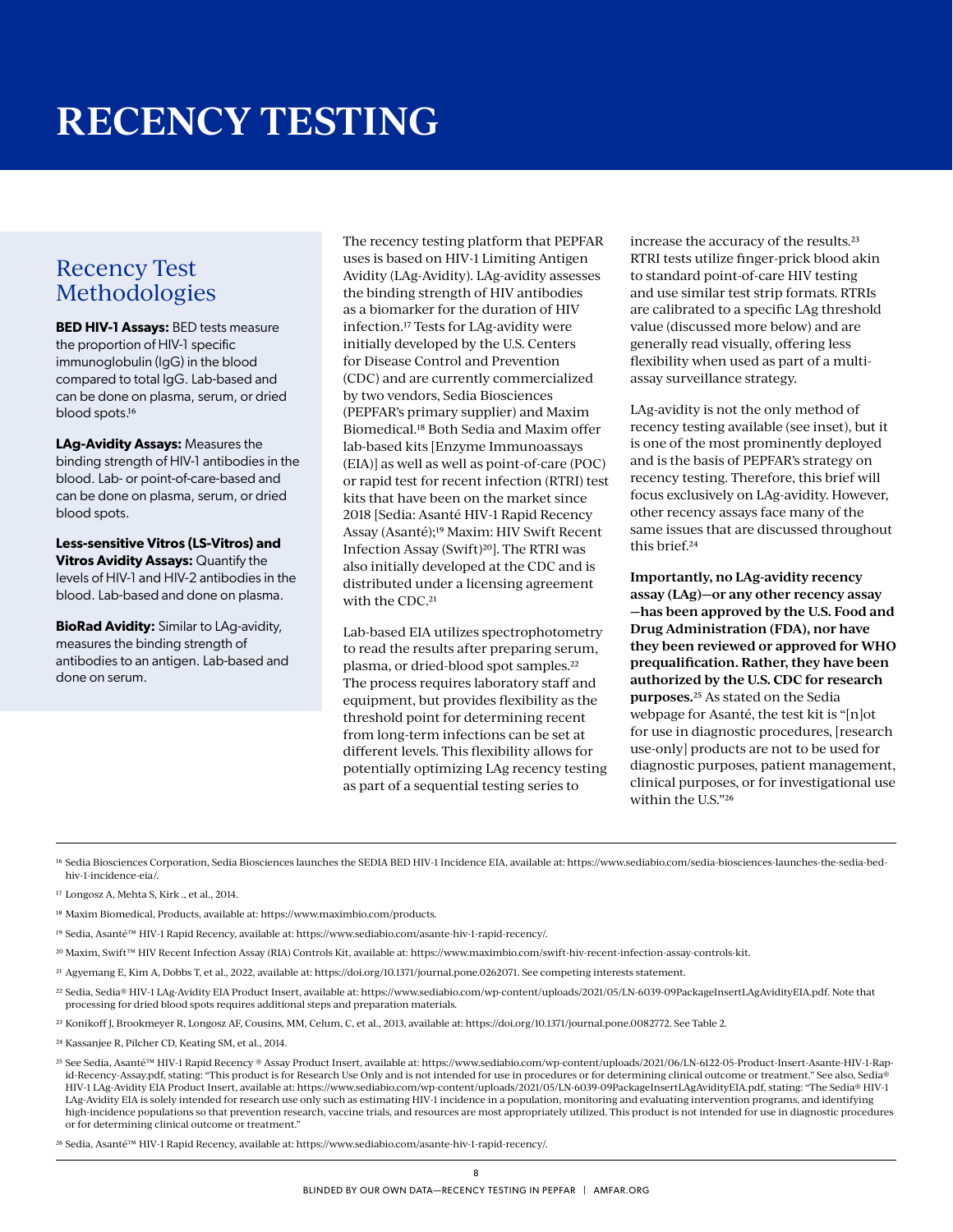



An example of the Asanté HIV-1 Rapid Recency Assay. The "Control Line" is a quality assurance control and will appear on all valid tests. The "Verification Line" confirms detection of HIV akin to a standard HIV rapid test. The "LT/R Line" is the primary line of interest for recency testing and appears when a client is diagnosed as "longterm." For recently infected individuals, the control line and verification line with appear, but not the LT/R line.<sup>27</sup>

#### Additionally, as recognized by PEPFAR in the COP Guidance,28 **a recency test result has no clinical benefit to the individual being tested and has no impact on their clinical management or service eligibility.**

LAg-based testing has been used substantially within research to estimate national and population HIV incidence in different contexts. But utilizing recency testing as part of a research study to estimate incidence is very different from using it as real-time (or near-term) surveillance and to inform programmatic targeting as PEPFAR is proposing. Programmatic applications require a higher standard of performance to avoid

phantom investigations and diversion of resources based on inaccurate and misleading data.

The challenges with recency testing as a tool for real-time surveillance and programmatic targeting stem from the basic fundamentals of any diagnostic test: the sensitivity and specificity and the positive and negative predictive values of the results that it produces (see inset on page 11). LAg-based testing falls short on both measures for the populations in which the test is being deployed.

### How LAg-Avidity Works

As noted above, LAg-avidity is based on the binding strength (avidity) of HIV-1 antibodies produced by the immune system.

*The principle of the test is based on the observation that in response to exposure to the HIV-1 virus, the immune system produces low avidity HIV-1 antibodies early in the infection, and as time progresses, the immune system matures and produces high avidity HIV-1 antibodies. The amount of high avidity HIV-1 antibody present in the blood can therefore be used as an indication that the infection is a long-term one, instead of a recent one.*29 *[internal citations removed]*

As with most biomarkers, there is considerable variability in how quickly the immune system starts producing the high avidity antibodies used to differentiate long-term from recent infections. Avidity is scored based on the normalized optical density (ODn) of antibodies that remain bound at the end of the test. ODn values are generally compared to a threshold value: below the threshold an infection is considered "recent," above the threshold, long-term. The original recommended threshold ODn for the lab-based EIAs was

<1.0, but has subsequently been revised up to <1.5. Other thresholds that have been evaluated go up to <2.0 and <3.0. At each level, a greater proportion of truly recent HIV infections will be correctly diagnosed as "recent" (i.e., the test becomes more sensitive), but at the cost of misidentifying more long-term infections as recent (the test becomes less specific). The Asanté RTRI performs roughly equivalent to an ODn of <2.0,30 while lab-based platforms can use any threshold value.

LAg-based tests do not specify exactly how recently an infection took place. Rather, "recent" itself is simply a defined variable in a study that can range anywhere from four months to two years. The definition of "recent" that is used also creates trade-offs between the specificity and sensitivity of the test and how it will perform. In most cases, the definition of "recent" used aligns with the mean duration of recent infection (MDRI), the average number of days a person who is diagnosed as "recent" will have been infected. MDRI is a function of the performance of the test at a specific ODn threshold and characteristics of the tested population. In practice, there is no way to know the characteristics of the specific population in which the test is applied, so MDRIs are based on lab-based studies of well-characterized sample populations instead. Therefore, there is an implicit assumption that the population in which the test is being deployed is similar to that of the well-studied population. For LAg-avidity utilizing an ODn of <1.5, the MDRI has been estimated between 130 for EIA and 180 days for RTRI.31 But for an individual test, the only result is "recent" or "not recent," rather than information about the specific amount of time since infection.

Beyond normal human variation, LAgavidity results are affected greatly by additional factors including whether

27 Sedia, Asanté HIV-1 Rapid Recency Assay Product Insert, available at: [https://www.sediabio.com/wp-content/uploads/2021/06/LN-6122-05-Product-Insert-Asante-HIV-1-Rapid-Re](https://www.sediabio.com/wp-content/uploads/2021/06/LN-6122-05-Product-Insert-Asante-HIV-1-Rapid-Recency-Assay.pdf)[cency-Assay.pdf.](https://www.sediabio.com/wp-content/uploads/2021/06/LN-6122-05-Product-Insert-Asante-HIV-1-Rapid-Recency-Assay.pdf)

28 COP22 Guidance, p. 563, stating: "Recency testing (RTRI or RITA) has no impact on clinical case management of an individual nor on that individual's health. As such, it is recommended that results not be returned to individuals in any setting, but countries should defer to the ethical guidelines or processes established by local MOH or IRBs to inform such a decision." Available at: https://www.state.gov/wp-content/uploads/2022/02/COP22-Guidance-Final\_508-Compliant-3.pdf.

29 Sedia, Sedia® HIV-1 LAg-Avidity EIA Product Insert, available at: https://www.sediabio.com/wp-content/uploads/2021/05/LN-6039-09PackageInsertLAgAvidityEIA.pdf .

30 CEPHIA, *Asanté HIV-1 Rapid Recency® Assay Evaluation Report*, available at: https://zenodo.org/record/3509834#.Ymr5jBzMJhE, stating: "There was a high correlation (Spearman rank correlation r=0.785) between ODn of LAg-Avidity EIA and the LT/R Line intensity of the Asanté™ HIV-1 Rapid Recency® Assay for 570 HIV-1 specimens with cutoff of 3.0 matching with LAg ODn of 2.0 corresponding to a Mean Duration of Recent Infection of about 180 days". See also, Trace-Recency, FAQs, available at: [https://trace-recency.org/](https://trace-recency.org/ufaqs/how-does-the-rtri-compare-to-the-hiv-1-lag-avidity-eia/) [ufaqs/how-does-the-rtri-compare-to-the-hiv-1-lag-avidity-eia/,](https://trace-recency.org/ufaqs/how-does-the-rtri-compare-to-the-hiv-1-lag-avidity-eia/) stating: "The performance of RTRIs in distinguishing recent from long-term infection are similar to the LAg assay at normalized optical density (ODn) cutoff of 2.0 corresponding to the mean duration of recent infection (MDRI) of 6 months for the Asante RTRI), or LAg ODn cutoff of 1.5 corresponding to an MDRI of 4 months for the Maxim Swift."

31 See Sedia, Asanté™ HIV-1 Rapid Recency ® Assay Product Insert, available at: https://www.sediabio.com/wp-content/uploads/2021/06/LN-6122-05-Product-Insert-Asante-HIV-1- Rapid-Recency-Assay.pdf; See also, CEPHIA, Asanté HIV-1 Rapid Recency® Assay Evaluation Report, available at: https://zenodo.org/record/3509834#.Ymr5jBzMJhE, finding that the MDRI for the Asanté recency assay differs greatly depending on whether it is read visually or electronically. Assessed MDRIs were 105 days (95% CI: 86-124) and 197 days (95% CI: 171-224) for visual reading and electronic reading of results respectively.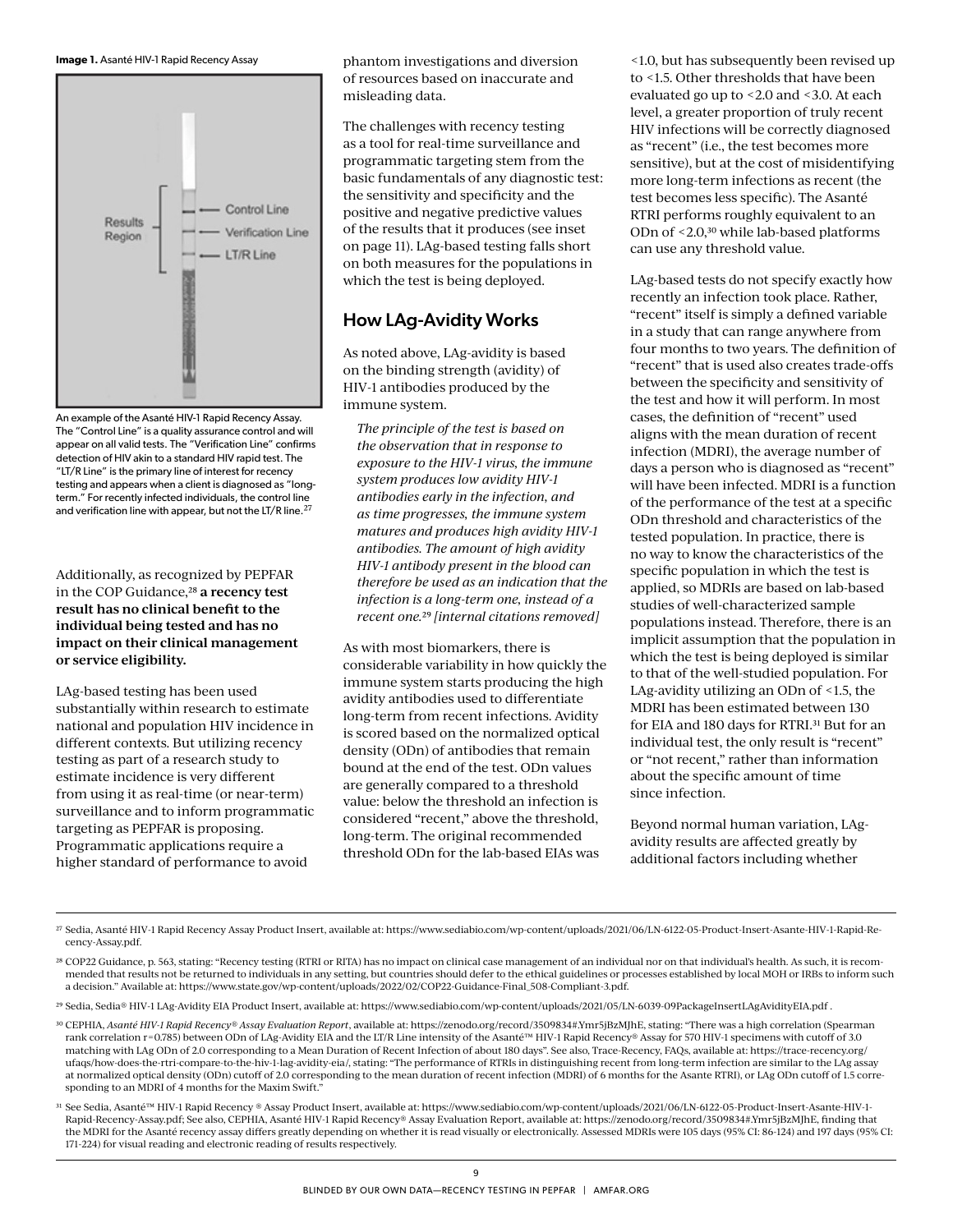individuals have low CD4 counts (<200), have an AIDS-defining illness, are or have previously been on antiretroviral (ARV) treatment, or are elite controllers of HIV—all of which are more likely to be misclassified as "recent" by LAg-avidity despite being long-term infected.32 Additionally, individuals living with HIV-2 are likely to be always classified as "recent" infections.33

Because of this variability, it is recommended that individuals with the above characteristics are screened out or not included in the recency testing population when using LAg-avidity assays for incidence estimation. In a realworld environment, such exclusions are impossible and thus it is recommended that recency assays be combined with additional tests to attempt to exclude individuals most likely to be misclassified as recent. Using multiple tests sequentially to better classify individuals as recently infected or not is referred to as a recent infection testing algorithm (RITA).

#### Specificity and Positive Predictive Value of LAg-Avidity for Detecting Recent HIV Infections

The specificity of LAg-avidity-based testing for recent infection is how accurately the test distinguishes recent infections from long-term infections. Specificity is measured as the proportion of individuals with long-term infections that are incorrectly classified as "recent."34 This is also called the False Recency Rate (FRR). The related concept of the positive predictive value (PPV) of LAg is that for an individual who tests "recent," what proportion of those results are accurate.

A number of studies have evaluated the FRR or PPV of LAg-avidity-based testing methodology (see Table 1). An independent assessment of five recency assay methodologies from 2014 identified the FRR of LAg-avidity to be only 1.3%,<sup>35</sup> but is based on restricting the testing population and excluding individuals on ARV treatment and elite controllers. Additionally, the researchers extended the definition of "recent" for purposes of the study to two years to—in the words of the paper—"better capture the tails of persisting 'recent' results and thus reduce the FRRs."36 For people with long-term HIV on ART (again using two years as the definition of "recent") the observed FRR was 58.8%—meaning they would be misclassified as "recent" more often than not. For individuals with a low viral load (<75 copies), the FRR was 47.1%.

A 2019 evaluation of the Asanté RTRI found similar results, though differing somewhat based on whether the results were read visually or using an electronic reader. Again, utilizing a two-year definition of "recent," the FRR was found to be 1.6% using visual reading and 3.6% for electronic reading when treated patients and elite controllers were excluded. For elite controllers, the FRR was 11.5% and 16.0% and for treated patients 53.5% and 58.1% respectively for visual reading and electronic reading.37

Utilizing LAg for surveillance purposes requires that the chosen test, or RITA, performs well in a real-world testing population that includes treatment-naive, treatment-experienced, and individuals who present for testing with advanced HIV disease. PLHIV who have previously been diagnosed presenting for HIV testing is increasingly common for a wide variety of reasons and motivations<sup>38</sup>-and not just in PEPFAR programs or countries.39

A number of studies have been published utilizing data from the field that document the high FRR/low PPV experienced in utilizing LAg or even a RITA, including from the PEPFARfunded Population-Based HIV Impact Assessments (PHIAs).40 Table 1 summarizes these results. **The experienced FRR in the field when compared to a RITA consisting of LAg ODn<1.5 and viral load of >1,000 (RITA-1) confirmation varies from 15.1% to 89.6%. Effectively, LAg testing alone provides no usable indication of actual recent infections.** 

Confirming recent test results with VL is the most common recommendation for RITA, including by the WHO and PEPFAR. However, studies that have used more intensive RITAs that include VL as well as other criteria (clinical records review, CD4 count, ARV testing, and AIDS-defining illness) have found that even with VL confirmation, RITA-1 still misclassifies individuals testing "recent" between 4.2% and 27.3% of the time—but these are not directly comparable percentages due to the different methodologies of the various RITAs and whether the populations have been pre-screened to exclude individuals with prior ART use.<sup>41</sup>

These misclassification proportions are not likely to be equally distributed such that they can be ignored as generalized noise in the data. Different programs and geographic regions may have different testing behaviors and practices among the population that would differentially impact on the PPV. If program resources are going to be diverted to different geographic "hotspots" and outbreak investigation teams are going to be deployed, high misclassification proportions or low PPVs and low overall "recent" results in any specific geographic

32 Sedia, Sedia® HIV-1 LAg-Avidity EIA Product Insert, available at: https://www.sediabio.com/wp-content/uploads/2021/05/LN-6039-09PackageInsertLAgAvidityEIA.pdf.

33 Ibid.

34 It's worth noting that specificity for LAg tests could also be accurately defined as the proportion of truly long-term infected individuals that are correctly classified as "long-term." However, the primary goal of the recency testing program is to identify "recent" infections, not long-term infections and so we focus here on the specificity with regard to truly recent HIV infections.

35 Kassanjee R, Pilcher CD, Keating SM, et al., 2014.

36 Ibid, p. 2445.

37 CEPHIA, *AsantéTM HIV-1 Rapid Recency® Assay Evaluation Report*, available at: https://zenodo.org/record/3509834#.Ym\_pGnXMJhE.

<sup>38</sup> Giguère K, Eaton I, Marsh K, et al., 2021.

39 HSE Health Protection Surveillance Centre, 2020, available at: https://www.hpsc.ie/a-z/hivandaids/hivdataandreports/2018reports/HIV\_2018\_recentinfection.pdf, finding that 63% (80/128) of recent infections in Ireland identified through LAg were previously diagnosed individuals.

40 PHIA Project, available at: https://phia.icap.columbia.edu/.

41 An additional paper, excluded from Table 1 as it didn't follow the same methodologies, found that LAg-avidity continued to misclassify 2.34% of patients (8/342) two to four years after seroconversion with VL>10,000 as "recent" and 3.1% of patients (8/258) four to eight years after seroconversion with VL>10,000. For patients with VL between >400 and <10,000, LAg did not misclassify any individuals suggesting higher VL can cause issues for LAg. Longosz, A., Mehta, S., Kirk, G., et al., 2014, available at: [https://doi.org/10.1097/](https://doi.org/10.1097/QAD.0000000000000221) [QAD.0000000000000221](https://doi.org/10.1097/QAD.0000000000000221).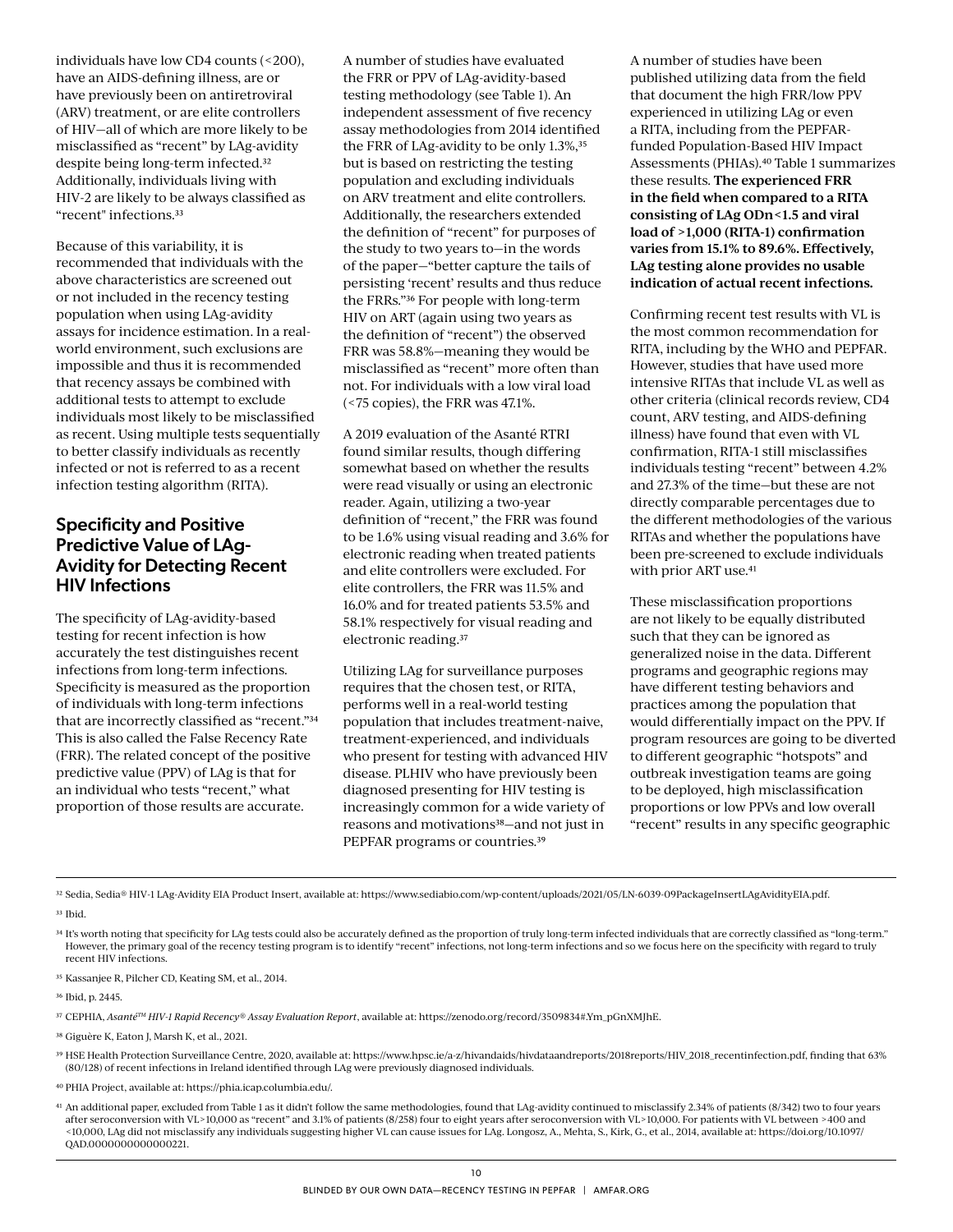## Sensitivity, specificity, positive and negative predictive values

Sensitivity and specificity are properties of a test or diagnostic tools—and are measures of how well the tool correctly classifies those who are truly positive as positive (sensitivity) and those who are truly negative as negative (specificity) (Figure 1). For diagnostic tests reliant on patient biomarkers the accuracy of the diagnostic is dependent on how consistent the biomarker is across individuals. Beyond that, the sensitivity and specificity of tests are trade-offs of one another, meaning that as you increase one, the other will decrease. Therefore, discussions about what is a priority—minimizing false-negatives or minimizing false-positives—are critical when determining where to set threshold points.

Predictive values are how likely the result is to be true at the individual level. For example, if someone is classified as positive, the positive predictive value is the probability the person truly is positive. Conversely, the negative predictive value is the likelihood someone is negative if they are classified as negative

by the test. While sensitivity and specificity are properties of the test or tool, the predictive values change depending on the prevalence in the population. In populations with a higher prevalence of the condition

being tested, the positive predictive value increases while the negative predictive value decreases. Similarly, when the prevalence is low, the negative predictive value is higher and the positive predictive value is lower.

Figure 1. Sensitivity, specificity, positive and negative predictive values and false recency rates



## Recent Infection Testing Algorithms (RITAs)

RITAs were developed to reduce the false positives (people who are misclassified as recent when in fact they are long-term infected) that recency assays produce when used in an environment where the HIV testing patient pool is not clearly defined or controlled. RITAs are generally sequential steps and each criterion must be met in order to confirm a recency positive assay result.

RITAs are not uniform in their application. Different studies, countries, and projects have used different algorithms with varying results. The most common RITA that is recommended by both PEPFAR and WHO is to confirm recency results with a viral load test as a single additional confirmatory criterion.42 More rigorous studies often combine several additional criteria in more complex algorithms.

Tests used in RITAs include:

**VL Testing:** Individuals on ART and elite controllers are more likely to screen recent. In most RITAs utilizing VL testing after a recency test, a VL>1000 will confirm a likely recent infection.

**CD4 Count:** Individuals with low CD4 counts are likely to be long-term infections but are also more likely to screen recent on avidity assays. RITAs use CD4 counts >200 after a recency test to confirm a recent infection.

**Clinical Records:** Where possible, searches of clinical records can be used to determine whether a patient presenting as a new HIV diagnosis has been previously documented to be on ART. If so, the patient is re-classified as long-term.

**ARV Testing:** Laboratory assays can screen blood for the presence of ARVs. If ARVs are found, the patient is presumed to be on treatment and re-classified as long-term. Worth noting is that there's no way to understand whether the ARVs identified in a person's blood were the result of treatment, or from PrEP or PEP use.

**AIDS-Defining Illness:** Individuals with an AIDS-defining illness are also more likely to screen recent despite having long-term infections. RITAs using AIDS-defining illness exclusion criteria will treat any individual with such an illness as long-term.

**Figure 2.** Recent Infection Testing Algorithm (RITA) Typical Sequence



RITA-1: RITA consisting of LAg (EIA or RTRI) + viral load confirmation; RITA-2: RITA consisting of RITA-1 + any additional RITA confirmatory testing or verification.

<sup>42</sup> Of note, PEPFAR's recommendation of confirmatory VL is voluntary for its programs. So different PEPFAR-funded recency projects are implementing recency testing utilizing different standards. Importantly, WHO's recommendation here is limited to using recency for the purposes of incidence estimation. WHO does not have guidance on utilizing recency testing for surveillance or program targeting.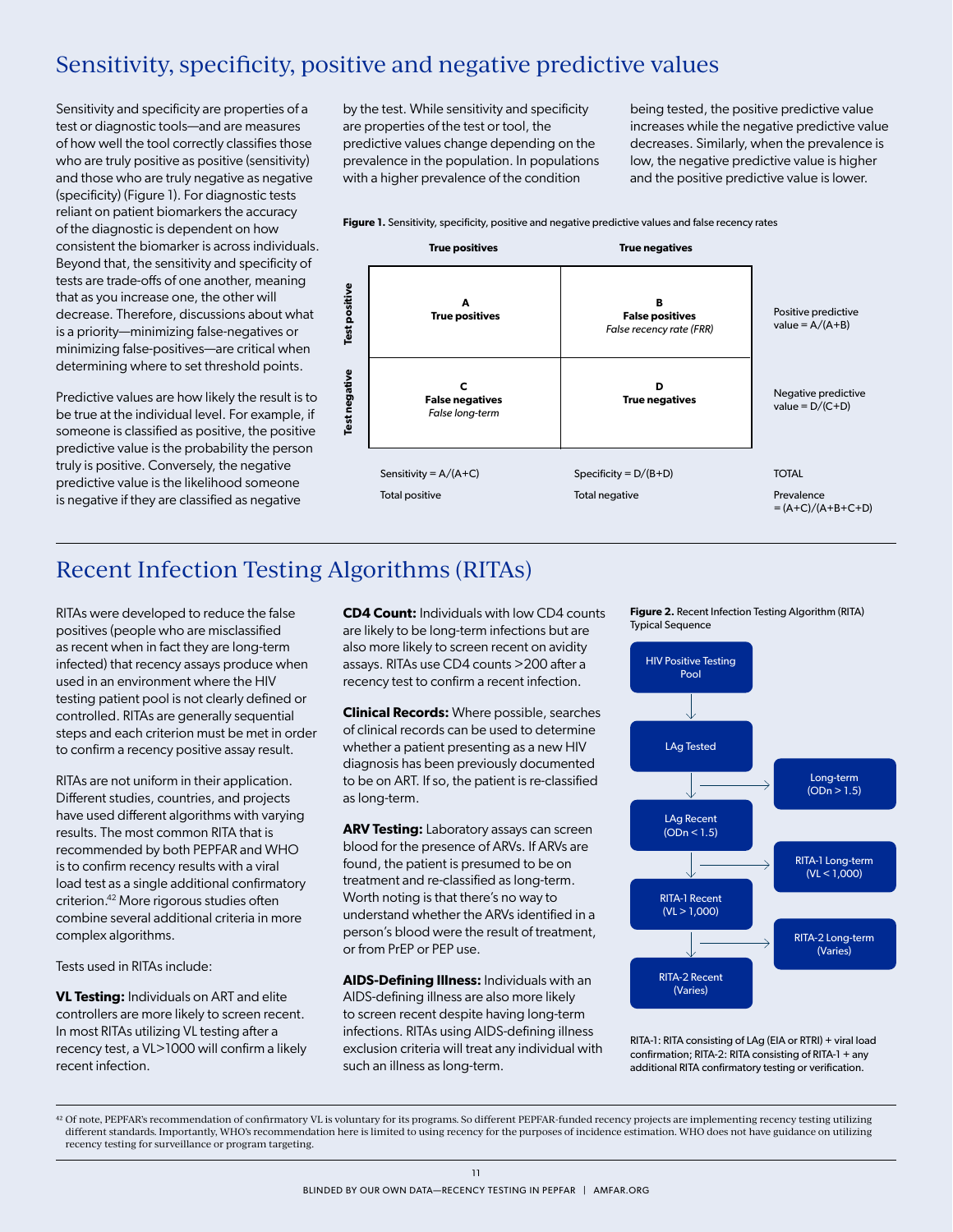region are highly likely to mislead rather than inform program efforts.

### Sensitivity of LAg-Avidity for Detecting Recent HIV Infections

Sensitivity of LAg testing is the opposite of specificity—it is the test's ability to correctly identify indviduals with truly recent HIV infections as "recent." Incorrectly identifying a recently infected individual as long-term infected is a false long-term result. The related negative predictive value (NPV) of LAg is the proportion of individuals who test "longterm" for whom those results are accurate.

Few studies have characterized the false long-term rate of LAg or other recency assays. The independent evaluation of recency assays published in 2014 did not specifically address false long-term results experienced, but did provide some data on the sensitivity of the different recency assays assessed.43 For LAg using an ODn<1.5 threshold for individuals infected <6 months, LAg correctly identified them only ~65% of the time, with some variation by HIV subtype. For individuals infected 6 months to <12 months, LAg identified them as recent ~15% of the time. Further six-month increments had declining rates of being identified as a recent infection.

Another study of RITA algorithm optimization assessed LAg performance on well characterized blood samples in the U.S. that included a mixed treatmentexperienced/treatment-naive population also raises concerns about the sensitivity of LAg.44 Table 2 shows the results of LAg in 1,780 samples and the proportion of recent results correctly identified at each ODn threshold. Using the standard threshold of ODn<1.5, LAg failed to identify 57% of infections that were <6 months as recent and 69% of infections <12 months, while having an FRR of 56% and 72%, respectively. At the higher ODn threshold the sensitivity improved, but at the cost of increasing the FRR.

#### **Table 1.** Studies with Published False Recency Rates or Positive Predictive Values of LAg

| <b>COUNTRIES</b><br><b>INCLUDED IN STUDY</b>                                                                                            | <b>RECENCY</b><br><b>ASSAY</b>                                        | RITA 2<br><b>ALGORITHM</b>                                                                    | LAg<br><b>TESTED</b> | <b>LAg</b><br><b>RECENT</b><br><b>POSITIVE</b> | RITA-1<br><b>POSITIVE</b><br>(VL)<br>ONLY) | RITA-2<br><b>POSITIVE</b> | <b>LAg FRR</b><br>$(RITA-1)$ | RITA 1<br><b>FRR</b> | <b>LAg FRR</b><br>$(RITA-2)$ | <b>SOURCE</b>                                             |
|-----------------------------------------------------------------------------------------------------------------------------------------|-----------------------------------------------------------------------|-----------------------------------------------------------------------------------------------|----------------------|------------------------------------------------|--------------------------------------------|---------------------------|------------------------------|----------------------|------------------------------|-----------------------------------------------------------|
| Cameroon, Cote d'Ivoire,<br>Eswatini, Ethiopia,<br>Kenya, Lesotho, Malawi,<br>Namibia, Rwanda,<br>Tanzania, Uganda,<br>Zambia, Zimbabwe | HIV-1 LAg-Avidity<br>EIA (plasma)<br>Maxim HIV-1 LAg<br>DBS EIA (DBS) | RITA-2:<br>$RITA-1+ARV$<br>spetronomy                                                         | 23,887               | 2,450                                          | 357                                        | 301                       | 85.4%                        | 15.7%                | 87.71%                       | Voetsch, et. al.<br>(IAIDS)                               |
|                                                                                                                                         | Maxim HIV-1                                                           | $RITA-2: RITA-1 +$<br><b>Clinical Records</b><br>Search                                       | 426                  | 106                                            | 11                                         | 10                        | 89.6%                        | 9.1%                 | 90.57%                       | Rice, et. al. (JIAS)                                      |
| Kenya                                                                                                                                   | LAg-Avidity EIA                                                       | RITA-2: RITA-2 +<br>ARV metabolite<br>testing                                                 | 530                  | 60                                             | 48                                         | 46                        | 20.0%                        | 4.2%                 | 23.33%                       |                                                           |
| Zimbabwe                                                                                                                                | Maxim HIV-1<br>LAg-Avidity EIA                                        | <b>NA</b>                                                                                     | 313                  | 49                                             | 33                                         |                           | 32.7%                        |                      |                              |                                                           |
| China                                                                                                                                   | Beijing<br>Kinghawk LAg-<br>EIA (DBS)                                 | RITA-2: RITA-1 +<br>CD4 > 200                                                                 | 1,152                | 205                                            | 174                                        | 145                       | 15.1%                        | 16.7%                | 29.27%                       | Zhu, et. al. (IJID)                                       |
| Ireland                                                                                                                                 | Sedia HIV-1 LAg-<br><b>Avidity EIA</b>                                | $RITA-2: RITA-1 +$<br>Clinical records,<br>$CD4 > 200$ ,<br>AIDS defining<br>illness, PEP use | 508                  | 128                                            | 66                                         | 48                        | 48.4%                        | 27.3%                | 62.50%                       | <b>HSE Health</b><br>Protection<br>Surveillance<br>Centre |
| Malawi                                                                                                                                  | Asanté HIV-1<br>Rapid Recency<br>Assay                                | <b>NA</b>                                                                                     | 9,162                | 556                                            | 304                                        | <b>NA</b>                 | 45.3%                        |                      |                              | Telford, et. al.<br>(MMWR)                                |
| Rwanda                                                                                                                                  | Asanté HIV-1<br>Rapid Recency<br>Assay                                | <b>NA</b>                                                                                     | 7,919*               | 753                                            | 479                                        | <b>NA</b>                 | 36.4%                        |                      |                              | RWIbasira, et. al.<br>(PLoS One)                          |

\* Excludes 26% of patients who self-reported prior ART use.

DBS: dried blood spot; EIA: Enzyme Immunoassay; RITA: Recent infection testing algorithm; RITA-1: RITA testing algorithm of LAg-avidity + viral load <>1,000 copies; RITA-2: RITA testing algorithm of RITA-1 + additional criteria as shown; FRR: False recency rate; PPV: Positive Predictive Value.

43 Kassanjee R, Pilcher CD, Keating SM, et al., 2014, available at: https://doi.org/10.1097/QAD.0000000000000429. See Figure 3.

44 Konikoff J, Brookmeyer R, Longosz AF, Cousins MM, Celum C, et al., 2013.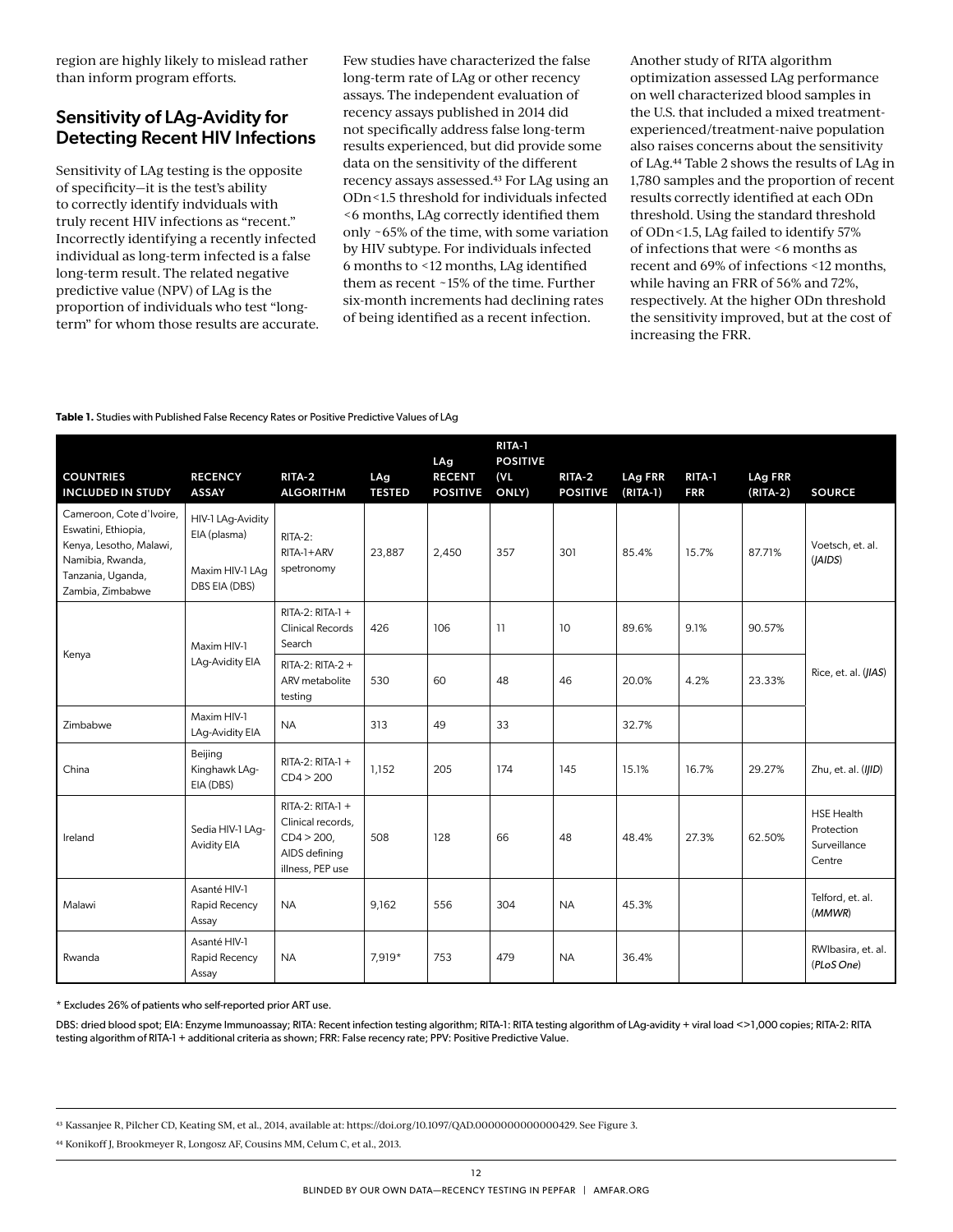Data from the CEPHIA evaluation report of the Asanté RTRI found similar challenges based on 1,431 samples from 431 patients with treated patients and elite controllers excluded. Figure 3 shows the scatterplot of results from these patients.45 Each dot represents a single sample with number of days since estimated infection on the bottom. The horizontal line in the middle shows the standard threshold for categorizing recent vs long-term (recent below the line, long-term above it) for the Asanté RTRI. The four quadrants: 1) Lower left; 2) Upper left; 3) Upper right; and 4) Lower right correspond to the four possible outcomes of the test: 1) True recent infection correctly identified as recent (true recent); 2) True recent infection incorrectly classified as long-term (false long-term); 3) True long-term infection correctly classified as long-term (true long-term); and 4) True long-term infection incorrectly classified as recent (false recent). As can be seen, while the trend for long-term infections is strong, for true recent infections, LAgavidity does not strongly identify recent infections (<12 months). A recent study in Uganda utilizing the Asanté RTRI also demonstrated poor sensitivity of LAg with an additional challenge of interpretation of the test strips.46 The study assessed samples of individuals with known dates of seroconversion, 85 of which were <6 months, for testing at two labs. They found RTRI only identified 27 (32%) and 42 (49%) of the samples as recent at the two labs respectively. Overall, there was only 72% concordance between the laboratories. As the authors state:

#### *The Asanté recency assay had a low sensitivity of between 30% and 50% for identifying samples from individuals infected <6 months. [...] We found substantial interlaboratory variability in test strip scoring, which is also likely to be a problem in field settings with suboptimal lighting that may further limit the programmatic utility of the test. [...] Given the low sensitivity for recent infections, this assay using visual assessment of bands may be of limited utility for HIV-1 recency screening and cross-sectional incidence estimation in this or similar settings, but may be of some value in identifying recent infections within high incidence subgroups or populations. [emphasis added]*

**Table 2.** Number of Samples Classified as Assay Positive Using the LAg-Avidity Assay Alone

| <b>Duration of infection</b> |     | LAg-Avidity assay cutoff |          |                |           |
|------------------------------|-----|--------------------------|----------|----------------|-----------|
| (years)                      | N   | < 0.5                    | 1.0      | < 1.5<br>< 3.0 |           |
| $0.0$ to $< 0.5$             | 142 | 18 (13%)                 | 46 (32%) | 61 (43%)       | 105 (74%) |
| $0.5$ to $< 1.0$             | 167 | 8(5%)                    | 17 (10%) | 36 (22%)       | 75 (45%)  |
| 1.0 to $< 2.0$               | 262 | 20% (8%)                 | 25(%)    | 35 (13%)       | 90 (34%)  |
| $2.0$ to $< 3.0$             | 301 | 21(%)                    | 28(%)    | $34\,(%)$      | 69(%)     |
| $3.0$ to $< 4.0$             | 440 | 10(%)                    | 17(%)    | 23(%)          | $64$ (%)  |
| 4.0 to $< 5.0$               | 125 | 1(%)                     | 5(%)     | 11(%)          | 15(%)     |
| >0.5                         | 343 | 7(%)                     | 10(%)    | 18(%)          | 51(%)     |

Reproduced from Konikoff J, Performance of a limiting-antigen acidity enzyme immunoassay for cross-sectional estimation of HIV incidence in the United States (2013).

Critically, false long-term results are harder to detect in the field and can't be corrected for through the use of RITAs. The recency assay is the entry point to a RITA. If an individual initially screens long-term on LAg, no further inquiry or confirmation is used to confirm the long-term result. Moreover, applying additional RITA criteria actually worsens the false long-term performance of LAg. In the U.S. study above, defining recent as LAg<1.5 and VL >1,000, VL confirmation increased the proportion of false longterm results to 68% at <6 months and 81% at  $\leq$ 12 months.<sup>47</sup>

Importantly, in incidence studies, false long-term results are less critical because they can be somewhat accounted for in the formulas and adjustments for producing the incidence estimates. The unknowns in these calculations explain why incidence estimates generally require large sample sizes and produce results with wide confidence intervals at geographic levels below the country level.

However, for real-time surveillance and programmatic response—in which both financial and human resources are going to be redirected based on recency testing data as proposed by PEPFAR false long-term results are absolutely critical to ensuring that resources are not misdirected away from sites with ongoing transmission because of the inherent NPV of LAg. Sample sizes at the sub-population and small geographic region or facility

level are unlikely to be high enough to overcome the estimated levels of both false long-term rates and FRR for LAgbased testing.

#### Conclusion on LAg-Avidity for Programmatic Surveillance

Being a data-driven program requires data, but it does not require bad data. Being data-driven requires an understanding of the nuances within the data available and utilizing those data with the humility necessary given the quality and characteristics of the processes and tools that produce those data. Utilizing LAg surveillance to identify and target geographic hot spots and populations at greatest risk violates those principles.

The accuracy of the recency testing data that PEPFAR is or will be working with cannot reliably indicate the locations and populations that are seeing the highest transmission rates. If 35%–68% (or more) of truly recent infections are missing due to false long-term results inherent to LAg and approximately 15–20% of "recent" positive results are misclassifications even after viral load confirmation, our underlying data are so inaccurate *due to the nature of the performance of LAg as a biomarker* that it has been exceptionally limited to no programmatic value. It cannot realistically be used to understand where infections are happening for the purposes of programmatic targeting, and certainly

<sup>45</sup> CEPHIA, *Asanté™ HIV-1 Rapid Recency® Assay Evaluation Report*, available at: https://zenodo.org/record/3509834#.Ym\_pGnXMJhE.

<sup>46</sup> Galiwango RM, Ssuuna C, Kaleebu P, et al., 2021.

<sup>47</sup> Konikoff J, Brookmeyer R, Longosz AF, Cousins MM, Celum C, et al., 2013, available at https://doi.org/10.1371/journal.pone.0082772. See Table 2.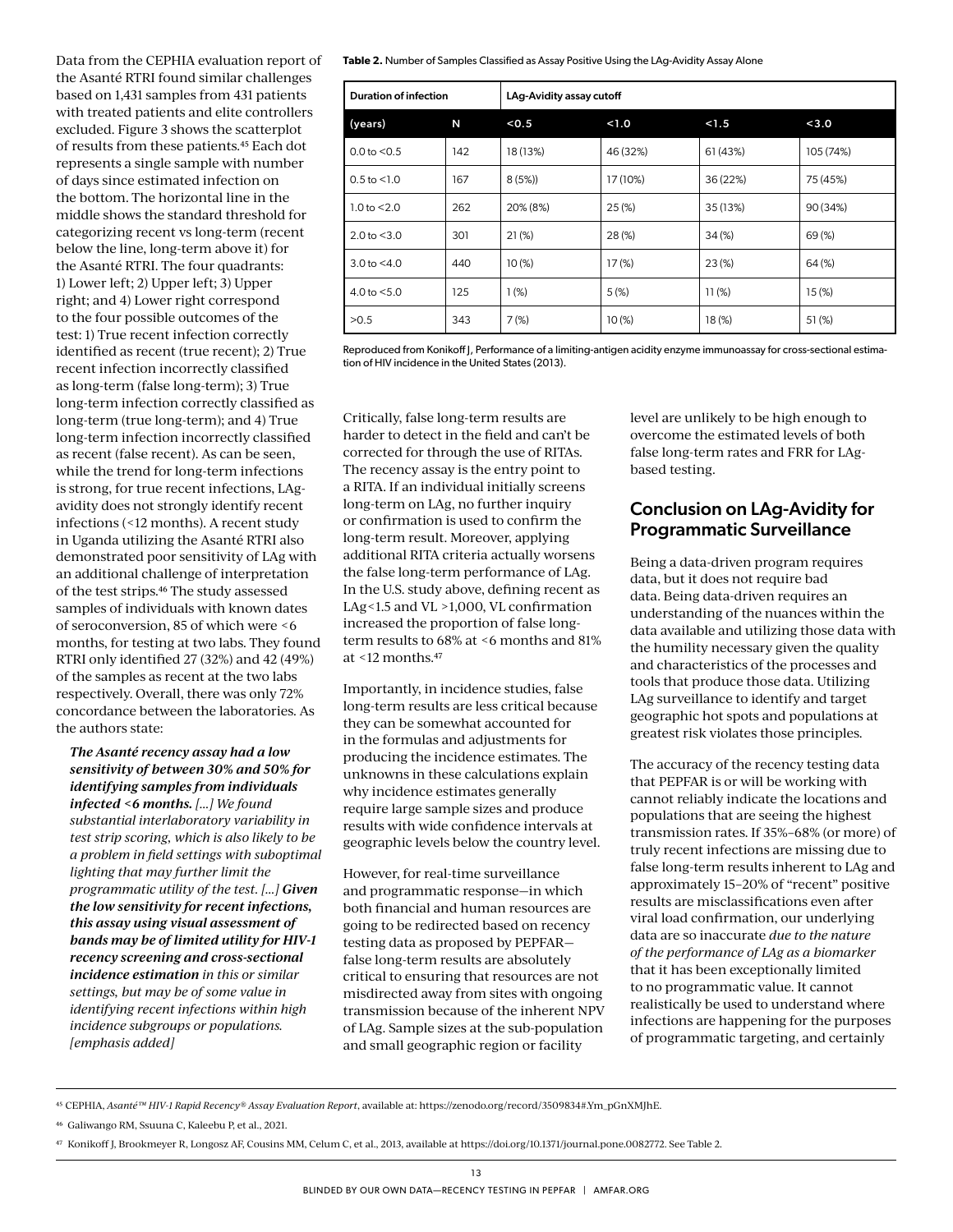not at the facility or neighborhood level being proposed by PEPFAR. This problem is compounded by the simplistic manner PEPFAR is proposing of looking just at the proportion of people being diagnosed as "recent" on LAg in different geographies and populations.48 While there is no doubt that recency data may appear to be accurate, it is a trap that results in "garbage in, garbage out" programmatic decision-making.

The PEPFAR-funded Trace-Recency Initiative49 that is frequently referenced in the COP guidance as the repository of training materials and other information on recency testing does not provide any of this important information on the performance characteristics of LAg-based recency testing. The training module, "Overview of RTRI: Assay Principle and Test Performance"<sup>50</sup> only provides data on the performance of the Asanté POC test as a diagnostic test for HIV (for which it is not FDA-approved nor WHO-prequalified) and concordance of the Asanté RTRI test with lab-based EIA recency testing systems. No discussion of the sensitivity, specificity, positive or negative predictive values of LAg as it relates to actual recent infections is offered, nor any discussion on the statistical methods and sample sizes needed to use results correctly.

Again, this is a separate agenda and utilization profile than using LAg for the purposes of incidence estimation on large-scale studies and populations.

In such studies, the algorithms applied are designed, and the sample sizes large enough, to accurately estimate population incidence with reasonable (if wide) confidence intervals. No algorithms or "fixes" are possible to clean up, correct, or adjust the small geographic or facility-level results with the accuracy necessary to inform geographic targeting.





Source: Modified from CEPHIA Asanté HIV-1 Rapid Recency Assay Evaluation Report

This chart is modified from the CEPHIA Asanté™ HIV-1 Rapid Recency Assay Evaluation Report using an intensity read of 3.0. EDDI: Estimated Days since Detectable Infection; LT/R: Long-term/Recent. One-year line and labels of quadrants added to original figure.

<sup>48</sup> Trace-Recency, *Example Dashboard—Cluster Detection and Response*, available at: https://trace-recency.org/example-dashboard/.

<sup>49</sup> Trace-Recency, available at: https://trace-recency.org/.

<sup>50</sup> Trace-Recency, *Overview of RTRI: Assay Principle and Test Performance*, available at: [https://trace-recency.org/wp-content/uploads/tools/training-materials/modules/01.-Over](https://trace-recency.org/wp-content/uploads/tools/training-materials/modules/01.-Overview-of-RTRI-Principle-and-Performance_April2021.pptx)[view-of-RTRI-Principle-and-Performance\\_April2021.pptx](https://trace-recency.org/wp-content/uploads/tools/training-materials/modules/01.-Overview-of-RTRI-Principle-and-Performance_April2021.pptx).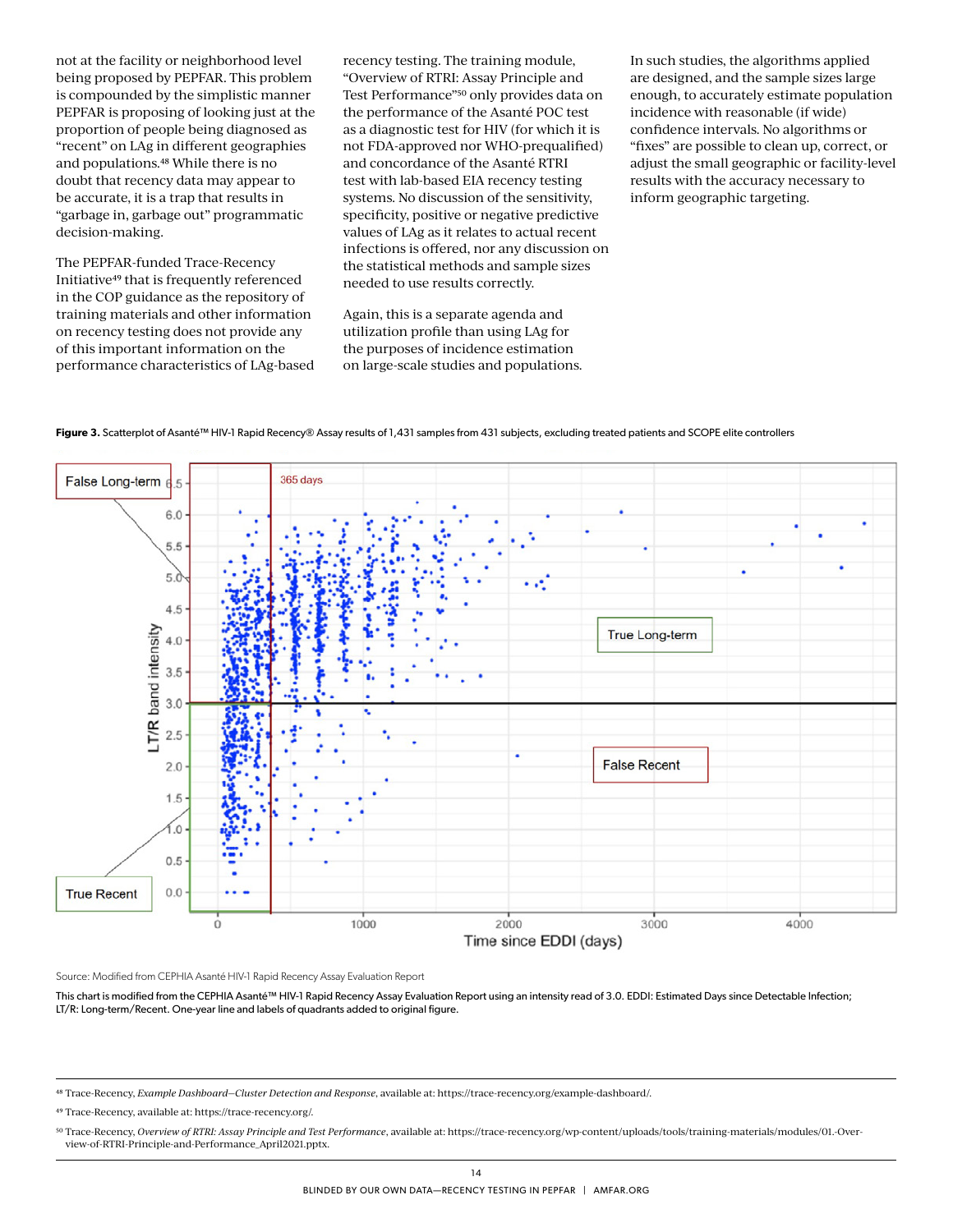# **PROGRAMMATIC UTILITY OF THE DATA**

Aside from the performance characteristics of LAg, basing the surveillance system off program data creates a number of additional challenges. Necessary assumptions about the population being tested are not met in many program settings, and ignoring this may further call the trustworthiness of the data into question. Real-time programmatic responses to the data being generated are therefore more difficult to justify and may not be worth doing given the levels of uncertainty.

We look at a number of these issues here. This list is unlikely to be a comprehensive assessment of all the problems.

#### Testing and Selection Bias in Routine Program Data

Data from large surveys like PHIAs<sup>51</sup> and Demographic and Health Surveys (DHS) must be approached differently than data from routine programs. In the PHIAs and other incidence estimation exercises, the population of participants is carefully selected in order to control for dynamics in the population that might bias the results and the testing protocols are standardized for all participants. Likewise, the PHIAs and other incidence studies are cross-sectional assessments based on single testing moments with the program, which creates consistency across all populations included in the study.

In recency testing with routine programmatic data collection as currently envisioned by PEPFAR, no such sampling controls are in place. This creates inherent biases in the population providing data into the surveillance system which—if not able to be accounted for—affects the validity of the results. At least two different sources of biases are introduced: testing bias and selection bias. Testing biases are introduced based on different testing practices among the population. People in different areas of the country or different sub-populations—like key populations—may present for testing more frequently than others. Doing so will result in those regions and populations being more likely to detect recent infections *even if transmission rates are the same as other regions and populations with lower frequency of testing.*

*The problem with being wrong in our identification of hotspots due to biases such as these is that they may direct attention and resources away from the locations of greatest need towards locations that may have the best testing programs already in place.*

<sup>51</sup> PHIA Project, available at: https://phia.icap.columbia.edu/.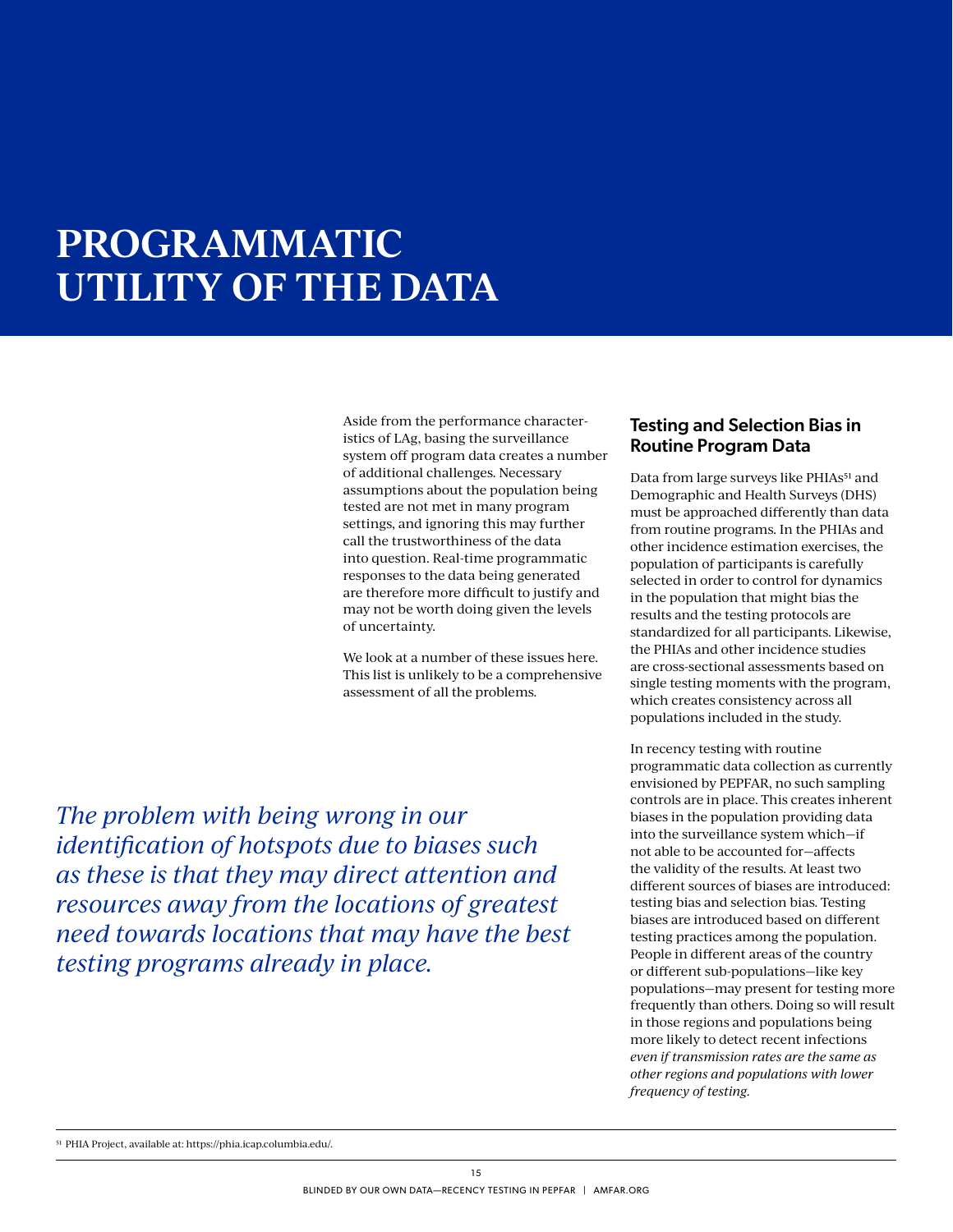Selection bias is introduced based on differences in the implementation of testing programs in different regions or for different sub-populations. For instance, regions with strong youth outreach testing programs, targeted outreach programs to men, or high coverage of assisted partner notification services/ index testing will look different to regions that rely more exclusively on passive voluntary counseling and testing services. Implementing different recruitment strategies for identifying people to test affects whether the results from one region can be accurately compared to others.

Because of these biases, a real risk exists that areas will be flagged as hotspots of comparatively high transmission rates worthy of investigation not because of truly high rates of ongoing transmission but because of high-performing testing programs or different testing practices among the population. **The problem with being wrong in our identification of hotspots due to biases such as these is that they may direct attention and resources away from the locations of greatest need towards locations that may have the best testing programs already in place.**

Both of these issues were identified as limitations in a recent publication on the PEPFAR-funded recency testing program data in Malawi, but did not address them in any way nor were solutions proposed as to how they are to be handled in a realtime surveillance environment.<sup>52</sup>

### Timeliness and Locality of the Data

As noted earlier, how LAg defines a "recent" infection is dependent on a number of factors. Studies have used different definitions of "recent"—generally anywhere from six months to two years —and the choice of a "recent" definition affects the MDRI, the false long-term rates, and the FRR, improving one at the expense of the other.

MDRI and FRR are used in the standard incidence estimation formula and both are ideally meant to be adjusted for local context. This is frequently not practical in the field and generally the MDRI and FRR are assumed based on test characteristics in other contexts. Importantly, both also matter greatly for understanding *when* **an incidence estimation is applicable to.** The "shadow" of an incidence estimate is a measure of how far back in time incidence is being assessed and is critically affected by MDRI and FRR.53 As MDRI or FRR increase, the shadow also increases.

Shadow periods can be quite long. Estimates for the shadow period based on RITA using LAg<1.5 and VL>1,000 and using an MDRI of 134 days approaches two years (690 days).<sup>54</sup> This means that the incidence estimate is best understood as an indication of transmission rates nearly two years earlier and may not speak to the dynamics that are occurring now. For RTRI-based RITA testing with an estimated MDRI of 180 days, the shadow period is even longer.

While PEPFAR—as part of its real-time surveillance strategy—is not proposing to utilize recency data for the primary purpose of estimating incidence, it is nevertheless dependent on these same characteristics for interpreting recency data to identify hotspots. **This means that what PEPFAR is** *inherently* **talking about in terms of a "real-time" surveillance system is actually providing information that is itself multiple years behind where HIV transmission is happening now based on PEPFAR's recommended RITA.** For countries that aren't doing VL confirmation, researchers did not calculate shadows because the test is too inaccurate to do so.55

Finally, it must be noted that where people are diagnosed as "recent" does not inherently align with where they may have contracted HIV. Populations and individuals are mobile—especially over the 6-month to 2 year timeframe—and people do not always choose to access testing services nearest to where they live. Intensive follow-up to identify these additional patterns would be necessary which takes additional resources and time away from implementing actual programming.

*This means that what PEPFAR is inherently talking about in terms of a "real-time" surveillance system is actually providing information that is itself multiple years behind where HIV transmission is happening now based on PEPFAR's recommended RITA.*

- 54 Ibid.
- 55 Ibid.

<sup>52</sup> Telford C, Tessema Z, Msukwa M, et al., 2022, available at: https://doi.org/10.15585/mmwr.mm7109a1, stating: "The findings in this report are subject to at least five limitations. [...] Third, focusing only on HIV diagnoses overlooks persons with HIV who do not know their status or have not enrolled in treatment. Fourth, HIV testing frequency and behavior might vary across populations."

<sup>53</sup> Konikoff J, Brookmeyer R, Longosz AF, Cousins MM, Celum C, et al., 2013.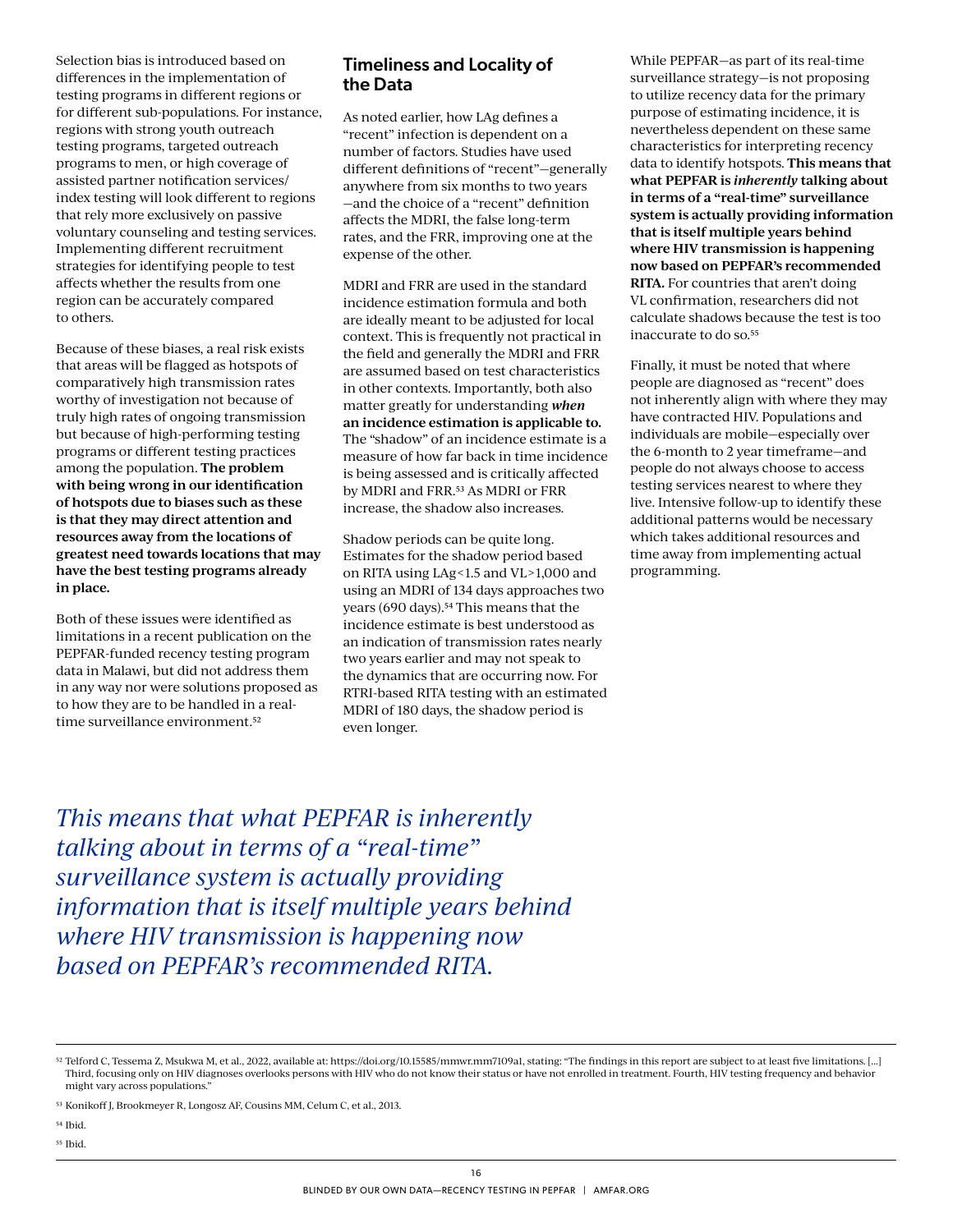## Recency testing as a means of Geographic Hotspotting and its (flawed) assumptions

The recent Malawi study used routine recency data to identify geographic transmission hotspots and is instructive for demonstrating how PEPFAR is bypassing the potential inaccuracy of the underlying data to push forward with recency-based geographic hotspotting.<sup>56</sup> In the study, researchers used routine RITA (RTRI + VL>1,000) data from October 2019–March 2020 to calculate incidence rates at 103 facilities in Malawi using clustered geospatial software that groups closely located facilities (<20km) to identify outliers in the data. Observed incidence estimates were calculated for the full data set and for each cluster to identify the relative risk of each cluster—with some adjustment for age and sex—to identify high outlier clusters.

There are several challenges with this process. Initially, the incidence estimate measure [# RITA positive / (# HIV-negative tests + # RITA positive)] does not take into consideration the MDRI, FRR, or false longterm rate. Instead, the straight RITA positive results are used as if they are a point in time

estimate, but the RITA results—especially those obtained through routine program data—are not a point in time result. They are instead an evaluation of HIV transmissions over a several year period, not just in the past six months. Additionally, and most problematically—as noted in the limitations of the paper—"performance of the test used to identify recent infections was assumed to be similar across all facilities."57 That's an unreasonable assumption given the shortcomings of LAg and RTRI/RITA implementation already discussed and further elaborated on below. But when evaluating results where the N's on recent infections are very small at the geographic level (in low 10s), that assumption is critical to any identified differential being meaningful.

Moreover, as the scale of recency testing is expanded to over a thousand facilities, methodologies such as this are highly likely to become unstable. Any normalized distribution of that many sites will have outliers, but on a quarterly basis, the group of sites identified as "geographic hotspots"

are likely to fluctuate significantly even if underlying dynamics are unchanged. **In trying to respond to those fluctuations in real time, programs are likely to be distracted responding to phantom outbreaks and constantly ramping up and ramping down services or investigations in different areas rather than properly focusing on delivering core services competently.**

Finally, the methodology of geographic hotspot identification that PEPFAR is proposing countries adopt isn't even based on this more sophisticated (but flawed) methodology. Instead, the example recency dashboard on the PEPFAR-supported Trace Recency reference site is purely using the RTRI or RITA positive rates at each facility to identify hotspots.58 This methodology is highly likely to result in "hotspots" being identified due to LAg sensitivity and specificity issues, biases in the testing programs, and implementation challenges as much as it's likely to be based on any real signal in the noise. All of these issues are exacerbated as the sample size at any given level of analysis gets smaller.

Moreover, the Trace-Recency *Public Health Response Strategy Using Recency Assays* document that is meant to guide how programs assess recency data and design interventions envisages deploying HIV outbreak response team investigations based not on quarterly data (where the N's are already small) but based on monthly facilitylevel assessments.59 Every time the data are sliced into smaller specifics such as this, it increases the noise and decreases the actual signal in the data. **This is PEPFAR allowing itself to be misled by not treating these data with the care necessary given the characteristics and processes in the systems that generate them. The result will be the diversion of resources away from actual service delivery into outbreak investigations and recency testing itself.**

**Image 2.** Sample Recency Dashboard from the Trace-Recency Project

| <b>Percent Reclassified Long-</b> | <b>Term</b>                              | Term         |              |  |     | Long-Term Result Valid Result Missing VL Reclassified Long- |                                                                         | <b>Recent Result Recent %</b> | <b>Facility</b>    | <b>District</b>   | Region   |
|-----------------------------------|------------------------------------------|--------------|--------------|--|-----|-------------------------------------------------------------|-------------------------------------------------------------------------|-------------------------------|--------------------|-------------------|----------|
|                                   |                                          |              |              |  |     |                                                             |                                                                         |                               |                    |                   |          |
| 209                               |                                          |              |              |  | 16  | 12                                                          | 25%                                                                     |                               | Facility 57        | District 4        | Region 2 |
| O <sup>3</sup>                    |                                          | $\bf{0}$     | $\theta$     |  | 14  | 11                                                          | 21%                                                                     |                               | Facility 4         | District 1        | Region 1 |
| O.                                |                                          | 0            | $\Omega$     |  | 12  | 9                                                           | 25%                                                                     |                               | Facility 43        | <b>District 4</b> | Region 2 |
| 259                               |                                          |              | $\theta$     |  | 9   | 6                                                           | 33%                                                                     |                               | Facility 45        | District 4        | Region 2 |
| O3                                |                                          | Ō            |              |  | 11  |                                                             | 27%                                                                     |                               | Facility 46        | District 4        | Region 2 |
| 09                                |                                          | $\mathbf{0}$ | $\Omega$     |  | 15  | 12                                                          | 20%                                                                     | 3                             | <b>Facility 58</b> | District 4        | Region 2 |
| 259                               |                                          |              |              |  | 17  | 14                                                          | 18%                                                                     |                               | Facility 75        | <b>District 5</b> | Region 3 |
| O <sup>3</sup>                    |                                          | $\mathbf{0}$ | $\mathbf{0}$ |  | 10  | 8                                                           | 20%                                                                     | 2                             | Facility 14        | District 1        | Region 1 |
| O.                                |                                          | 0            |              |  | 20  | 18                                                          | 10%                                                                     |                               | Facility 5         | District 1        | Region 1 |
| O <sup>3</sup>                    |                                          | 0            | $\circ$      |  | 14  | 12                                                          | 14%                                                                     |                               | <b>Facility 8</b>  | District 1        | Region 1 |
| O,                                |                                          | 0            | $\circ$      |  | 16  | 14                                                          | 13%                                                                     | 2                             | Facility 15        | District 2        | Region 1 |
| 89                                |                                          |              | $\circ$      |  | 302 | 248                                                         | 18%                                                                     | 54                            |                    |                   | Total    |
|                                   | Percent (%) Recent, by Age Group and Sex |              |              |  |     |                                                             | Recency Results   Bubble Size Corresponds to Number Recent, by Facility |                               |                    |                   |          |



The sample dashboard from the Trace-Recency website shows the utilization of facility level RTRI or RITA results in simplistic fashion to identify geographic hotspots.

56 Telford C, Tessema Z, Msukwa M, et al., 2022, https://doi.org/10.15585/mmwr.mm7109a1, stating: "The findings in this report are subject to at least five limitations. [...] Third, focusing only on HIV diagnoses overlooks persons with HIV who do not know their status or have not enrolled in treatment. Fourth, HIV testing frequency and behavior might vary across populations."

57 *MMWR*, p. 332.

58 Trace-Recency, *Example Dashboard*, available at: https://trace-recency.org/example-dashboard/.

59 Trace-Recency, *Public Health Response Strategy Using Recency Assays*, available at [https://trace-recency.org/wp-content/uploads/2021/09/HIV-Public-Health-Response-Strate](https://trace-recency.org/wp-content/uploads/2021/09/HIV-Public-Health-Response-Strategy_2021SEP18.docx)[gy\\_2021SEP18.docx,](https://trace-recency.org/wp-content/uploads/2021/09/HIV-Public-Health-Response-Strategy_2021SEP18.docx) p. 4, stating: "Example threshold definitions:

1. ≥ 4 recent HIV infections by RTRI, (≥ 3 recent HIV infections by RITA) per facility per month

1. ≥ 4 recent HIV infections by RTRI per town/village by place of current residence per month,

2. Low-volume sites: ≥ 2 recent HIV infections by RTRI per low-volume health facility per month (< 10 new HIV positive cases/month),

3. High-volume sites: ≥ 5 recent HIV infections by RTRI per high volume health facility per month (≥ 10 new HIV positive cases/month)"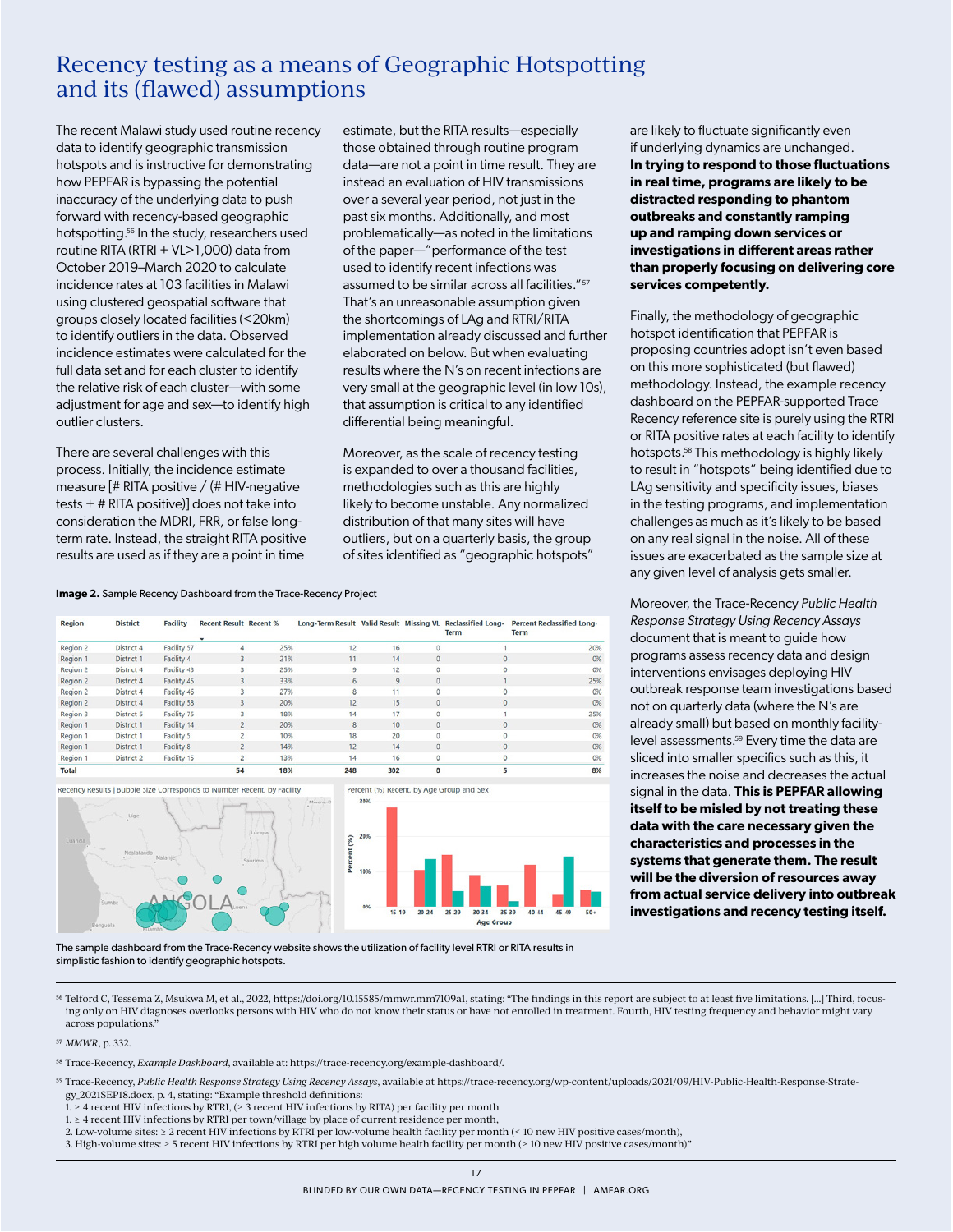#### Recency Testing as a Mechanism to Understand Re-testing Among Those Previously Diagnosed

PEPFAR's training materials suggest utilizing an RTRI + VL>1,000 RITA is a useful metric for understanding re-testing among those previously diagnosed.<sup>60</sup> Re-testing is when PLHIV who have already been diagnosed and may or may not be on treatment present themselves for HIV testing as if they are unaware of their status.

There are many reasons that people may re-test for HIV. Civil society organizations and others have been pointing out for many years that re-testing is partially a result of poor retention in treatment programs, poor quality filing systems, and inadequate systems for patients transferring their care to different facilities.61 In these circumstances, in order for the individual to start accessing treatment again, patients often are re-tested for HIV to confirm their result and re-start the treatment enrollment process.62 This is avoidable re-testing that should be remedied through programmatic improvements. However, many people may also re-test for other reasons as well—concerns that they may have been misdiagnosed, difficulty accepting their status, misunderstanding about whether HIV can be cured, or simple curiosity. This is likely to be unavoidable re-testing.

While re-testing is worthy of understanding—particularly when it does result from failings in the healthcare system—it is not unique to PEPFAR programs. Ireland has implemented a recency-based surveillance system that uses a RITA inclusive of LAg <1.5,

VL>1,000, CD4>200, clinical records searches, an AIDS-defining illness at time of diagnosis, and/or PEP usage in the past year (as PEP is an ARV that may invalidate the LAg result).63 In 2018, of the 128 people who screened recent positive with LAg, 80 (63%) were re-classified as "long-term" based primarily on VL < 1,000 and prior-ART use in clinical records. All of these would be considered "re-testers" in a PEPFAR program.

Using a RITA re-classification rate as a proxy for understanding the prevalence of re-testing is flawed for another, more basic reason. Fewer than 10% of people initially screen recent positive. Using a VL<1,000 to then identify who is a "re-tester" only tells us about a small portion of people who retest, potentially while they are actively on ARV treatment with no (or very limited) interruption. But this methodology won't tell us anything about the rates of retesting going on in the 90% of patients who do not screen recent positive initially and where retesting and the motivations behind it may look quite different.

Ultimately, avoidable unnecessary retesting should be addressed through programmatic and health systems improvements as well as funding of quality community-based treatment literacy interventions. Fixing the health system failings will naturally reduce retesting that emanates from those failings, but we must also recognize that until those failings are remedied, re-testing is a primary pathway for patients to be (re)initiated on treatment. Trying to understand the phenomenon of re-testing among individuals who are active on treatment will bias our understanding of the likely much larger health systems failings and motivations behind re-testing and prioritize action that addresses only a small component of the problem.

### What Are We Learning from the Data Thus Far?

To date, PEPFAR has not made the HIV recency data available in a usable format to the public. The data on their online dashboard (Panorama Spotlight) for individuals testing recent are not available for download. Some visualizations of recency data are available as well as some papers and presentations that have been prepared on the results.

Putting aside issues of accuracy and reliability at the small scales envisioned for programmatic applications, what we see thus far primarily describes patterns of incidence that are already well understood. Essentially, adolescent girls and young women and men are the most likely to be recently infected. This is neither surprising nor new information. While the patterns are somewhat different in concentrated epidemics such as those in the Asia Region or Western Hemisphere Programs, these are also already known and understood patterns of HIV transmission.

Additionally, even if geographic hotspotting was sufficiently accurate to produce near real-time assessments of transmission patterns, it still does not provide clear information about what to do with this information. Programming that reaches AGYW, young men, and key populations [men who have sex with men (MSM), sex workers, transgender people, and people who use drugs] is critically needed, but programming that adequately reaches AGYW, men, and key populations to provide HIV testing, prevention, and treatment services is lacking and underfunded. It has been well established that these populations have high incidence rates of HIV and findings

62 Jacob N, Rice B, Kalk E, et al., 2020.

63 HSE Health Protection Surveillance Centre, 2020.

<sup>60</sup> Trace-Recency, *Public Health Response Strategy Using Recency Assays*, p. 20, available at: [https://trace-recency.org/wp-content/uploads/2021/09/HIV-Public-Health-Response-Strate](https://trace-recency.org/wp-content/uploads/2021/09/HIV-Public-Health-Response-Strategy_2021SEP18.docx)[gy\\_2021SEP18.docx](https://trace-recency.org/wp-content/uploads/2021/09/HIV-Public-Health-Response-Strategy_2021SEP18.docx), stating: "The limitation of the RTRI is that it can misclassify those who are already on ART and therefore not newly diagnosed as a recent infection. In countries implementing RITA, viral load measurement performed at diagnosis reclassifies those RTRI recent cases who have lower than 1000c/mL viral load to long-term. Reclassification data enables programs to estimate the level of non-disclosure of prior HIV diagnosis and ARV use that is occurring in the program. National programs should examine reclassification trends occurring at national and sub-national levels to understand the characteristics of individuals who seek repeat HIV-testing while already in-care and virally suppressed. Understanding the geographic areas, care settings or client characteristics of the repeat testing population is a first step towards to understanding client motivations for repeat testing. National surveillance partners should engage HIV testing partners to address repeat HIV testing that is detected through routine surveillance data."

<sup>61</sup> See e.g., People's COP19 South Africa: Community Priorities, p. 4, stating: "For example, in Khayelitsha, where Médecins Sans Frontières (MSF) has medical operations, a study showed that up to 25% of the HIV positive cohort cumulatively disengaged from care in the first two years of initiating ART. By 2014, close to half of those previously on ART had dropped out of care or had a substantial gap in care the preceding year. Of patients presenting to HIV services in Western Cape with a low CD4 count (<50 cells/ul) the proportion of ART-experienced patients increased from 14% in 2007 to 52% in 2017"); People's Voice Uganda (COP 19), p. 4, stating: "Adequate staff at the frontline of HIV and TB service delivery, and differentiated service delivery models, are critical to ensuring people remain in care and can access quality services that promote good linkage and retention."; People's COP19 Kenya, p. 4, calling for additional human resources to resolve HIV treatment retention problems; People's COP20 South Africa, p. 9, stating: "At many facilities, poor filing systems and/or lost files or cards were also observed or reported on by healthcare users. Messy and disorganised filing systems increase the delays to healthcare users being attended to, and increase the burden on already overstretched healthcare workers."; Liu Lathu Mu COP20 Our Voice Malawi, p. 6, stating: "COP20 must ensure that healthcare providers are trained to provide friendly services to PLHIV (including key and marginalised populations). COP20 should track if PLHIV returning to care are treated with dignity and respect as they return into care".; See also, People's VOICE Uganda (COP20); People's COP20 Kenya; Community COP20 Zimbabwe; People's COP21 South Africa; People's COP21 Kenya; Sauti Yetu COP21 Our Voices Tanzania; Lia Lathu Mu COP21 Our Voices Malawi; People's Voice Uganda (COP21); People's COP22 South Africa. All available at: http://pepfarwatch.org/resources/.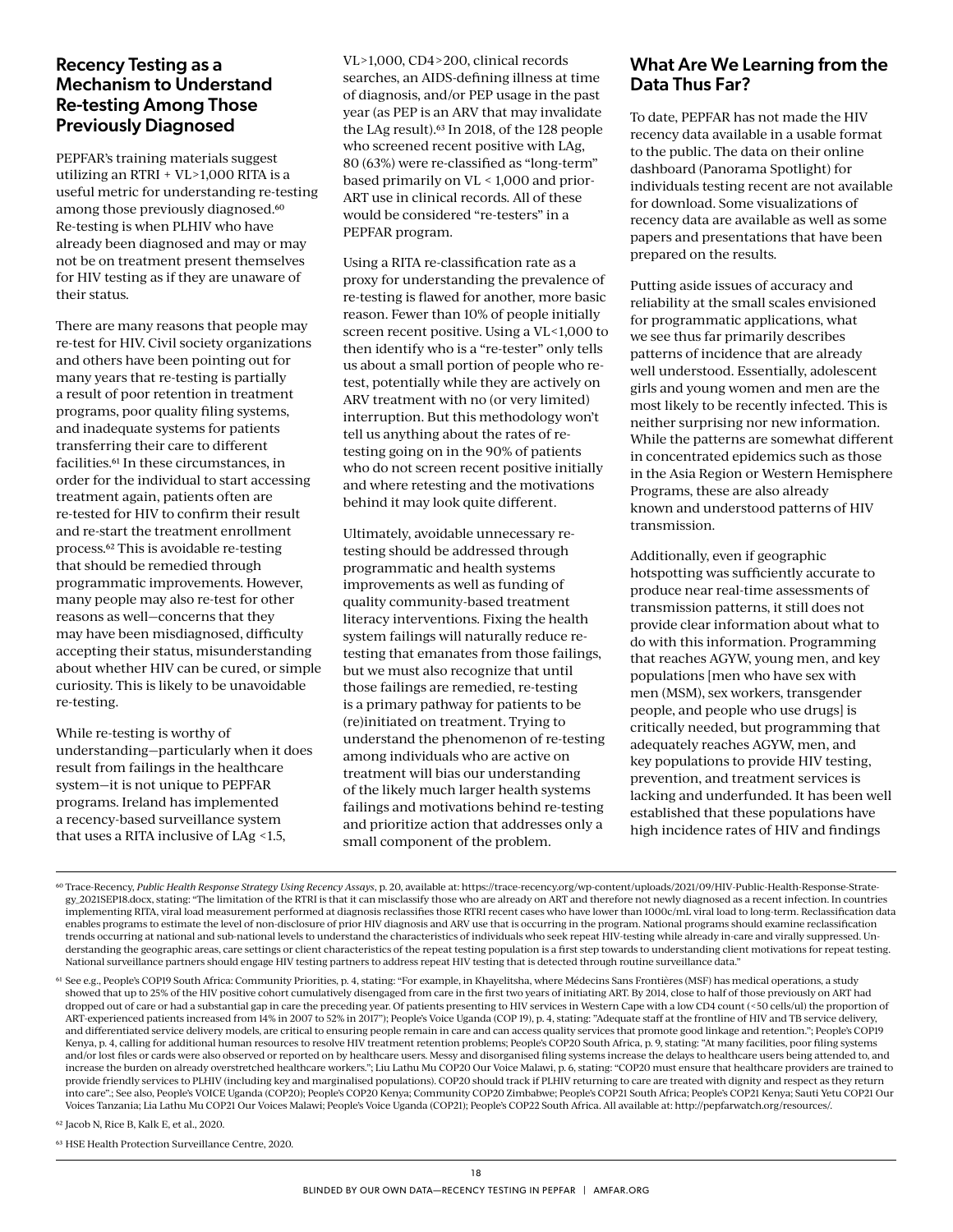Female by age group (under 15 unknown)



Male by age group (under 15 unknown)



from recency testing that validates this is not helpful but rather an ineffective use of the limited funding available.

Thus far, evidence of interventions responding to recency data are all theoretical—based on the idea that knowing the geographic locations of ongoing HIV transmission will enable deployment of HIV testing and prevention services—such as PrEP and index testing

—to disrupt further transmission. But PEPFAR has yet to prove or demonstrate that such actions *based on recency surveillance data* have had any impact on actual transmission rates. **In fact, most of the interventions recommended in response to outbreaks are simply better delivery of the services that are already supposed to be in place, rather than any innovative intervention.** Index testing is already required to be offered

to all patients who are newly diagnosed as HIV positive. PrEP is supposed to be available to all those who qualify under national guidelines, but PrEP programs are substantially underfunded and have shown poor persistence of people staying on PrEP in PEPFAR countries. These issues and interventions require additional resources and focus to resolve, not additional data systems to re-idenitfy patterns that are already well known.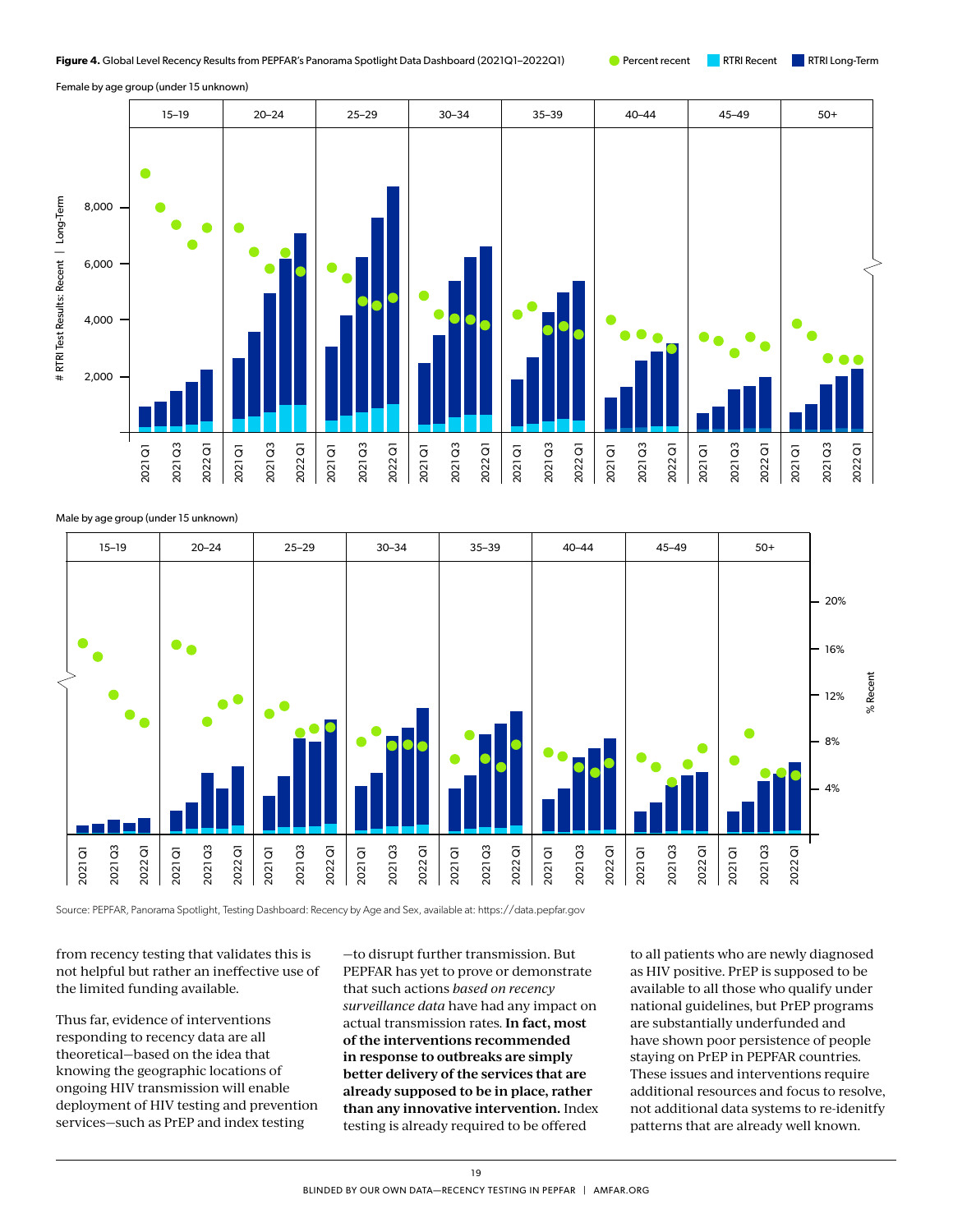# **HUMAN RIGHTS, ETHICAL CONCERNS, AND PATIENT EXPERIENCE**

Recency testing additionally raises human rights and ethical concerns that may negatively affect the patient experience for newly diagnosed individuals. There are basic human rights principles that are implicated by a recency testing program implemented as part of national HIV testing processes. This includes the rights to bodily integrity, informed consent, and privacy, and the potential for increases in criminalization and violence towards PLHIV.

On bodily autonomy and informed consent, recency testing requires an additional finger prick or extra draw of blood for the recency test. Doing so inherently implicates clients' rights to bodily autonomy regardless of the level of risk or harm done to obtain additional blood. Where such intrusions are necessary, the only option is to obtain informed consent for the additional testing and/or blood draw. PEPFAR has consistently made clear in COP Guidance that informed consent is required from all individuals receiving a recency test. This is good but also the most basic of requirements.

Recency testing is further complicated by ethical considerations around whether the results of a recency test should be provided back to a patient. Criminalization of HIV transmission, key populations, potential for intimate partner violence (IPV) and the inaccuracy of recency test results all motivate against returning results—especially given that the test result has no clinical significance and has not been approved for diagnostic purposes by any medical device regulator.

PEPFAR has recognized these concerns, but simultaneously divorced itself of responsibility for making the determination on whether to return results in a program that it is the primary driver of. In the COP guidance they state:

*PEPFAR OU teams should defer to countries' ethical and policy guidelines for return of recency results to individuals. In countries where criminalization of HIV exposure and key populations exist, OU teams should include clear information about harms and benefits and avoid any language suggesting causation in the informed consent and during the counseling session prior to administering the recency test.*64

It should initially be noted that when PEPFAR began introducing recency testing in COP2019, Sedia Biosciences' procurement agreement forbade any U.S. government purchaser from returning the results of the test to a patient, though this agreement no longer appears on its website.65 Additionally, it's not clear that even standard informed consent processes can really communicate to patients who receive a result—whether recent or longterm—just how they should apply the result in their own lives given the accuracy issues identified above. This is especially true when results are returned based on a RTRI alone and are exacerbated by the fact that PEPFAR's own training materials do not include any discussion of the accuracy limitations of LAg-avidity as a methodology.66

The Trace-Recency Generic Protocol for Recency HIV Infection Surveillance does include sample informed consent and counseling information if countries are to return recency results.67 Importantly, they only address the return of RITA results, not RTRI. However, there are reports of RTRI results being returned prior to viral load confirmation, partially because of

- 64 COP20 Guidance, pp. 226-227, available at: https://www.state.gov/wp-content/uploads/2020/01/COP20-Guidance\_Final-1-15-2020.pdf [see also, COP2021 Guidance, p. 283, stating: "PEPFAR OU teams should defer to countries' ethical and policy guidelines for return of recency results to individuals in accordance with WHO's 5Cs of HIV testing. OU teams should include clear information about harms and benefits (including mitigating the risk of Intimate Partner Violence and other adverse events) and avoid language suggesting causation in the informed consent and during the counseling session prior to administering the recency test." Available at: [https://www.state.gov/wp-content/uploads/2020/12/](https://www.state.gov/wp-content/uploads/2020/12/PEPFAR-COP21-Guidance-Final.pdf) [PEPFAR-COP21-Guidance-Final.pdf](https://www.state.gov/wp-content/uploads/2020/12/PEPFAR-COP21-Guidance-Final.pdf)].
- 65 amfAR, AVAC, CHANGE, New HIV Testing Strategies in PEPFAR COP19: Rollout and Human Rights Concerns, February, 2019, available at: [https://www.amfar.org/wp-content/up](https://www.amfar.org/wp-content/uploads/2022/02/COP19.pdf)[loads/2022/02/COP19.pdf,](https://www.amfar.org/wp-content/uploads/2022/02/COP19.pdf) stating: "[N]either the institution [purchaser] nor its employees shall divulge the results obtained with the Asanté™ HIV-1 Rapid Recency™ Assay to research subjects, patients or their physicians, and that the Asanté™ HIV-1 Rapid Recency™ Assay shall not be used on samples from patients as a diagnostic or patient monitoring tool that may impact patient therapy and management." in reference to [http://www.sediabio.com/LiteratureRetrieve.aspx?ID=136419.](http://www.sediabio.com/LiteratureRetrieve.aspx?ID=136419)
- 66 Trace-Recency, *Overview of RTRI: Assay Principle and Test Performance*, available at: [https://trace-recency.org/wp-content/uploads/tools/training-materials/modules/01.-Over](https://trace-recency.org/wp-content/uploads/tools/training-materials/modules/01.-Overview-of-RTRI-Principle-and-Performance_April2021.pptx)[view-of-RTRI-Principle-and-Performance\\_April2021.pptx](https://trace-recency.org/wp-content/uploads/tools/training-materials/modules/01.-Overview-of-RTRI-Principle-and-Performance_April2021.pptx).
- 67 Trace-Recency, *Generic Protocol for Recency HIV Infection Surveillance*, Appendix D, available at: [https://trace-recency.org/wp-content/uploads/2021/02/Generic-Protocol-for-Re](https://trace-recency.org/wp-content/uploads/2021/02/Generic-Protocol-for-Recent-Infection-Surveillance_v5.0_29Jan2021.docx)[cent-Infection-Surveillance\\_v5.0\\_29Jan2021.docx.](https://trace-recency.org/wp-content/uploads/2021/02/Generic-Protocol-for-Recent-Infection-Surveillance_v5.0_29Jan2021.docx)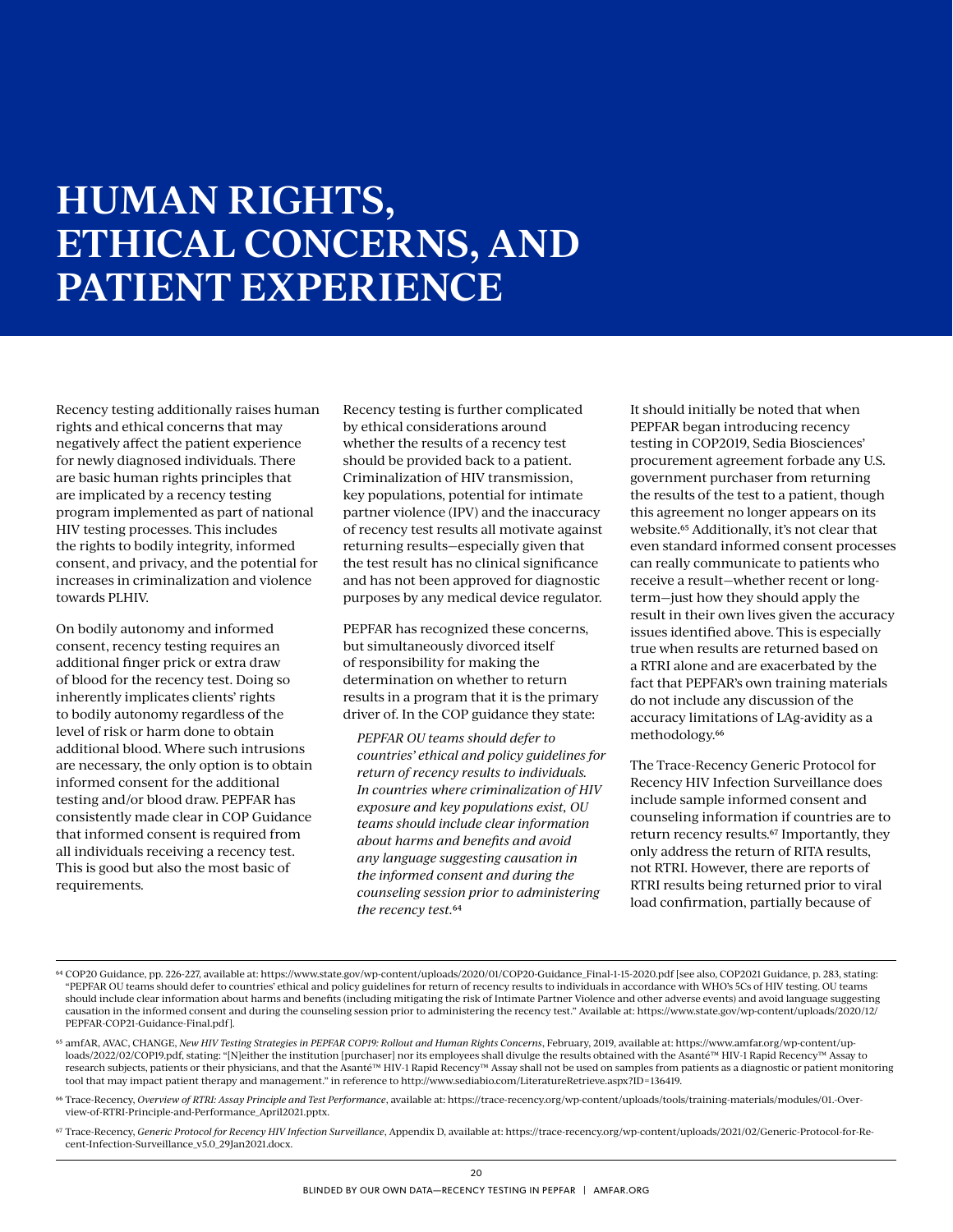the challenge nurses face in subjecting individuals to testing and not providing them the results. The sample counseling scripts state:

#### *What does recent HIV infection mean?*

*Recent HIV infection means a person likely got HIV within the past one year. [...] There is a small (one in ten) chance that someone who got HIV more than one year ago will test as if they have a recent infection. The test cannot tell exactly when you got HIV. The test cannot tell you who passed the infection to you.*

#### *What does long-term HIV infection mean?*

*A long-term HIV infection means a person likely got HIV more than one year ago. [...] There is a chance that someone who got HIV within the past one year will test as if they have a long-term infection. The test cannot tell exactly when you got HIV. The test cannot tell you who passed the infection to you.*68 *[emphasis added]*

Both of these statements fail to communicate the likely errors involved. While communicating a 10% (one in ten) after a confirmed VL<1,000 isn't unreasonable, the research cited above suggests that the range may be significantly larger. For long-term infection, however, this simplification to simply a "chance that someone" infected within the past year will test long-term dramatically understates the likelihood of that occurrence. **In reality, for an individual who did contract HIV within the past year, it is more likely than not that they will test longterm on a LAg-based recency assay.**  Conveying this as simply a "chance" understates the reality of that chance. For those individuals, providing the results amounts to misinformation as much as actual information.

In environments where HIV transmission is criminalized or where key populations are criminalized, returning recency test results that indicate when they were

infected could be used by clients as the basis of criminal complaints. Avoiding such scenarios would require working with police services and ministries of justice to ensure that evidentiary standards are clear that recency test results cannot be used for such purposes.

For intimate partner violence, the problems are similar and these concerns have been raised since the beginning of the recency testing program<sup>69</sup> and continue to be raised.70 The Trace-Recency training materials do touch on the increased risks of intimate partner violence, but utterly fail to understand the actual concern. The Trace-Recency *Ethics and Consent* training module states with regard to the possible harms of participating in recency testing that there is "Increased risk of IPV or other adverse events associated with client's knowledge of recent infection."71 This fundamentally misunderstands the risk of IPV associated with recency testing. The risk of IPV is not that a client will be exposed to IPV as a result of knowing their recency result, but that the client themselves will perpetrate violence against their sexual partner(s). The fact that PEPFAR-supported training materials misunderstand the very directionality of the concern indicates that PEPFAR has not sufficiently thought through the potential dangers of the recency program nor are they prepared to adequately respond to these issues when they inevitably arise.72

Critically, these problems are much less problematic in a genuine laboratory surveillance model where blood samples collected for other purposes—such as baseline CD4 or viral load testing—can be used anonymously for public health purposes. As these surveillance systems don't require any additional blood draws or direct linking to an individual's identity, ethical problems related to requiring informed consent are not present. While not all human rights concerns are necessarily cleared by running recency surveillance out of centralized labs, all the

human rights concerns are exacerbated by running recency surveillance at the point of care.

Finally, recency testing has implications for the patient experience of HIV testing itself. Research in Malawi has shown that the addition of recency testing adds on average more than 30 minutes to the process for newly diagnosed clients.73 This has real implications for how patients experience the processes of being diagnosed. Individuals who test positive for HIV and are potentially reeling from the shock of that experience are then expected to go through an informed consent process and additional testing that has absolutely no clinical benefit to them as an individual before moving forward with the process of further counseling and beginning the process of getting them enrolled onto treatment.

*The risk of IPV is not that a client will be exposed to IPV as a result of knowing their recency result, but that the client themselves will perpetrate violence against their sexual partner(s).*

70 Karim QA, et al., 2020.

73 Arons M, Curran K, Msukwa M, et al., 2022.

<sup>68</sup> Ibid, Appendix D, p. 24.

<sup>69</sup> amfAR, AVAC, CHANGE, *New HIV Testing Strategies in PEPFAR COP19: Rollout and Human Rights Concerns*, February, 2019.

<sup>71</sup> Trace-Recency, *Ethics and Consent Training Module*, available at: [https://trace-recency.org/wp-content/uploads/2019/05/3.Ethics-and-Consent\\_31March2019.pptx.](https://trace-recency.org/wp-content/uploads/2019/05/3.Ethics-and-Consent_31March2019.pptx)

<sup>72</sup> Similarly, the Data Security Module of Trace-Recency discusses the need to monitor and report protocol violations and adverse events. However, once again, the risks of IPV are misunderstood. Under "Adverse Event Reporting" adverse events are "[d]efined as events leading to serious psychological or physical harm to a client for being involved in a study." Again, the issue with returning the results of a recency test is it conveys to a client the perception of knowledge of who may be responsible for them contracting HIV and as a result of that knowledge or perception commit violence against that person. See Trace-Recency, *Data Security Module*, available at: [https://trace-recency.org/wp-content/up](https://trace-recency.org/wp-content/uploads/2019/05/17.Data-Security_31March2019.pptx)[loads/2019/05/17.Data-Security\\_31March2019.pptx.](https://trace-recency.org/wp-content/uploads/2019/05/17.Data-Security_31March2019.pptx)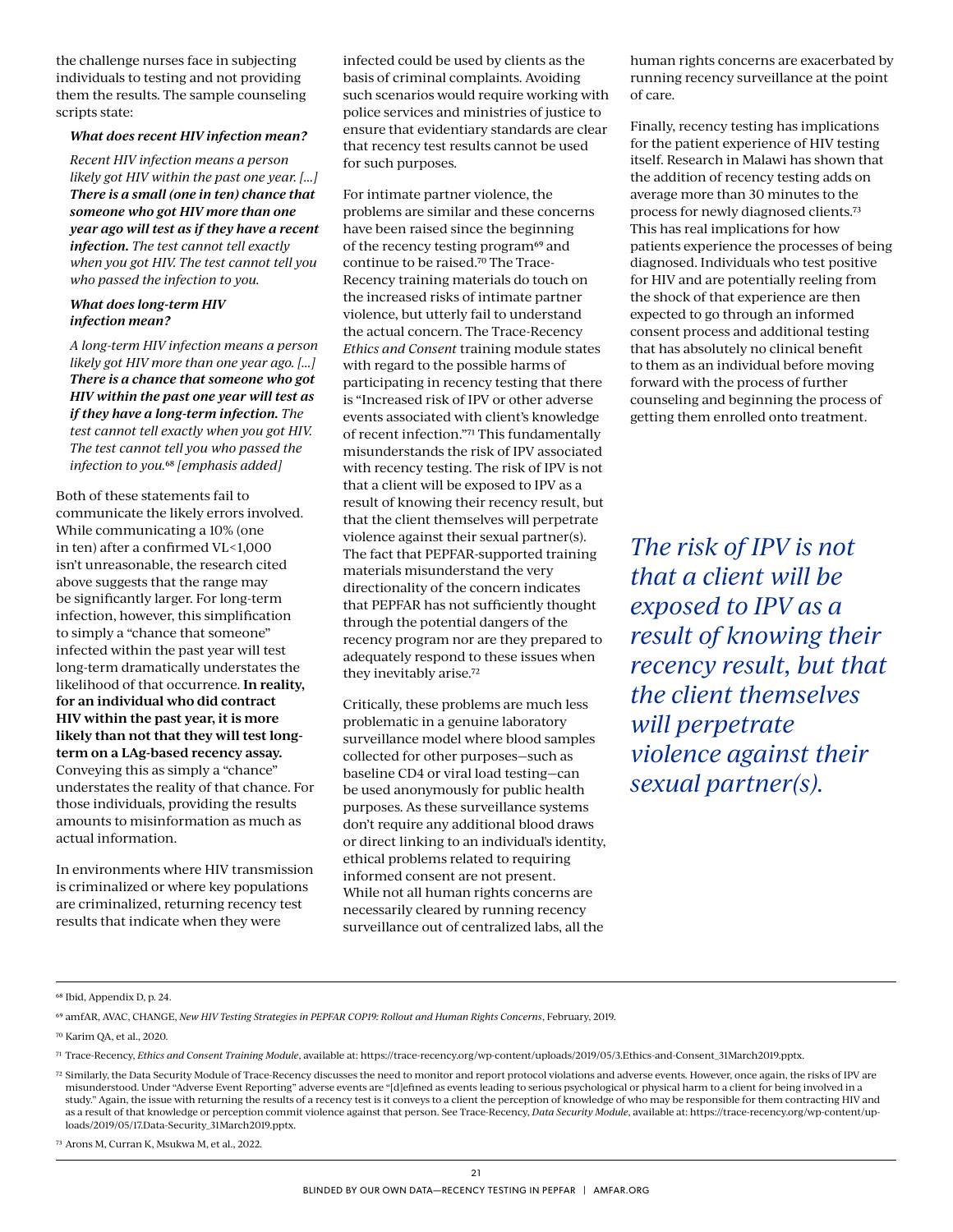Many of the issues outlined so far may not be fatal for a recency testing program in a world of unlimited resources. It may not be ideal that implementation as currently planned is unlikely to yield the highly reliable, real-time, actionable data that was once hoped for, but it's possible some limited data from the program could prove useful. Unfortunately, it is not the case that there are unlimited resources for the HIV response. The overall PEPFAR budget has been flat for over a decade, while the number of PLHIV on treatment has increased tremendously.74 In this flatfunded environment, costly new programs like recency testing must be interrogated thoroughly to make sure they are worth the investment and are the best possible use of funds available.

Costs of the recency testing program are likely to fall into at least four categories. While there may be other costs, major cost drivers are commodities (the RTRI test kits and consumables for viral load confirmation or other steps of a RITA), the training and healthcare worker costs, and the data systems and additional surveillance staff to respond to the data.

The Sedia Asanté point-of-care test kits used by the PEPFAR program are currently available for \$6.00 per test when purchased in bulk.75 COP Guidance is that countries approaching epidemic control "should have recency testing at scale across all sites, whether supported by PEPFAR or by other entities and among all newly diagnosed HIV individuals age 15 years or older."76 In PEPFAR-supported facilities alone last year, that amounted to just over 2.4 million people. Leaving aside any other costs associated with getting

the tests to clinics, the test kits themselves would cost the program about \$14.4 million per year.

Nearly all countries plan to implement viral load confirmation for the recency program, and the few that don't are being pressured to move that way.<sup>77</sup> Assuming 15% of new positives test as recent on the rapid test, this translates to 360,000 additional viral loads. At an assumed cost of \$15 per test,78 confirmatory viral loads are likely to cost about \$5.4 million per year.

Commodities costs, however, are likely to be the smallest costs involved. Training testing staff across all sites to implement recency testing is costly and time consuming. The time spent not only in training, but actually implementing recency testing takes healthcare worker time away from delivering other healthcare services. As noted above, research has shown that the addition of recency testing adds approximately 30 minutes to each encounter with a patient newly testing HIV positive.79 Those costs are substantial and will come at the direct cost of these healthcare workers providing testing services to others in need.

Moreover, training so many individual nurses (or other healthcare workers) to implement recency testing increases problems in the inter-reliability of test results. Testing procedures have to be followed precisely to achieve accurate test results and the RTRI tests have shown to have challenges in this regard. In Uganda, even laboratory implementation of RTRI tests showed only 72% agreement between two different labs assessing

200 samples.80 At the laboratory level, it's possible to consistently, efficiently, and affordably assess such performance challenges. However, when rolled out to several thousand individual nurses such concurrence challenges are likely to go unresolved, despite the level of training provided. And maintaining that trained workforce, including ongoing quality assurance and quality improvement training, raises additional sustainability and affordability problems. These costs are not borne by PEPFAR alone, but are being offloaded to ministry of health budgets as they are the primary employer of most healthcare workers in most PEPFAR program countries.

Finally, resources must also be put into the data systems, data visualization platforms, analyses, health surveillance staff, and outbreak investigation teams to make use of any of the data generated. Those staff and systems pull resources and attention away from direct service delivery providing treatment or prevention directly to clients and towards more high-level data users.

The promise that PEPFAR has made is that the programmatic value of all of these costs and effort will be worth the expense to justify entrenching these systems as ongoing annual costs of HIV programming. But it has yet to show any comprehensive costing assessment of the recency testing program inclusive of all the above costs (whether paid by PEPFAR or others) and has yet to actually show any significant case studies of the data leading to reductions in HIV incidence or genuine improvements in tracking HIV transmission.

77 Ibid.

<sup>74</sup> Kaiser Family Foundation. *The U.S. President's Emergency Plan for AIDS Relief (PEPFAR)*. October 2021. https://www.kff.org/global-health-policy/fact-sheet/the-u-s-presidents-emergencyplan-for-aids-relief-pepfar/.

<sup>75</sup> PEPFAR. "Recent Infection Surveillance." Slide deck shared with amfAR.

<sup>76</sup> COP21 Guidance, p. 282, available at: https://www.state.gov/wp-content/uploads/2020/12/PEPFAR-COP21-Guidance-Final.pdf; See also, COP2022 Guidance, p. 562.

<sup>78</sup> amfAR's estimate, based on a change in budget from Zimbabwe after addition of confirmatory viral load.

<sup>79</sup> Arons M, Curran K, Msukwa M, et al., 2022.

<sup>80</sup> Galiwango RM, Ssuuna C, Kaleebu P, et al., 2021.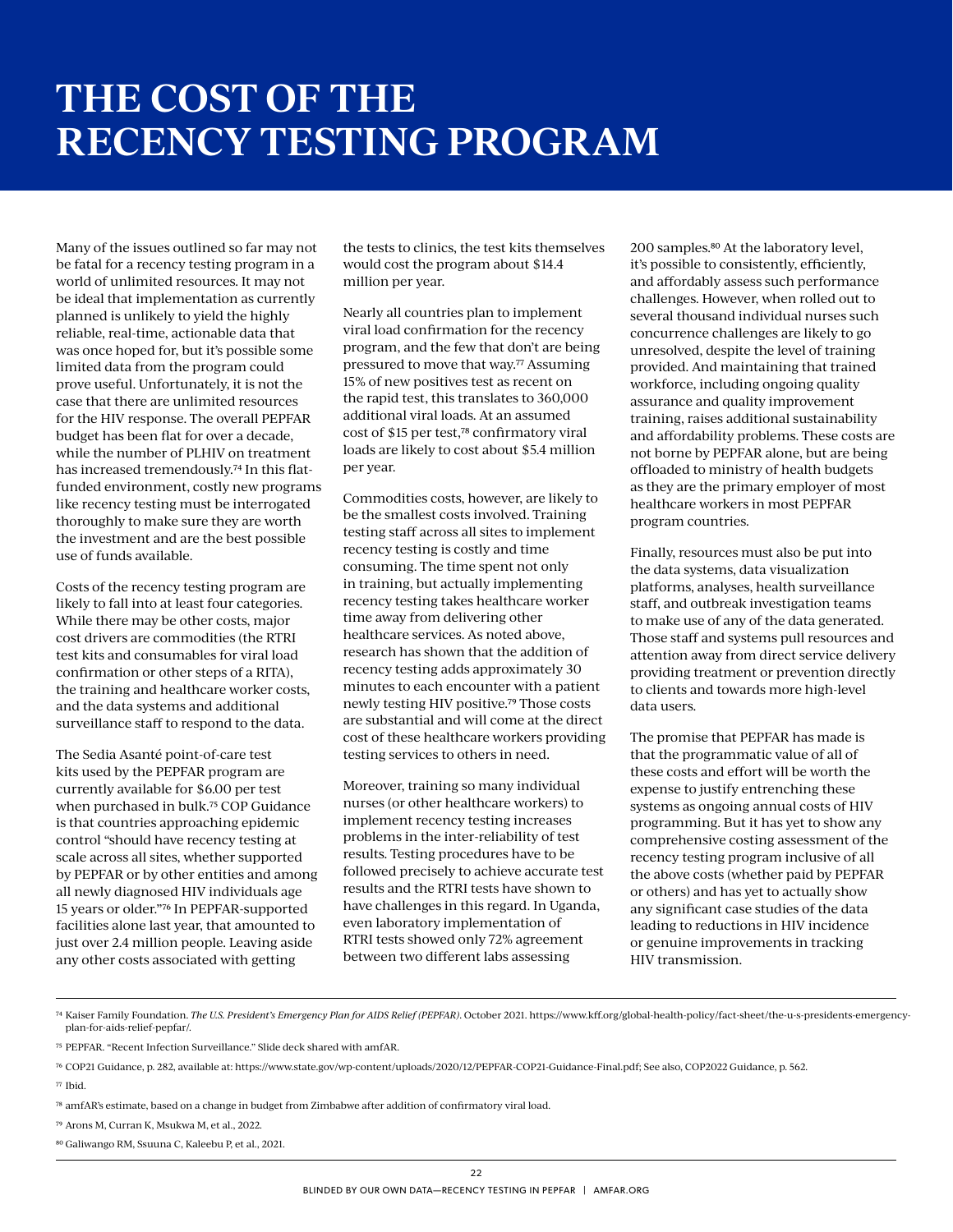# **RECOMMENDATIONS**

*…investments into such a surveillance system based on methods of detection and analysis that are insufficient to support the real-time surveillance objective are wasteful and—more problematically —distract from the core work of delivering health services and improving health systems for people living with HIV.*

As stated earlier, the rationale and the objective of having a real-time surveillance system for HIV to better target resources in an environment where epidemic control has been achieved is understandable. However, investments into such a surveillance system based on methods of detection and analysis that are insufficient to support the realtime surveillance objective are wasteful and—more problematically—distract from the core work of delivering health services and improving health systems for people living with HIV.

Based on this, we make the following recommendations to PEPFAR:

- 1. PEPFAR should immediately suspend its recency testing program (including HCW trainings) until an evaluation can be completed of how a LAg-avidity based surveillance system—especially one premised on informing site or small geographic region differences in real-time—can overcome the inherent accuracy challenges of recency testing.
- 2. PEPFAR must release a transparent accounting of the money that has been spent for COPs 2019–2021 on rolling-out recency testing, including commodities, training costs, surveillance staff, data systems, and an estimate of the costs of healthcare workers implementing recency testing whether those costs are borne by PEPFAR or not. Additionally, PEPFAR

should develop cost expectations for the program over the next five years if expansion of the program were to continue as envisaged—scaling to all facilities whether PEPFAR supported or not in all countries approaching epidemic control.

- 3. PEPFAR should fund a rigorous and independent evaluation of the programmatic utility of recency testing to date, including how resources have been re-allocated in response to recency findings and hotspots, how programs have programmatically responded to those results, and what programmatic impact those responses have had on new HIV infections.
- 4. PEPFAR should conduct a full costbenefit analysis of point-of-care recency testing systems compared with lab-based systems that includes assessments of sustainability and ability to adopt new recency surveillance methods should they be developed, the training costs required (including on-going qualityassurance and quality-improvement requirements), impact on healthcare worker time, and effect on client experience and access to care.
- 5. PEPFAR should fully evaluate alternative approaches to measuring HIV incidence in countries and regions where HIV epidemic control has been achieved.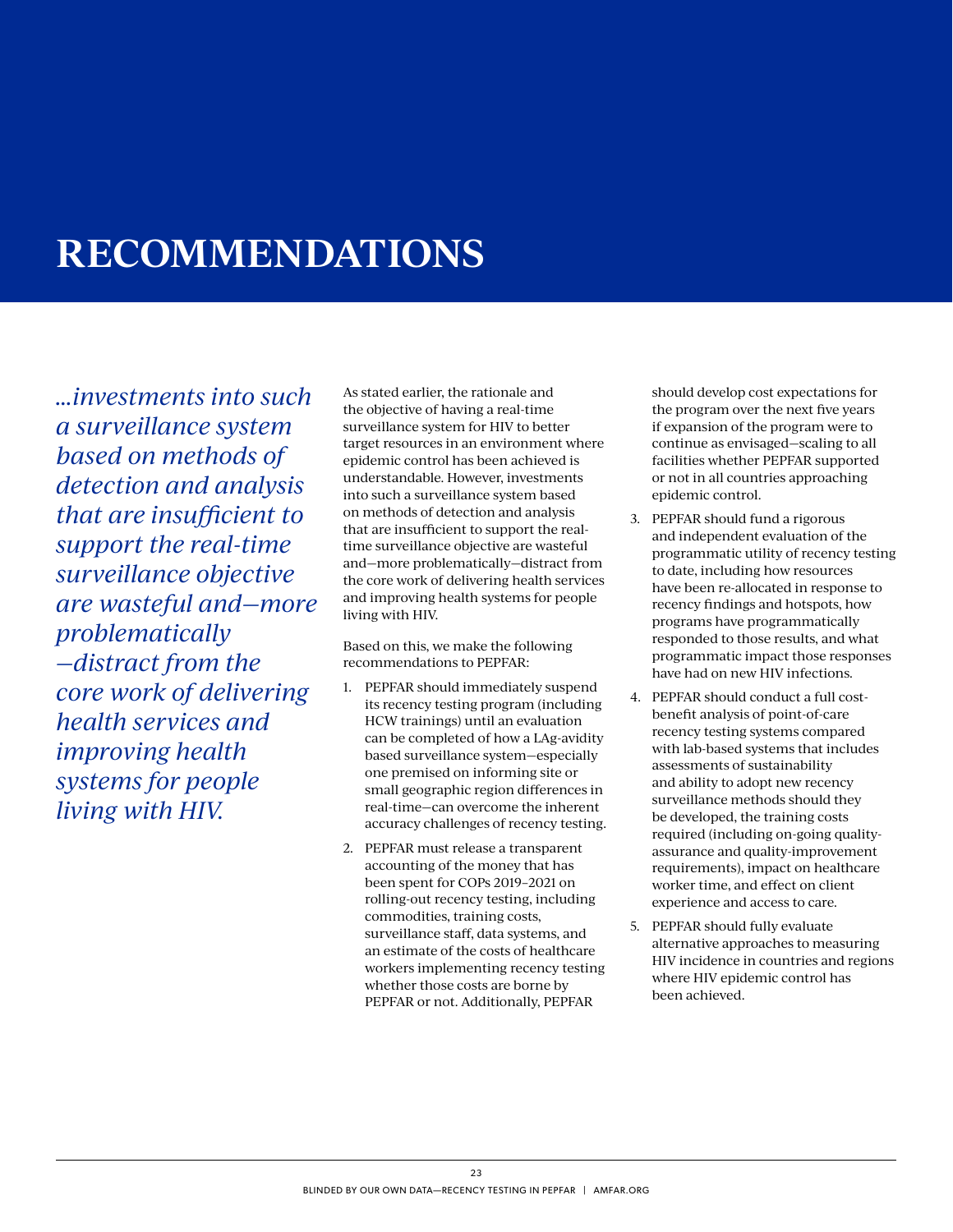## **REFERENCES**

- *amfAR, AVAC, CHANGE. New HIV Testing Strategies in PEPFAR COP19: Rollout and Human Rights Concerns. 2015 Feb. amfAR We site. [https://www.](https://www.amfar.org/wp-content/uploads/2022/02/COP19.pdf) [amfar.org/wp-content/uploads/2022/02/COP19.](https://www.amfar.org/wp-content/uploads/2022/02/COP19.pdf) [pdf. Accessed April 30, 2022](https://www.amfar.org/wp-content/uploads/2022/02/COP19.pdf).*
- *Agyemang E, Kim A, Dobbs T, et al. Performance of a novel rapid test for recent HIV infection among newly-diagnosed pregnant adolescent girls and young women in four high HIV-prevalence districts—Malawi, 2017-2018. PLoS ONE. 2022 Feb 11; 17(2):e0262071. [https://doi.org/10.1371/journal.](https://doi.org/10.1371/journal.pone.0262071) [pone.0262071](https://doi.org/10.1371/journal.pone.0262071).*
- *Arons M, Curran K, Msukwa M, et al. Acceptability and feasibility of HIV recent infection surveillance by healthcare workers using a rapid test for recent infection at HIV testing sites— Malawi, 2019. BMC Health Serv Res. 2022; 22:341. <https://doi.org/10.1186/s12913-022-07600-7>.*
- *CEPHIA (Grebe E, Facente SN, Hampton D, Cheng C, Owen R, Keating SM, Pilcher CD, Welte A, Busch M, Murphy G & Consortium for the Evaluation and Performance of HIV Incidence Assays). Asanté HIV-1 Rapid Recency® Assay Evaluation Report (1.0). Zenodo. 2019. [https://doi.org/10.5281/zenodo.3509834.](https://doi.org/10.5281/zenodo.3509834)*
- *Community COP20 Zimbabwe, Community Priorities: PEPFAR Country Operational Plan 2020. PEPFAR Watch. [https://healthgap.org/](https://healthgap.org/wp-content/uploads/2020/02/Zimbabwe-Community-COP20.pdf) [wp-content/uploads/2020/02/Zimbabwe-](https://healthgap.org/wp-content/uploads/2020/02/Zimbabwe-Community-COP20.pdf)[Community-COP20.pdf](https://healthgap.org/wp-content/uploads/2020/02/Zimbabwe-Community-COP20.pdf). Accessed May 10, 2022.*
- *Galiwango RM, Ssuuna C, Kaleebu P, et al. (2021, December). Short communication: Validation of the Asanté HIV-1 Rapid Recency Assay for detection of recent HIV-1 infections in Uganda. AIDS Res Hum Retroviruses. 2021 Dec; 37(12):893- 896.<https://doi.org/10.1089/AID.2020.0279>*
- *Giguère K, Eaton J, Marsh K, et al. Trends in knowledge of HIV status and efficiency of HIV testing services in sub-Saharan Africa, 2000–20: a modelling study using survey and HIV testing programme data. Lancet HIV. 2021;8: e284–93. [https://doi.org/10.1016/S2352-3018\(20\)30315-5.](https://doi.org/10.1016/S2352-3018(20)30315-5)*
- *HSE Health Protection Surveillance Centre. Monitoring Recent HIV Infection in Ireland, 2018. Dublin: HSE HPSC; 2020. [https://www.hpsc.ie/](https://www.hpsc.ie/a-z/hivandaids/hivdataandreports/2018reports/HIV_2018_recentinfection.pdf) [a-z/hivandaids/hivdataandreports/2018reports/](https://www.hpsc.ie/a-z/hivandaids/hivdataandreports/2018reports/HIV_2018_recentinfection.pdf) [HIV\\_2018\\_recentinfection.pdf.](https://www.hpsc.ie/a-z/hivandaids/hivdataandreports/2018reports/HIV_2018_recentinfection.pdf) Accessed April 30, 2022.*
- *Jacob N, Rice B, Kalk E, et al. Utility of digitising point of care HIV test results to accurately measure, and improve performance towards, the UNAIDS 90-90-90 targets. PLoS ONE. 2020 Jun 30; (15)6:e0235471. [https://doi.org/10.1371/](https://doi.org/10.1371/journal.pone.0235471) [journal.pone.0235471.](https://doi.org/10.1371/journal.pone.0235471)*
- *Kaiser Family Foundation. The U.S. President's Emergency Plan for AIDS Relief (PEPFAR). 2021 Oct. [https://www.kff.org/global-health-policy/](https://www.kff.org/global-health-policy/fact-sheet/the-u-s-presidents-emergency-plan-for-aids-relief-pepfar/) [fact-sheet/the-u-s-presidents-emergency-plan](https://www.kff.org/global-health-policy/fact-sheet/the-u-s-presidents-emergency-plan-for-aids-relief-pepfar/)[for-aids-relief-pepfar/.](https://www.kff.org/global-health-policy/fact-sheet/the-u-s-presidents-emergency-plan-for-aids-relief-pepfar/) Accessed April 30, 2022.*
- *Karim QA, Macklin R, Gruskin S, et al. HIV recency testing: should results be disclosed to individuals tested? J Int AIDS Soc. 2020; 23(8):e25584. [https://doi.org/10.1002/jia2.25584.](https://doi.org/10.1002/jia2.25584)*
- *Kassanjee R, Pilcher CD, Keating SM, et al. Independent assessment of candidate HIV incidence assays on specimens in the CEPHIA repository. AIDS. 2014; 28(16):2439-2449. [https://](https://doi.org/10.1097/QAD.0000000000000429) [doi.org/10.1097/QAD.0000000000000429](https://doi.org/10.1097/QAD.0000000000000429) .*
- *Konikoff J, Brookmeyer R, Longosz AF, Cousins MM, Celum C, et al. Performance of a limitingantigen avidity enzyme immunoassay for cross-sectional estimation of HIV incidence in the United States. PLoS ONE. 2013; 8(12):e82772. [https://doi.org/10.1371/journal.pone.0082772.](https://doi.org/10.1371/journal.pone.0082772)*
- *Liu Lathu Mu COP20 Our Voice Malawi: Community Priorities, PEPFAR Country Operational Plan 2020. PEPFAR Watch. [https://healthgap.org/wp-content/uploads/](https://healthgap.org/wp-content/uploads/2020/03/Liu-Lathu-Mu-COP20-Malawi.pdf) [2020/03/Liu-Lathu-Mu-COP20-Malawi.pdf.](https://healthgap.org/wp-content/uploads/2020/03/Liu-Lathu-Mu-COP20-Malawi.pdf) Accessed May 10, 2022.*
- *Lia Lathu Mu COP21 Our Voices Malawi: Community Priorities, PEPFAR Country Operational Plan 2021. PEPFAR Watch. [https://healthgap.org/wp-content/uploads/](https://healthgap.org/wp-content/uploads/2021/03/Liu-Lathu-Mu-COP21-Malawi.pdf) [2021/03/Liu-Lathu-Mu-COP21-Malawi.pdf.](https://healthgap.org/wp-content/uploads/2021/03/Liu-Lathu-Mu-COP21-Malawi.pdf) Accessed May 10, 2022.*
- *Longosz A, Mehta S, Kirk G, et al. Incorrect identification of recent HIV infection in adults in the United States using a limiting-antigen avidity assay. AIDS. 2014 May 15; 28(8):1227–1232. [https://doi.org/10.1097/](https://doi.org/10.1097/QAD.0000000000000221  ) [QAD.0000000000000221.](https://doi.org/10.1097/QAD.0000000000000221  )*
- *Maxim Biodmedical. Products. Maxim Web site. <https://www.maximbio.com/products>. Accessed April 30, 2022.*
- *Maxim Biomedical. Swift™ HIV Recent Infection Assay (RIA) Controls Kit. Maxim Web site. [https://](https://www.maximbio.com/swift-hiv-recent-infection-assay-controls-kit) [www.maximbio.com/swift-hiv-recent-infection](https://www.maximbio.com/swift-hiv-recent-infection-assay-controls-kit)[assay-controls-kit](https://www.maximbio.com/swift-hiv-recent-infection-assay-controls-kit). Accessed April 30, 2022.*
- *People's COP19 Kenya: Community Priorities, PEPFAR Country Operational Plan 2019. PEPFAR Watch. [https://healthgap.org/wp-content/](https://healthgap.org/wp-content/uploads/2019/03/Kenya-Peoples-COP19.pdf) [uploads/2019/03/Kenya-Peoples-COP19.pdf.](https://healthgap.org/wp-content/uploads/2019/03/Kenya-Peoples-COP19.pdf) Accessed May 10, 2022.*
- *People's COP19 South Africa: Community Priorities, PEPFAR Country Operational Plan 2019. PEPFAR Watch. [https://ritshidze.org.za/wp-content/](https://ritshidze.org.za/wp-content/uploads/2020/11/Peoples-COP19-South-Africa.pdf) [uploads/2020/11/Peoples-COP19-South-Africa.](https://ritshidze.org.za/wp-content/uploads/2020/11/Peoples-COP19-South-Africa.pdf) [pdf](https://ritshidze.org.za/wp-content/uploads/2020/11/Peoples-COP19-South-Africa.pdf). Accessed May 10, 2022.*
- *People's COP20 Kenya, Community Priorities: PEPFAR Country Operational Plan 2020. PEPFAR Watch. [https://healthgap.org/wp-content/](https://healthgap.org/wp-content/uploads/2020/02/Peoples-COP20-Kenya.pdf) [uploads/2020/02/Peoples-COP20-Kenya.pdf](https://healthgap.org/wp-content/uploads/2020/02/Peoples-COP20-Kenya.pdf). Accessed May 10, 2022.*
- *People's COP20 South Africa: Community Priority Recommendations, PEPFAR Country Operational Plan 2020. PEPFAR Watch. [https://ritshidze.org.za/wp-content/uploads/](https://ritshidze.org.za/wp-content/uploads/2020/11/Peoples-COP20-South-Africa.pdf) [2020/11/Peoples-COP20-South-Africa.pdf](https://ritshidze.org.za/wp-content/uploads/2020/11/Peoples-COP20-South-Africa.pdf) Accessed May 10, 2022.*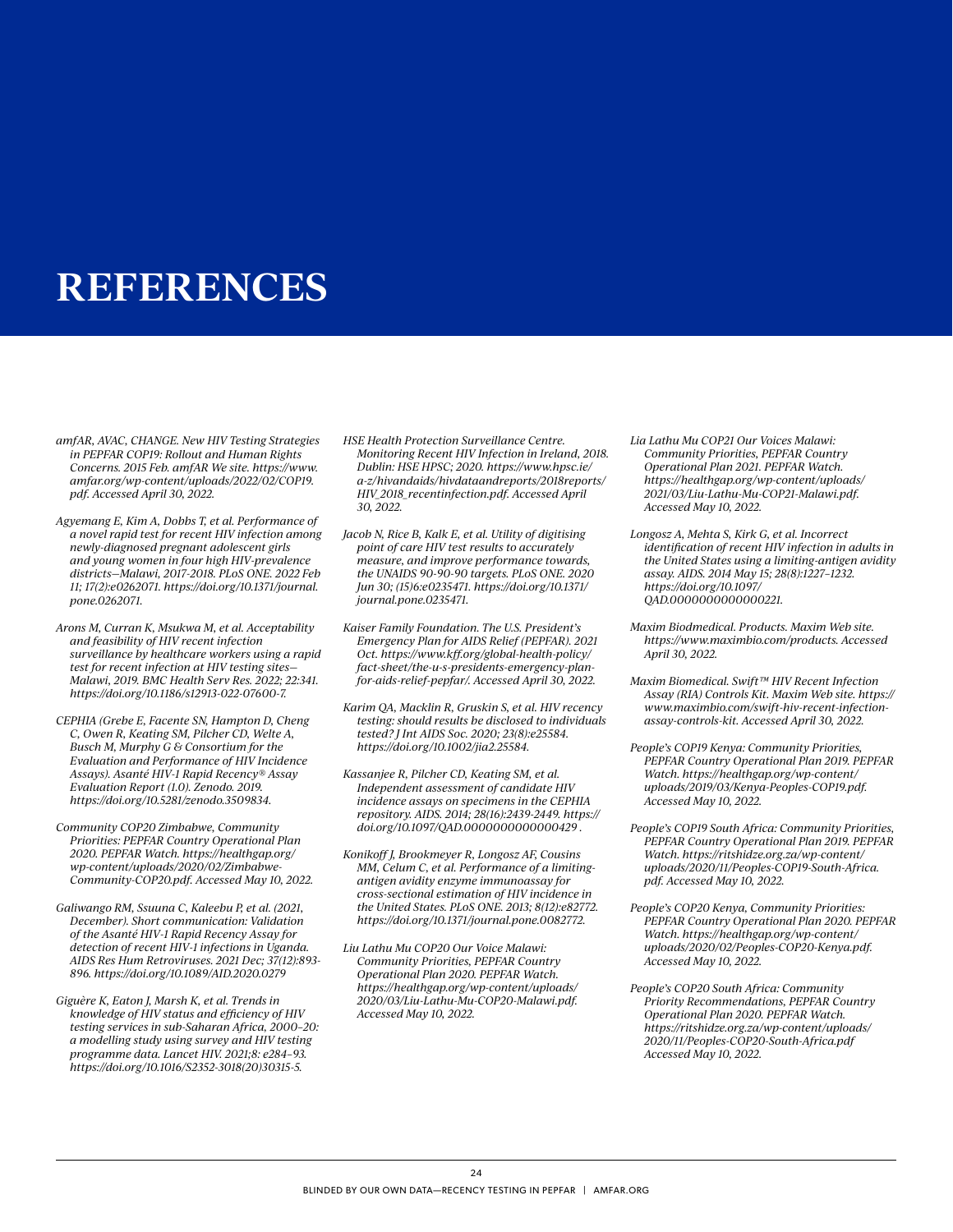- *People's COP21 Kenya: Community Priority Recommendations for PEPFAR Kenya in COP 21. PEPFAR Watch. [https://healthgap.org/wp](https://healthgap.org/wp-content/uploads/2021/03/Peoples-COP21-Kenya.pdf)[content/uploads/2021/03/Peoples-COP21-Kenya.](https://healthgap.org/wp-content/uploads/2021/03/Peoples-COP21-Kenya.pdf) [pdf](https://healthgap.org/wp-content/uploads/2021/03/Peoples-COP21-Kenya.pdf). Accessed May 10, 2022.*
- *People's COP21 South Africa South Africa: Community Priority Recommendations, PEPFAR Country Operational Plan 2021. PEPFAR Watch. [https://ritshidze.org.za/wp-content/](https://ritshidze.org.za/wp-content/uploads/2021/03/Peoples-COP21-South-Africa.pdf) [uploads/2021/03/Peoples-COP21-South-Africa.](https://ritshidze.org.za/wp-content/uploads/2021/03/Peoples-COP21-South-Africa.pdf) [pdf](https://ritshidze.org.za/wp-content/uploads/2021/03/Peoples-COP21-South-Africa.pdf). Accessed May 10, 2022.*
- *People's COP22 South Africa: Community Priority Recommendations for PEPFAR South Africa in COP 2022. PEPFAR Watch. [https://ritshidze.org.](https://ritshidze.org.za/wp-content/uploads/2022/03/Peoples-COP22-South-Africa.pdf) [za/wp-content/uploads/2022/03/Peoples-COP22-](https://ritshidze.org.za/wp-content/uploads/2022/03/Peoples-COP22-South-Africa.pdf) [South-Africa.pdf.](https://ritshidze.org.za/wp-content/uploads/2022/03/Peoples-COP22-South-Africa.pdf) Accessed May 10, 2022.*
- *PEPFAR. PEPFAR 2019 Country Operational Plan Guidance for all PEPFAR Countries. 2019. [https://](https://www.state.gov/wp-content/uploads/2019/08/PEPFAR-Fiscal-Year-2019-Country-Operational-Plan-Guidance.pdf) [www.state.gov/wp-content/uploads/2019/08/](https://www.state.gov/wp-content/uploads/2019/08/PEPFAR-Fiscal-Year-2019-Country-Operational-Plan-Guidance.pdf) [PEPFAR-Fiscal-Year-2019-Country-Operational-](https://www.state.gov/wp-content/uploads/2019/08/PEPFAR-Fiscal-Year-2019-Country-Operational-Plan-Guidance.pdf)[Plan-Guidance.pdf](https://www.state.gov/wp-content/uploads/2019/08/PEPFAR-Fiscal-Year-2019-Country-Operational-Plan-Guidance.pdf). Accessed April 30, 2022.*
- *PEPFAR. PEPFAR 2020 Country Operational Plan Guidance for all PEPFAR Countries. 2020. [https://](https://www.state.gov/wp-content/uploads/2020/01/COP20-Guidance_Final-1-15-2020.pdf) [www.state.gov/wp-content/uploads/2020/01/](https://www.state.gov/wp-content/uploads/2020/01/COP20-Guidance_Final-1-15-2020.pdf) [COP20-Guidance\\_Final-1-15-2020.pdf](https://www.state.gov/wp-content/uploads/2020/01/COP20-Guidance_Final-1-15-2020.pdf). Accessed April 30, 2022.*
- *PEPFAR. PEPFAR 2021 Country and Regional Operational Plan (COP/ROP) Guidance for all PEPFAR Countries. 2021. [https://www.state.gov/](https://www.state.gov/wp-content/uploads/2020/12/PEPFAR-COP21-Guidance-Final.pdf) [wp-content/uploads/2020/12/PEPFAR-COP21-](https://www.state.gov/wp-content/uploads/2020/12/PEPFAR-COP21-Guidance-Final.pdf) [Guidance-Final.pdf](https://www.state.gov/wp-content/uploads/2020/12/PEPFAR-COP21-Guidance-Final.pdf). Accessed April 30, 2022.*
- *PEPFAR. PEPFAR 2022 Country and Regional Operational Plan (COP/ROP) Guidance for all PEPFAR Countries. 2022. [https://www.](https://www.state.gov/wp-content/uploads/2022/02/COP22-Guidance-Final_508-Compliant-3.pdf) [state.gov/wp-content/uploads/2022/02/](https://www.state.gov/wp-content/uploads/2022/02/COP22-Guidance-Final_508-Compliant-3.pdf) [COP22-Guidance-Final\\_508-Compliant-3.pdf](https://www.state.gov/wp-content/uploads/2022/02/COP22-Guidance-Final_508-Compliant-3.pdf). Accessed April 30, 2022.*
- *PEPFAR. "Recent Infection Surveillance." Slide deck shared with amfAR.*
- *PHIA Project Web site. [https://phia.icap.columbia.](https://phia.icap.columbia.edu/) [edu/](https://phia.icap.columbia.edu/). Accessed April 30, 2022.*
- *Rice BD et al. Can HIV recent infection surveillance help us better understand where primary prevention efforts should be targeted? Results of three pilots integrating a recent infection testing algorithm into routine programme activities in Kenya and Zimbabwe. JIAS. 2020; 23(S3):e25513. <https://doi.org/10.1002/jia2.25513>.*
- *Rwibasira GN, Malamba SS, Musengimana G, Nkunda RCM, Omolo J, Remera E, et al. (2021) Recent infections among individuals with a new HIV diagnosis in Rwanda, 2018–2020. PloS One. 2021; 16(11): e0259708. [https://doi.org/10.1371/](https://doi.org/10.1371/journal.pone.0259708) [journal.pone.0259708.](https://doi.org/10.1371/journal.pone.0259708)*
- *Sauti Yetu COP21 Our Voices Tanzania: Community Priority Recommendations for PEPFAR Tanzania in COP21. PEPFAR Watch. [https://healthgap.org/](https://healthgap.org/wp-content/uploads/2021/04/Sauti-Yetu-COP21-Our-Voices-Tanzania.pdf) [wp-content/uploads/2021/04/Sauti-Yetu-COP21-](https://healthgap.org/wp-content/uploads/2021/04/Sauti-Yetu-COP21-Our-Voices-Tanzania.pdf) [Our-Voices-Tanzania.pdf](https://healthgap.org/wp-content/uploads/2021/04/Sauti-Yetu-COP21-Our-Voices-Tanzania.pdf). Accessed May 10, 2022.*
- *Sedia Biosciences Corporation. Asanté™ HIV-1 Rapid Recency. Sedia Web site. [https://www.](https://www.sediabio.com/asante-hiv-1-rapid-recency/) [sediabio.com/asante-hiv-1-rapid-recency/.](https://www.sediabio.com/asante-hiv-1-rapid-recency/) Accessed April 30, 2022.*
- *Sedia Biosciences Corporation. Asanté™ HIV-1 Rapid Recency ® Assay Product Insert. Sedia Web site. [https://www.sediabio.com/wp-content/](https://www.sediabio.com/wp-content/uploads/2021/06/LN-6122-05-Product-Insert-Asante-HIV-1-Rapid-Recency-Assay.pdf) [uploads/2021/06/LN-6122-05-Product-Insert-](https://www.sediabio.com/wp-content/uploads/2021/06/LN-6122-05-Product-Insert-Asante-HIV-1-Rapid-Recency-Assay.pdf)[Asante-HIV-1-Rapid-Recency-Assay.pdf](https://www.sediabio.com/wp-content/uploads/2021/06/LN-6122-05-Product-Insert-Asante-HIV-1-Rapid-Recency-Assay.pdf). Accessed April 30, 2022.*
- *Sedia Biosciences Corporation. Sedia® HIV-1 LAg-Avidity EIA Product Insert. Sedia Web site. [https://www.sediabio.com/](https://www.sediabio.com/wp-content/uploads/2021/05/LN-6039-09PackageInsertLAgAvidityEIA.pdf) [wp-content/uploads/2021/05/LN-6039-](https://www.sediabio.com/wp-content/uploads/2021/05/LN-6039-09PackageInsertLAgAvidityEIA.pdf) [09PackageInsertLAgAvidityEIA.pdf.](https://www.sediabio.com/wp-content/uploads/2021/05/LN-6039-09PackageInsertLAgAvidityEIA.pdf) Accessed April 30, 2022.*
- *Sedia Biosciences Corporation. Sedia Biosciences launches the SEDIA BED HIV-1 Incidence EIA. Sedia Web site. [https://www.sediabio.com/](https://www.sediabio.com/sedia-biosciences-launches-the-sedia-bed-hiv-1-incidence-eia/) [sedia-biosciences-launches-the-sedia-bed-hiv-1](https://www.sediabio.com/sedia-biosciences-launches-the-sedia-bed-hiv-1-incidence-eia/) [incidence-eia/.](https://www.sediabio.com/sedia-biosciences-launches-the-sedia-bed-hiv-1-incidence-eia/) Accessed April 30, 2022.*
- *Telford C, Tessema Z, Msukwa M, et al. Geospatial transmission hotspots of recent HIV infection— Malawi, October 2019–March 2020. MMWR. 2022; v71(9). [https://doi.org/10.15585/mmwr.](https://doi.org/10.15585/mmwr.mm7109a1) [mm7109a1](https://doi.org/10.15585/mmwr.mm7109a1).*
- *The People's Voice Uganda (COP 19): Community Priorities, PEPFAR Country Operational Plan 2019. PEPFAR Watch. [https://healthgap.org/wp](https://healthgap.org/wp-content/uploads/2019/03/Peoples-Voice-Uganda-FINAL.pdf)[content/uploads/2019/03/Peoples-Voice-Uganda-](https://healthgap.org/wp-content/uploads/2019/03/Peoples-Voice-Uganda-FINAL.pdf)[FINAL.pdf.](https://healthgap.org/wp-content/uploads/2019/03/Peoples-Voice-Uganda-FINAL.pdf) Accessed May 10, 2022.*
- *The People's VOICE Uganda (COP20): Community Priorities, PEPFAR Country Operational Plan 2020. PEPFAR Watch. [https://healthgap.org/](https://healthgap.org/wp-content/uploads/2020/02/Peoples-Voice-Uganda-COP20.pdf) [wp-content/uploads/2020/02/Peoples-Voice-](https://healthgap.org/wp-content/uploads/2020/02/Peoples-Voice-Uganda-COP20.pdf)[Uganda-COP20.pdf](https://healthgap.org/wp-content/uploads/2020/02/Peoples-Voice-Uganda-COP20.pdf). Accessed May 10, 2022.*
- *The People's Voice Uganda (COP21): Community Priority Recommendations for PEPFAR Uganda for 2021. PEPFAR Watch. [https://healthgap.org/](https://healthgap.org/wp-content/uploads/2021/04/Peoples-Voice-COP21-Uganda.pdf) [wp-content/uploads/2021/04/Peoples-Voice-](https://healthgap.org/wp-content/uploads/2021/04/Peoples-Voice-COP21-Uganda.pdf)[COP21-Uganda.pdf.](https://healthgap.org/wp-content/uploads/2021/04/Peoples-Voice-COP21-Uganda.pdf) Accessed May 10, 2022.*
- *Trace-Recency Web site. <https://trace-recency.org/>. Accessed April 30, 2022.*
- *Trace-Recency. Data Security Module. Trace Web site. [https://trace-recency.org/wp-content/](https://trace-recency.org/wp-content/uploads/2019/05/17.Data-Security_31March2019.pptx) [uploads/2019/05/17.Data-Security\\_31March2019.](https://trace-recency.org/wp-content/uploads/2019/05/17.Data-Security_31March2019.pptx) [pptx](https://trace-recency.org/wp-content/uploads/2019/05/17.Data-Security_31March2019.pptx). Accessed April 30, 2022.*
- *Trace-Recency. Ethics and Consent Training Module. Trace Web site. [https://trace-recency.](https://trace-recency.org/wp-content/uploads/2019/05/3.Ethics-and-Consent_31March2019.pptx) [org/wp-content/uploads/2019/05/3.Ethics](https://trace-recency.org/wp-content/uploads/2019/05/3.Ethics-and-Consent_31March2019.pptx)[and-Consent\\_31March2019.pptx.](https://trace-recency.org/wp-content/uploads/2019/05/3.Ethics-and-Consent_31March2019.pptx) Accessed April 30, 2022.*
- *Trace-Recency. Example Dashboard—Cluster Detection and Response. Trace Web site. <https://trace-recency.org/example-dashboard>/. Accessed April 30, 2022.*
- *Trace-Recency. FAQs. Trace Web site. [https://trace-recency.org/ufaqs/how-does](https://trace-recency.org/ufaqs/how-does-the-rtri-compare-to-the-hiv-1-lag-avidity-eia/)[the-rtri-compare-to-the-hiv-1-lag-avidity-eia/](https://trace-recency.org/ufaqs/how-does-the-rtri-compare-to-the-hiv-1-lag-avidity-eia/). Accessed April 30, 2022.*
- *Trace-Recency. Generic Protocol for Recency HIV Infection Surveillance, Appendix D. Trace Web site. [https://trace-recency.org/wp-content/](https://trace-recency.org/wp-content/uploads/2021/02/Generic-Protocol-for-Recent-Infection-Surveillance_v5.0_29Jan2021.docx) [uploads/2021/02/Generic-Protocol-for-Recent-](https://trace-recency.org/wp-content/uploads/2021/02/Generic-Protocol-for-Recent-Infection-Surveillance_v5.0_29Jan2021.docx)[Infection-Surveillance\\_v5.0\\_29Jan2021.docx](https://trace-recency.org/wp-content/uploads/2021/02/Generic-Protocol-for-Recent-Infection-Surveillance_v5.0_29Jan2021.docx). Accessed April 30, 2022.*
- *Trace-Recency. Overview of RTRI: Assay Principle and Test Performance. Trace Web site. [https://trace-recency.org/wp-content/uploads/](https://trace-recency.org/wp-content/uploads/tools/training-materials/modules/01.-Overview-of-RTRI-Principle-and-Performance_April2021.pptx) [tools/training-materials/modules/01.-Overview](https://trace-recency.org/wp-content/uploads/tools/training-materials/modules/01.-Overview-of-RTRI-Principle-and-Performance_April2021.pptx)[of-RTRI-Principle-and-Performance\\_April2021.](https://trace-recency.org/wp-content/uploads/tools/training-materials/modules/01.-Overview-of-RTRI-Principle-and-Performance_April2021.pptx) [pptx.](https://trace-recency.org/wp-content/uploads/tools/training-materials/modules/01.-Overview-of-RTRI-Principle-and-Performance_April2021.pptx) Accessed April 30, 2022.*
- *Trace-Recency. Public Health Response Strategy Using Recency Assays. Trace Web site. [https://](https://trace-recency.org/wp-content/uploads/2021/09/HIV-Public-Health-Response-Strategy_2021SEP18.docx) [trace-recency.org/wp-content/uploads/2021/09/](https://trace-recency.org/wp-content/uploads/2021/09/HIV-Public-Health-Response-Strategy_2021SEP18.docx) [HIV-Public-Health-Response-Strategy\\_2021SEP18.](https://trace-recency.org/wp-content/uploads/2021/09/HIV-Public-Health-Response-Strategy_2021SEP18.docx) [docx.](https://trace-recency.org/wp-content/uploads/2021/09/HIV-Public-Health-Response-Strategy_2021SEP18.docx) Accessed April 30, 2022.*
- *UNAIDS. Understanding Fast-Track: accelerating action to end the AIDS epidemic by 2030. 2015. [https://www.unaids.org/sites/default/files/media\\_](https://www.unaids.org/sites/default/files/media_asset/201506_JC2743_Understanding_FastTrack_en.pdf) [asset/201506\\_ JC2743\\_Understanding\\_FastTrack\\_](https://www.unaids.org/sites/default/files/media_asset/201506_JC2743_Understanding_FastTrack_en.pdf) [en.pdf.](https://www.unaids.org/sites/default/files/media_asset/201506_JC2743_Understanding_FastTrack_en.pdf) Accessed April 30, 2022.*
- *Voetsch A, Duong Y, Stupp P, et al., HIV-1 recent infection testing algorithm with antiretroviral drug detection to improve accuracy of incidence estimates. J Acquir Immune Defic Syndr. 2021; V 87, Supp 1. [https://doi.org/10.1097/](https://doi.org/10.1097/QAI.0000000000002707) [QAI.0000000000002707](https://doi.org/10.1097/QAI.0000000000002707).*
- *Zhu Q, Wang Y, Liu J, Duan X, et al., Identifying major drivers of incident HIV infection using recent infection testing algorithms (RITAs) to precisely inform targeted prevention. IJID. 2020; 101: 131-137. [https://doi.org/10.1016/j.](https://doi.org/10.1016/j.ijid.2020.09.1421) [ijid.2020.09.1421.](https://doi.org/10.1016/j.ijid.2020.09.1421)*